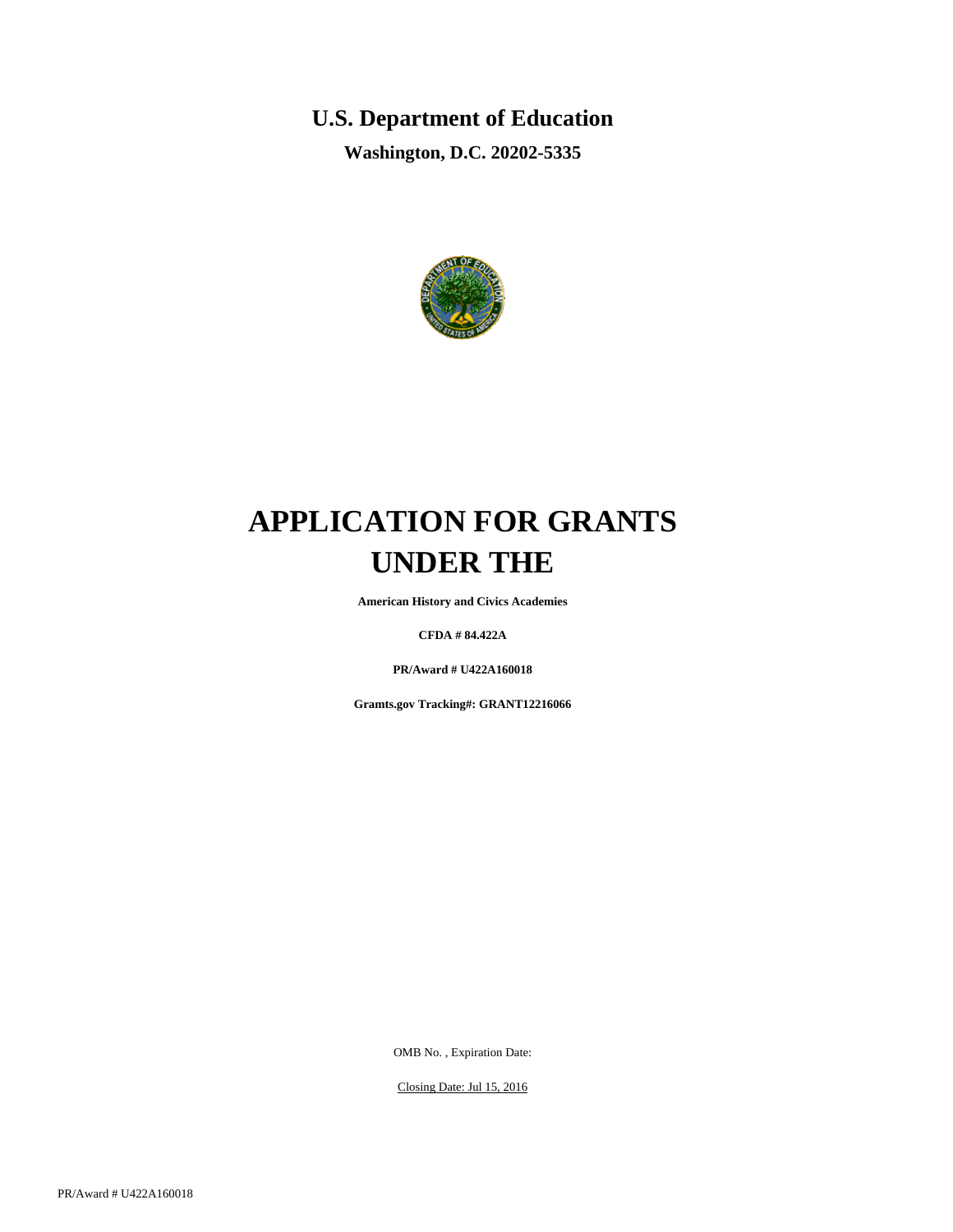#### **A. Quality of the Project Design (up to 35 points).**

#### **(i) Project represents an exceptional approach to the priority for the competition.**

The Kentucky Educational Development Cooperative **(KEDC**), in partnership National Council of History Education (**NCHE**), Gettysburg Foundation (**GF**), Gettysburg National Military Park (**GNMP**), the National Constitution Center (**NCC**) , The Rendell Center for Civics and Civic Engagement (**RCCCE**), the Library of Congress (**LC**), Ellis Island Park Service (**EIPS**), Clinton Presidential Center (**CPC**), United Nations (**UN**), 911 Memorial, Georgetown College (**GC**), Eastern Kentucky University (**EKU**), the Kentucky Department of Education (**KDE**), (**all commitment letters in appendix pgs. 104 – 119**) proposes Project **H**istory **E**ducation through **A**dvanced **R**esearch and **T**echnology **– (H.E.A.R.T.)** to support the establishment of the **two required Absolute Priorities**: (1) Presidential Academies for the Teaching of American History and Civics that offer workshops for 300 (100 per year for three years) veteran and new teachers to strengthen their knowledge of American history and civics; and (2) Congressional Academies for Students (**CPP**) of American History and Civics to provide 600 (200 per year) **High-Need** high school students with opportunities to develop a broader and deeper understanding of these subjects. KEDC is an educational cooperative who has provided professional development to over 60 school districts since 1965 through **sub-contracting** with outside agencies. KEDC's long term successful record in the delivery of quality Professional Development and the breadth of their regional impact that makes them a natural choice to be the lead in a consortia of districts. There are 12,321 students attending schools for participating teachers, who as a collective group**, have over 82% of the students qualify for free and reduced lunch under federal guidelines.** Additionally, they have an average **of 45% percent of their students from families with incomes below the poverty line.** KEDC is an educational service provider representing a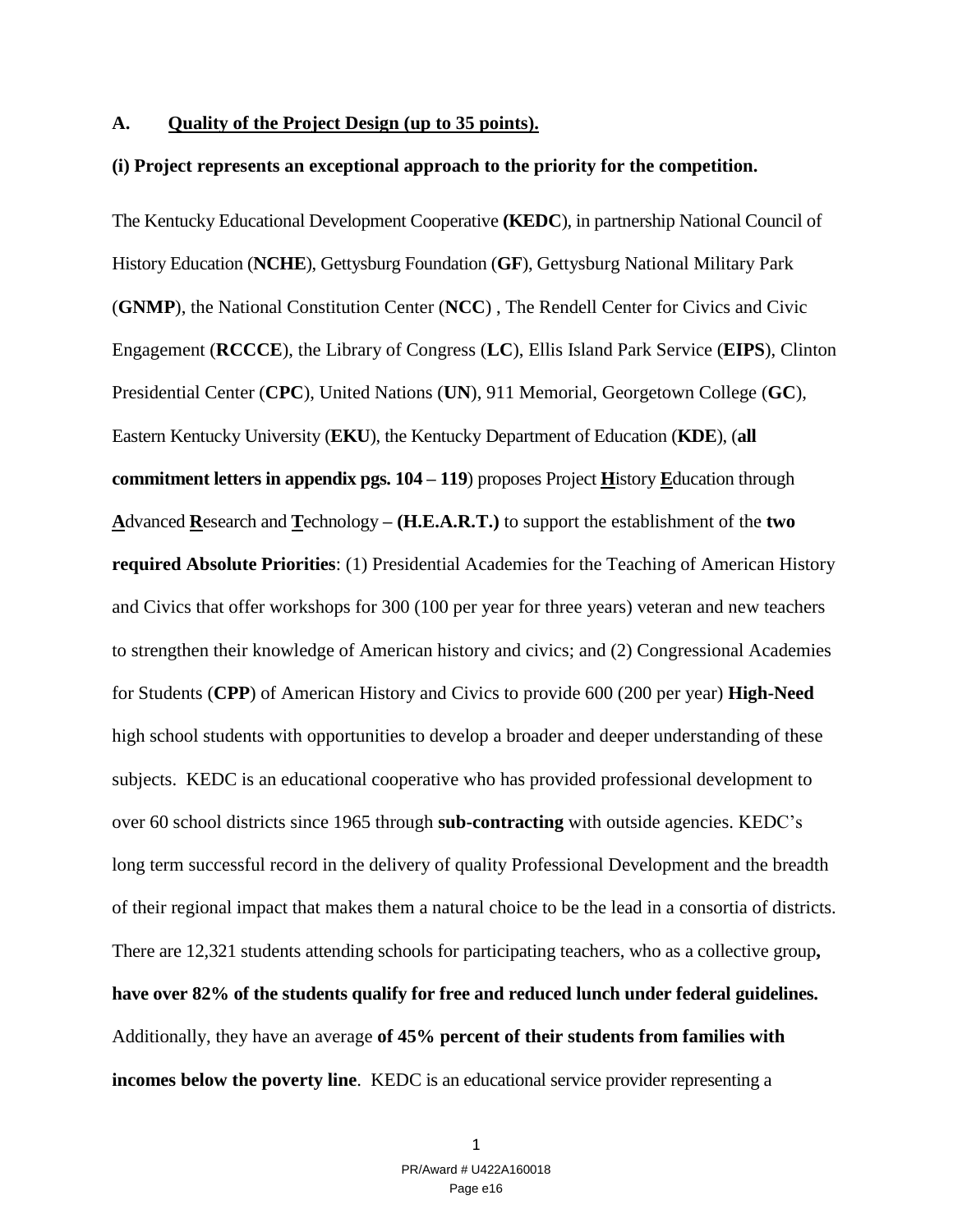consortia of 21 **High-Need** school districts Pulaski, Knox, Madison, Owsley, Perry, Breathitt,

Magoffin, Knott, Williamsburg, Whitley, Menifee, Jackson, Danville, Clay, Rowan, Lee, Wolfe,

Middlesboro, Somerset, Garrard and Casey counties. Eight targeted counties were recently

included in President Obama's Promise Zone area. (**Evidence letter in appendix pg. 117 – 118**).

The remaining districts are considered **Focus or Priority** districts within the state of Kentucky based

on performance of persistently low-achieving or needing school intervention (**High-Need CPP**)

due to low achievement scores on State testing or graduation rates over a three-year period. (**See** 

## **evidence data on page 25)**.

| <b>Competitive Preference Evidence in Narrative Addressing Support of High-Need Students</b> |                                                           |                |  |  |  |  |
|----------------------------------------------------------------------------------------------|-----------------------------------------------------------|----------------|--|--|--|--|
| 82% free Reduced Lunch, 45% incomes below Poverty Line, Poor Test Scores, Scoring Below      |                                                           |                |  |  |  |  |
| Grade level, At-Risk students, Students with Disabilities not scoring at state average       |                                                           |                |  |  |  |  |
| <b>Topics to Address</b>                                                                     | <b>Services to Address Competitive Preference</b>         | Page           |  |  |  |  |
| <b>Competitive Preference</b>                                                                |                                                           | <b>Numbers</b> |  |  |  |  |
| 1) Increase Teacher                                                                          | Participate in 294 PD hours during a three-year period of | $2 - 14$ ,     |  |  |  |  |
| <b>Content Knowledge</b>                                                                     | intense Presidential Academies by NCHE, Lesson            | $17 - 19$ ,    |  |  |  |  |
|                                                                                              | Creation, Experiential Immersion Presidential Academy     | 19-22, 28-     |  |  |  |  |
|                                                                                              |                                                           | 29, 30-33      |  |  |  |  |
| 2) Engaging Teacher                                                                          | Professional Development in Innovative Strategies,        | $2-14$ ,       |  |  |  |  |
| Methodologies                                                                                | modeled lessons by NCHE Master Teacher and History        | $17-19$ ,      |  |  |  |  |
|                                                                                              | <b>Education Specialist,</b>                              | 19-22, 28-     |  |  |  |  |
|                                                                                              |                                                           | 29, 20-33      |  |  |  |  |
| 3) Increase Student                                                                          | Provide Congressional Academies for 600 students,         | $14 - 17$      |  |  |  |  |
| Interest                                                                                     | provide Teacher Methodologies to engage interest,         | 28-29          |  |  |  |  |
|                                                                                              | National History Day, College and Career Ready            | $30 - 33$      |  |  |  |  |
|                                                                                              | activities                                                |                |  |  |  |  |
| 4) Increase Student                                                                          | Data Disaggregation, Student Academies on yearly          | $14 - 17$ ,    |  |  |  |  |
| content knowledge                                                                            | themes, KYA, KUNA, Capstone Project                       | $24-25,$       |  |  |  |  |
| 5) Teacher Professional                                                                      | Blended Learning, Electronic Resource Notebook, Bi-       | $4, 5, 3-4,$   |  |  |  |  |
| <b>Learning Opportunities</b>                                                                | monthly Local Academies, Content Reading Materials        | $7-13$         |  |  |  |  |
|                                                                                              | through NCHE,                                             |                |  |  |  |  |
| 6) Increase Principal                                                                        | Academies for Administrators on Effective Evaluation,     | 22-23, 33,     |  |  |  |  |
| Effectiveness                                                                                | Content Knowledge and High-Quality PD                     | 44, 49         |  |  |  |  |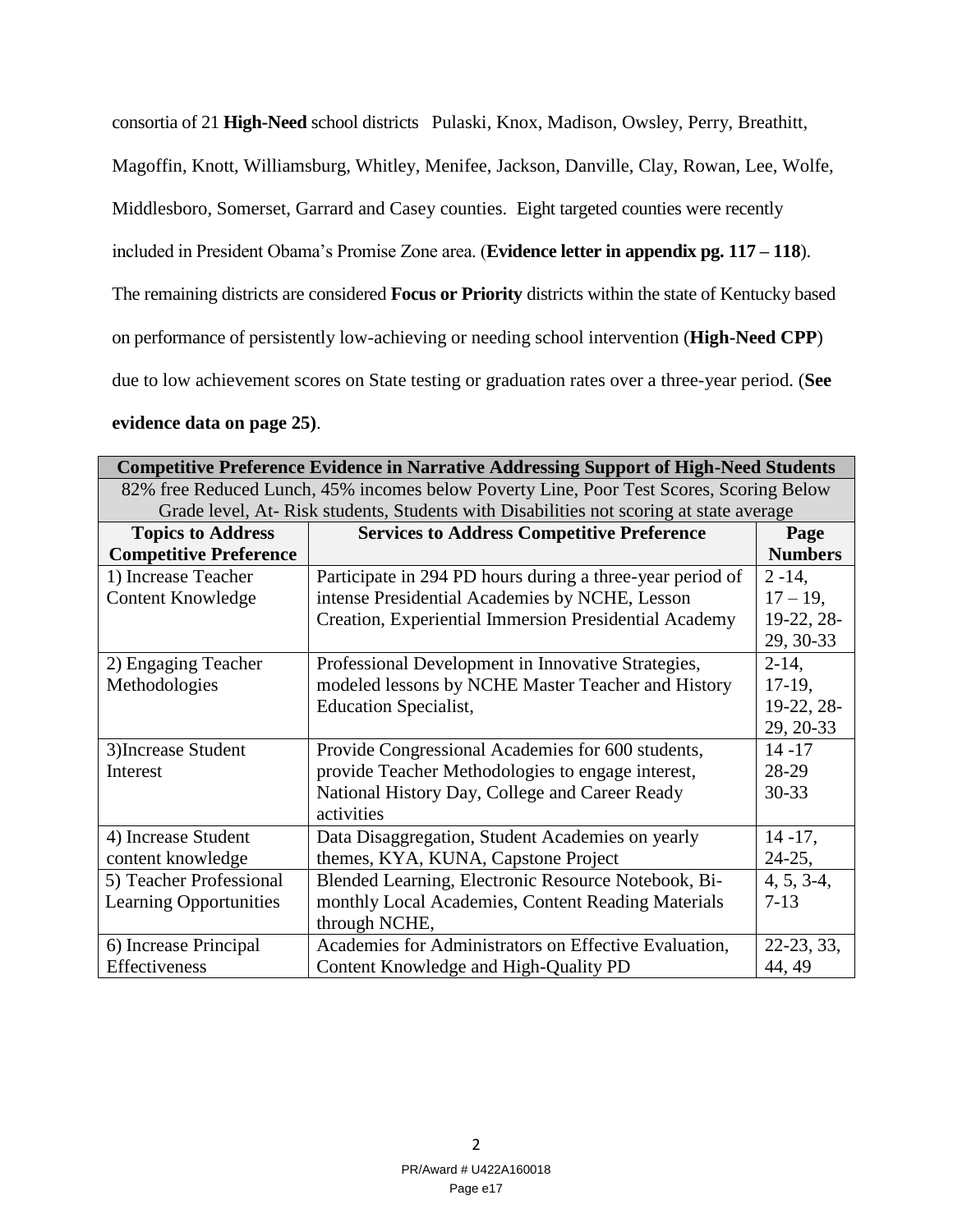## **Presidential Academies for the Teaching of American History and Civics**

For this proposal, the years 1763 – 1975 were chosen as our content for Project *H.E.A.R.T*. A general overview of the areas to be covered during the three year of studies can be found below**:** 

| <b>Program</b><br><b>Year</b> | <b>Content</b><br><b>Focus Years</b> | <b>Turning Point Themes Aligned with NAEP</b><br><b>Chronological Periods</b> | <b>Yearly</b><br><b>Teacher</b><br><b>Participants</b> |
|-------------------------------|--------------------------------------|-------------------------------------------------------------------------------|--------------------------------------------------------|
| 1                             | $(1763-1809)$                        | <b>Constitutional Construct</b>                                               | Grades 6-12                                            |
| 2                             | $(1810-1877)$                        | <b>Constitutional Crisis</b>                                                  | Grades 6-12                                            |
| 3                             | $(1878-1975)$                        | <b>Constitutional Challenges</b>                                              | Grades 6-12                                            |

**Descriptors of high quality partner activities and benefits that they will add to the project follow below:** (Note: MOUs and Vitas are found in appendix) Detailed course of study charts can be found below outlining topics for the following activities.

 **1) Historical Presidential Academy session (18 Hours during school year):** Each year's Historical Presidential Academy sessions will begin following the start of the school year and conclude in May. Academies will be conducted a minimum of six times during the year and will be in a face-to-face\Web-based format. Due to the great distances between the districts, a Webhosted format will be utilized for a portion of the sessions. The first meeting will be face to face and participants will receive all orientation information. During this first meeting, participants will enroll in on line courses that will be moderated bi-monthly by *H.E.A.R.T.* historians. Six (6) hours of on-line sessions will follow the same format which will engage participants in detailed visits that address the monthly topics. (**See Detail Course of Study on following pages**). Books, original source documents and related readings will be distributed from the NCHE Historian's or Master teacher to participants. Guided locally by Dr. Lindsey Apple, Georgetown College, (**vita in Appendix**) and experts in the historical era under examination, participants will examine the content and context of relevant original documents and other source materials via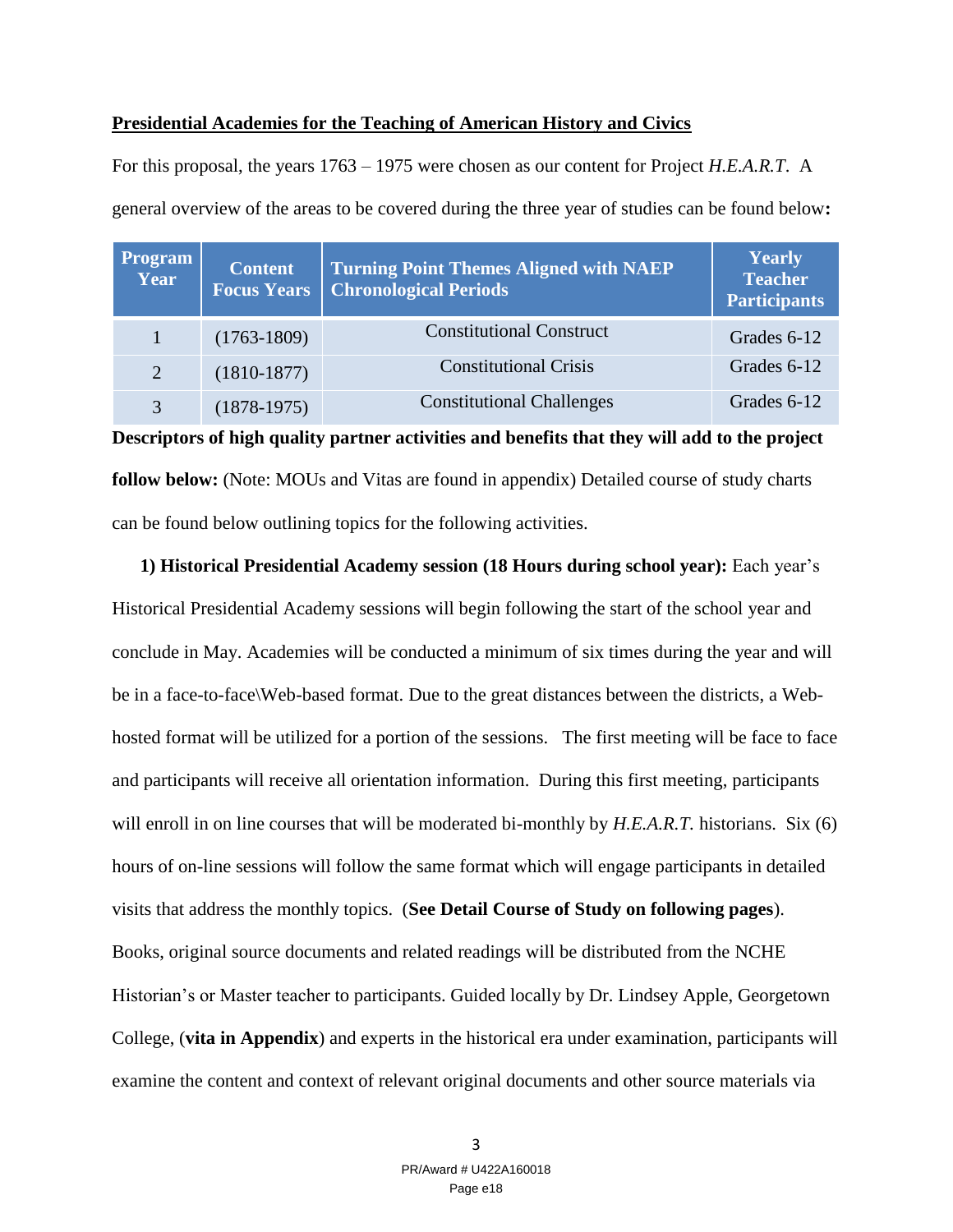inquiry-based, interactive discussions to gain historical context prior to the Summer Academies. The lessons will define how the **words and deeds** of noted individuals have determined the course of the Nation; if and how the primary source documents studied reflect the voice of the Nation; and if and how the documents helped shape the course of social, political and legal relations at the time of the writings. This would be accomplished through High-Quality Professional Learning that would be delivered in small group and in job embedded settings. The research-based Standards for Professional Learning provide a solid foundation upon which to base decisions about professional development for instructing and modeling Common Core. If the standards become the set of assumptions that drive actions for implementation, professional learning will be transformed to model what teaching and learning will look like in classrooms. Secondly, by facilitating Academies of school leaders, the KEDC will accelerate the study of the newly released Common Core Standards for History/Social Studies at a level that supports teacher action. Third, by providing professional learning opportunities that relates successful practices for college and career readiness, KEDC will be able to disseminate the same information and expectations to all stakeholders as they relate to current accountability systems. At future Historical Presidential Academies (during school year), other area and state historians will make presentations and lead discussions concerning the topic. Participants will read, review, and discuss topical literature, texts, primary source documents, and biographical sketches to read and discuss. Learning techniques such as discussion group activities, role-playing and debates will enhance lecturing and will be integrated into the Academies agenda. With newfound teaching pedagogy and resources, teachers will create online classrooms that will use standardsbased units, which will allow for sharing or dissemination of online materials from the time period. These classrooms will be shared to all teachers in all schools once completed.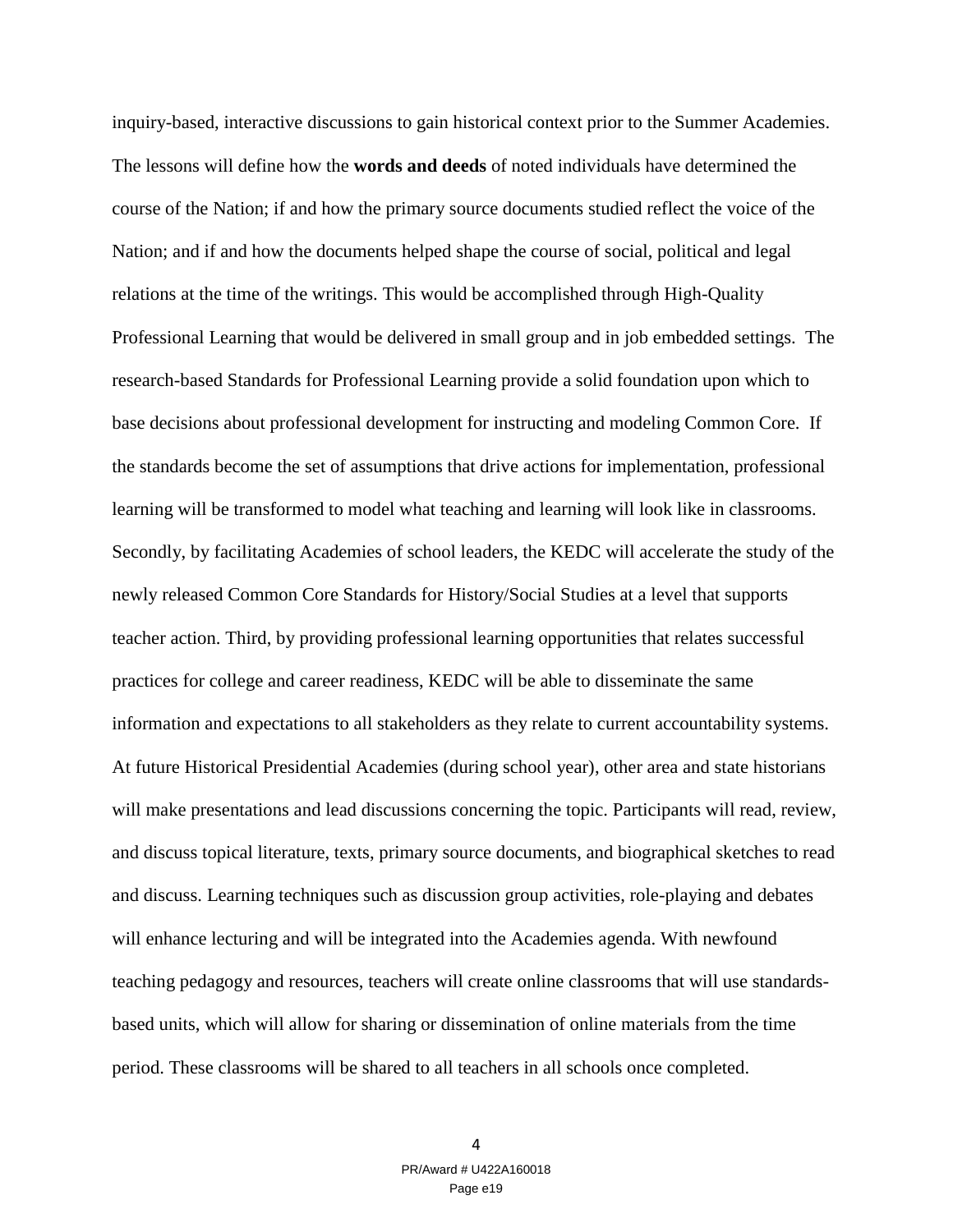**2) Summer Presidential Academies (40 Hours):** During summers of the project, the NCHE partners will host a five-day Summer Academy onsite in Kentucky with a follow up fourday session through an Experiential Immersion Presidential Academy session which will fuse the immersion in content with training in practical classroom application to provide the *H.E.A.R.T.*  teachers with a multifaceted understanding and appreciation of traditional American history/civics that will elevate their teaching skills.(**See programing chart on pages 8 – 13)**. Participants will use rare documents, images, interpretive text and primary resources to examine historical episodes relating to the project's annual themes. Each summer a different corps of academic historians will serve on the leadership team (**possible teams in Appendix from NCHE)**. Teams will be composed of a master history teacher, a learning specialist, and an historian. Each day's agenda will begin with an introduction to materials from NCHE's collections related to that day's subject matter, using the original sources to prompt advanced level analysis. There will then be a 75-minute content based presentation by the guest historian followed by discussion of both the presentation and the readings, facilitated by the lecturer. A matrix of each day's session and the historians who have been invited to address the day's topic can be found on page 7 - 13. NCHE historians will focus on H.E.A.R.T.'s conceptual themes of the American experience and how specific teaching strategies will make American history/civics exciting and meaningful for students. Instructional strategies will include the use of visual images and role playing to teach historical ideas and events, use of online primary sources from the Library of Congress' American Memory Collection, from the National Archives, and from other American history web sites to research historical problems, and the use of Web quests, political cartoons, maps and other graphic information to teach American history. NCHE historians will identify and select primary sources via electronic media for inclusion in a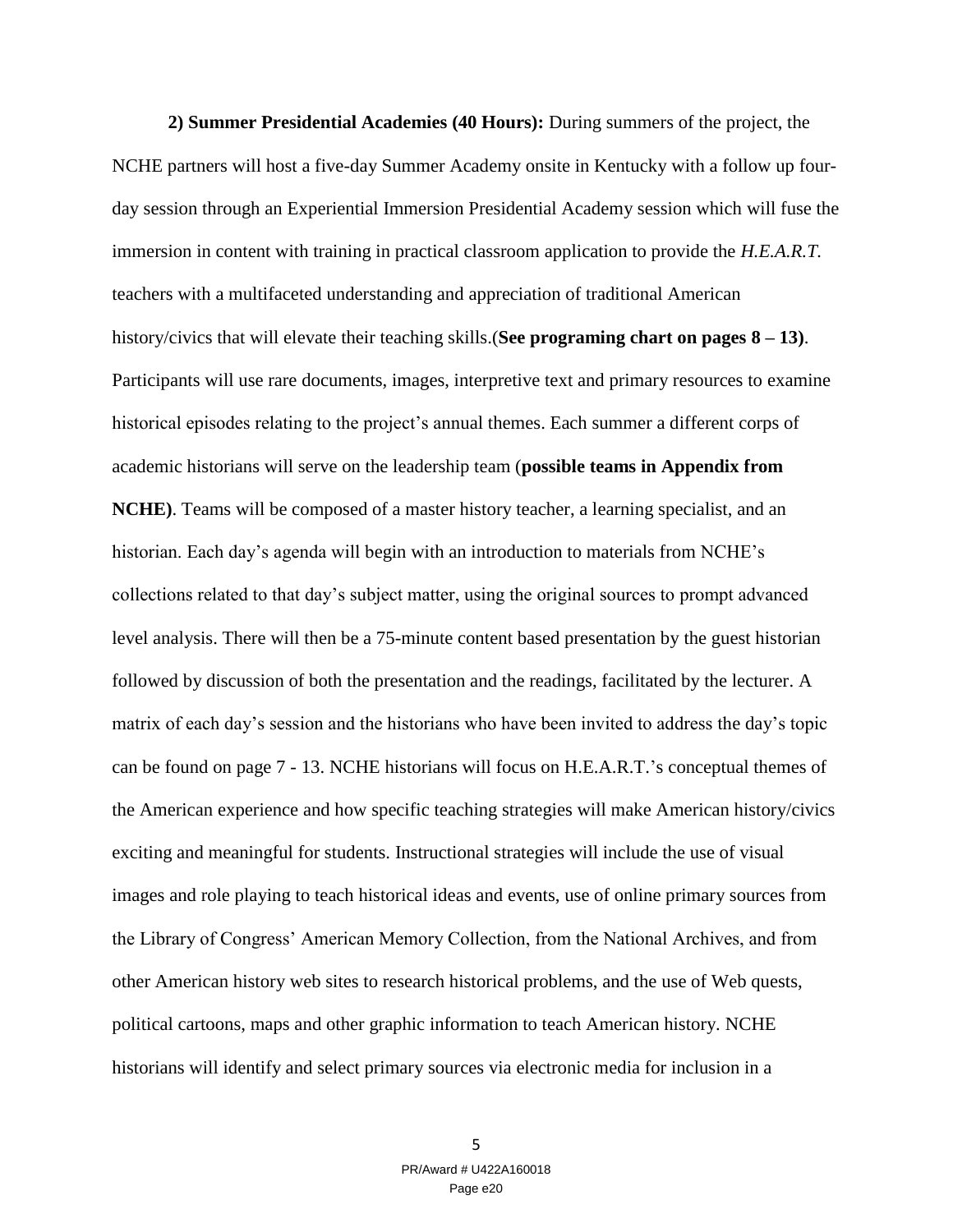permanent Electronic Resource Notebook (ERN). The ERN will be distributed to all participants for use in their classrooms and also available to other teachers in KEDC to ensure replication and sustainability far after the grant monies have expired.

**3) Experiential Immersion Presidential Academy (40 Hours)** Through the NCHE partnership, teacher participants will experience on-site historical field academies to provide substantive historical content increasing teacher's knowledge. These Academies will allow participants to experience the times and deeds of the yearly topic by visiting the area and provide a lasting impact on their ability to articulate this encounter to the students. While on their journey through history, teachers may spend the afternoon with in the Library of Congress researching, following the daily battle in Gettysburg or experiencing what it was like for an immigrant to pass through Ellis Island. Teachers may also participate in the endless amount of resources found at the Clinton Presidential Library in New York or learn the role of the Supreme Court in hearing appeals at the Rendell Center for Civics and Civic Engagement. Teachers will be anchored in rich historical content, along with substantive historical lessons, activities, and resources. This experiential activity will provide teachers the opportunity to interact with university historians and history education specialists and discuss pertinent issues. The chart below projects the goals of our participants:

| Year                                                 | <b>Experiential</b><br><b>Immersion</b><br><b>Presidential</b><br><b>Academy</b> | <b>Goals: Teachers will demonstrate increased knowledge</b><br>by pre/posttest on:                                                  |
|------------------------------------------------------|----------------------------------------------------------------------------------|-------------------------------------------------------------------------------------------------------------------------------------|
| Year 1:<br><b>Constitutional</b><br><b>Construct</b> | <b>Gettysburg</b><br>&Philadelphia                                               | Growth of Americanism, Search for National Identity -<br>Declaration of Independence, Creating of Foundation,<br>Testing the limits |
| Year 2:<br><b>Constitutional</b><br><b>Crisis</b>    | <b>Washington</b><br><b>D.C.</b>                                                 | Nationhood Crisis, All Men are created Equal, Limitations<br>imposed. Reconstituting a Nation - Reconstruction Act                  |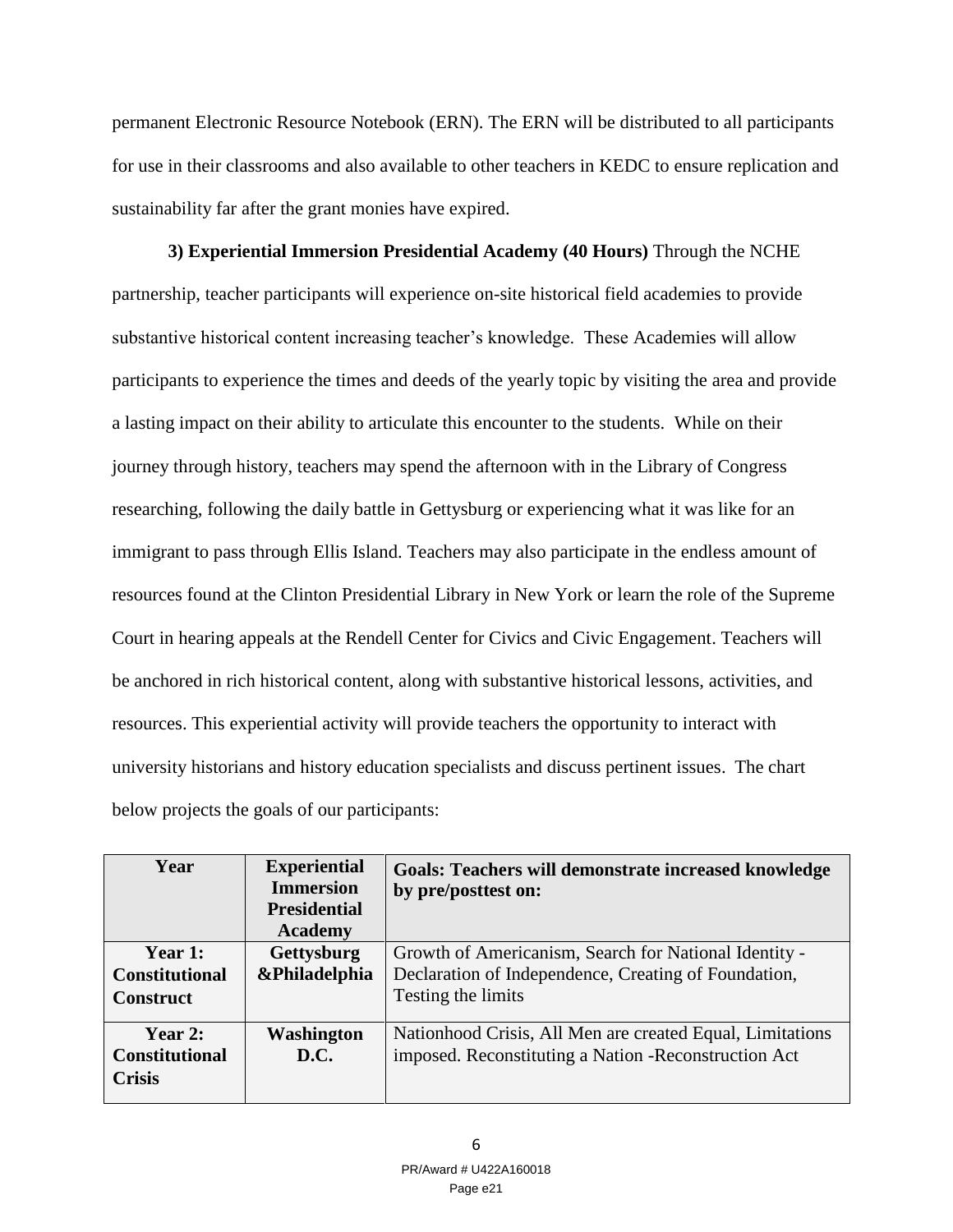| <b>Year 3:</b>        | <b>New York</b> | National Challenges: Immigration, Civil Rights, War and |
|-----------------------|-----------------|---------------------------------------------------------|
| <b>Constitutional</b> |                 | Government Power, Technology and Freedom, Economic      |
| <b>Challenges</b>     |                 | Management                                              |

## **4) History Mentoring and Observation (HMO) (One Hour per Observation, One Hour per**

**Follow-up):** Mentoring and observation of standards-based lessons, addressing *H.E.A.R.T*.'s annual theme, will provide information on changes in teacher's instructional practices. The HMO will facilitate and document the improved teacher delivery of content knowledge and instructional practices. The HMO will utilize the research strategies from the *Instructional Coaching Model*, University of Kansas, Jim Knight (**Research on Instructional Coaching**, (2008). An observation form, modeled from the Center for Comprehensive School Reform's *"Essential Elements of Teacher Observations"* (2005), will be used for observation data collection by program staff or teacher mentor two times per year (baseline and follow-up data collection - see Appendices for form). Program staff will use laptops to collect and synthesize observational data. The use of an electronic data base will facilitate a more timely and in-depth analysis of new instructional strategies. The observation form will provide positive feedback, proactive suggestions, and guide both the observer and the observed in the transfer of history specific instructional strategies and content knowledge in each quest to become teacher mentor/ leaders. Teachers will meet afterwards to discuss the observation. Each year's Academy participants will have the opportunity to continue in the following year's training. Those participants with particular interests and skills will demonstrate new resources, lesson plans and instructional techniques to new teachers in the school system and/or collegium. Participants will also continue their professional growth throughout the school year and beyond the grant period through the use of a *Web Based Training Site* that will provide access to online lessons, discussion boards, curriculum resources and interactive teaching intranet-based electronic learning platform, such as: Blackboard or Moodle. The following is a three-year model of topics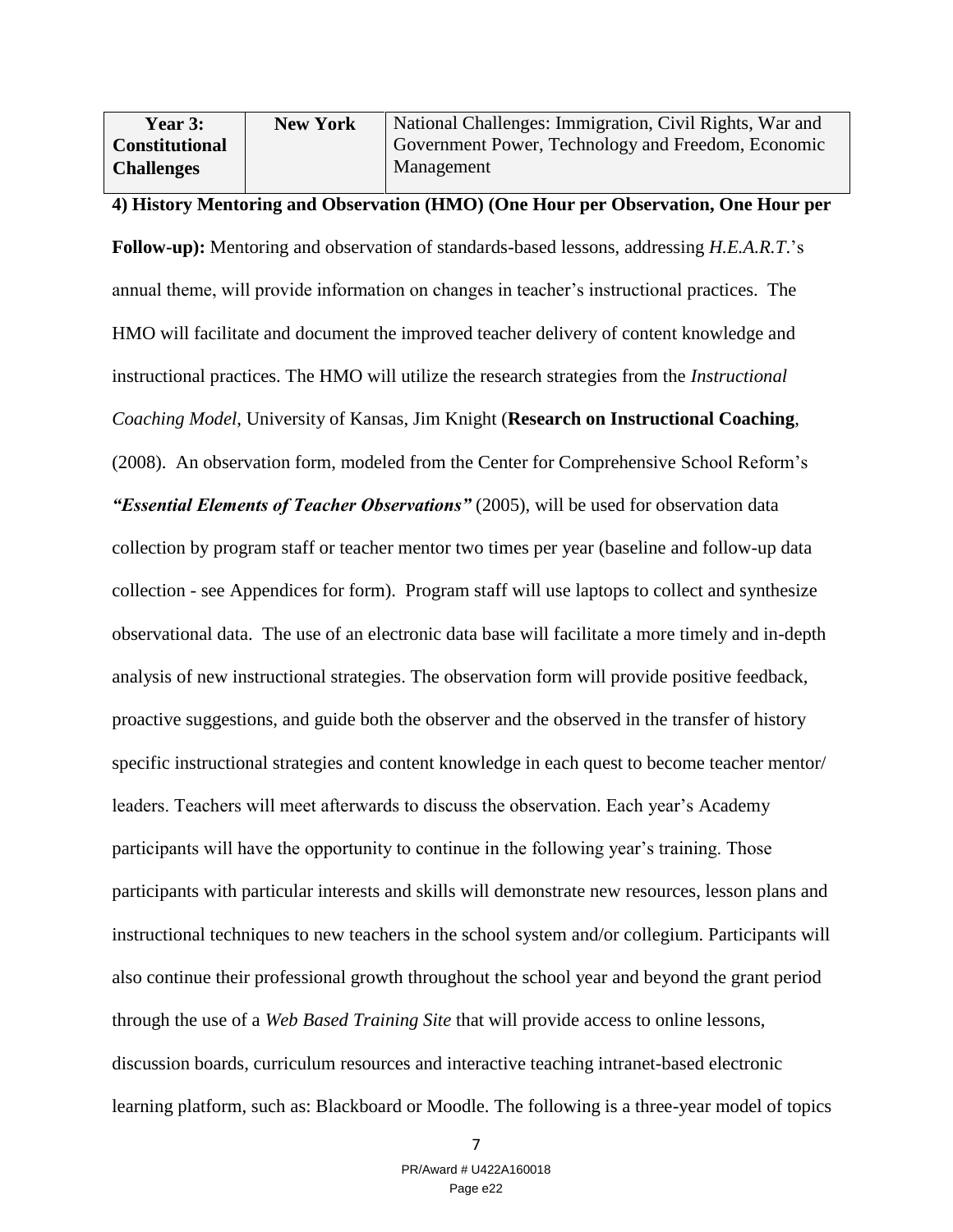which will be covered during Presidential Academies. \*\*Note that year one Historical

**Presidential Academy sessions starting in November 2016 will cover time period up to 1769** 

**as to not leave out sequential events prior to 1769-1809 which will be covered in the** 

## **Summer Presidential Academies**

| <b>Detailed Course of Study Chart</b> |                                                                                                                                   |                                                                                                                                                                                                                                                                                                                                                                                                                          |                                                                                                                                                          |          |  |  |
|---------------------------------------|-----------------------------------------------------------------------------------------------------------------------------------|--------------------------------------------------------------------------------------------------------------------------------------------------------------------------------------------------------------------------------------------------------------------------------------------------------------------------------------------------------------------------------------------------------------------------|----------------------------------------------------------------------------------------------------------------------------------------------------------|----------|--|--|
|                                       |                                                                                                                                   |                                                                                                                                                                                                                                                                                                                                                                                                                          | Year 1 Turning Point Theme: Constitutional Construct (1769-1809)                                                                                         |          |  |  |
|                                       |                                                                                                                                   |                                                                                                                                                                                                                                                                                                                                                                                                                          | Traditional American History Content to be taught to 6th-12 <sup>th</sup> grade participants                                                             |          |  |  |
|                                       | <b>Historical Presidential</b><br><b>Academy session topics for</b><br>each year                                                  | <b>Provider</b>                                                                                                                                                                                                                                                                                                                                                                                                          | <b>Selected Reading</b>                                                                                                                                  |          |  |  |
| Nov.                                  | Jamestown (1607)                                                                                                                  | Georgetown<br>College                                                                                                                                                                                                                                                                                                                                                                                                    | The Boisterous Sea of Liberty: A<br>Documentary History of America<br>from Discovery through the Civil<br>War, by David Brion Davis and<br>Steven Mintz. | 3 hrs.   |  |  |
| Dec.                                  | Mayflower (1620)                                                                                                                  | Georgetown<br>College                                                                                                                                                                                                                                                                                                                                                                                                    | Mayflower Quarterly, Volume 67,<br>Number 1, March 2001, Gail Adams                                                                                      | $3$ hrs. |  |  |
| Jan.                                  | Plymouth/Colonial<br><b>US</b>                                                                                                    | <b>NCHE</b>                                                                                                                                                                                                                                                                                                                                                                                                              | Everyday Life in Early America,<br>David Freeman Hawke                                                                                                   | $3$ hrs. |  |  |
| Feb.                                  | <b>Important People</b><br>(William Penn,<br>Ben Franklin, etc.)                                                                  | Georgetown<br>Rhetoric, Religion, and the Roots of<br>College<br>Identity in British Colonial<br>America: A Rhetorical History of<br>the United States, Vol. 1. James R.<br>Andrews,                                                                                                                                                                                                                                     |                                                                                                                                                          | $3$ hrs. |  |  |
| March                                 | The Proclamation<br>of 1763                                                                                                       | Georgetown<br>College                                                                                                                                                                                                                                                                                                                                                                                                    | The Proclamation of 1763<br>Document                                                                                                                     | $3$ hrs. |  |  |
| April                                 | <b>Boston Tea Party</b>                                                                                                           | Georgetown<br>Each colonyas parts of the same<br>College<br>Body, by George Read, May 26,<br>1774                                                                                                                                                                                                                                                                                                                        |                                                                                                                                                          | $3$ hrs. |  |  |
|                                       | <b>Book Study: Colonial Era; Paul Clements (2008)</b>                                                                             |                                                                                                                                                                                                                                                                                                                                                                                                                          | <b>Total Encounter session</b><br>hours                                                                                                                  | 18 hrs   |  |  |
|                                       | <b>NCHE</b><br><b>Summer Presidential</b><br><b>Academy to Create a</b><br><b>Professional Learning</b><br><b>Community (PLC)</b> | NCHE will provide a leadership team consisting of an<br>historian, a master classroom history teacher, and a<br>specialist in history education. The team will meet before<br>the Academy to plan a cohesive agenda that will deepen<br>teachers' content knowledge of Constitutional history and<br>civics to demonstrate best practices through which to<br>convey that history to students. Letters of commitment for |                                                                                                                                                          | 40 hrs.  |  |  |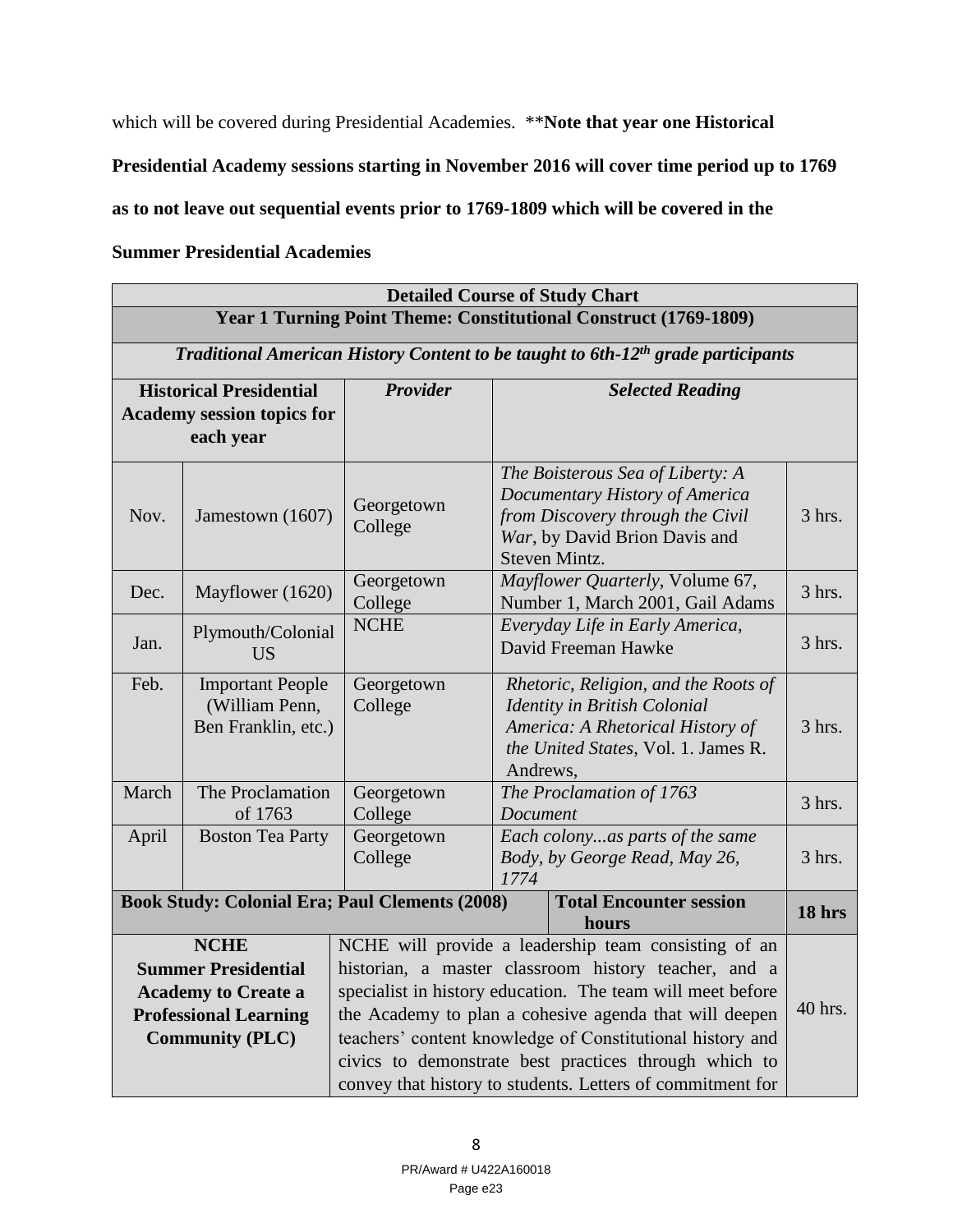|                               |                                                                                                                 | all three years have been signed by Fritz Fischer of the   |         |  |  |  |  |
|-------------------------------|-----------------------------------------------------------------------------------------------------------------|------------------------------------------------------------|---------|--|--|--|--|
|                               | University of Northern Colorado to serve as History                                                             |                                                            |         |  |  |  |  |
|                               | Education Specialist and from Bruce Lesh of the Maryland                                                        |                                                            |         |  |  |  |  |
|                               | Department of Education to serve as Master Teacher.                                                             |                                                            |         |  |  |  |  |
|                               |                                                                                                                 |                                                            |         |  |  |  |  |
|                               | <b>Session Topics</b>                                                                                           | <b>Session Document</b>                                    |         |  |  |  |  |
|                               | 1) Growth of                                                                                                    | 1) Stamp Act                                               |         |  |  |  |  |
|                               | Americanism                                                                                                     |                                                            |         |  |  |  |  |
|                               | 2) Search for National                                                                                          | 2) Declaration of                                          |         |  |  |  |  |
|                               | Identity                                                                                                        | Independence                                               |         |  |  |  |  |
|                               | 3) Creating the                                                                                                 | 3) Constitution                                            |         |  |  |  |  |
|                               | Foundation                                                                                                      |                                                            |         |  |  |  |  |
|                               | 4) Testing the limits                                                                                           | 4) Alien and Seduction                                     |         |  |  |  |  |
|                               |                                                                                                                 | Act<br>$\&$<br>Louisiana                                   |         |  |  |  |  |
|                               |                                                                                                                 | Purchase                                                   |         |  |  |  |  |
|                               | <b>Possible Historian</b>                                                                                       |                                                            |         |  |  |  |  |
|                               |                                                                                                                 | <b>Possible Readings</b>                                   |         |  |  |  |  |
|                               | David Armitage (Harvard),                                                                                       | The Unknown American                                       |         |  |  |  |  |
|                               | Pauline Maier ((MIT), Gary                                                                                      | Revolution, Gary Nash,                                     |         |  |  |  |  |
|                               | Nash (UCLA)                                                                                                     | <b>Revolutionary Characters:</b>                           |         |  |  |  |  |
|                               |                                                                                                                 | <b>What Made the Founders</b>                              |         |  |  |  |  |
|                               |                                                                                                                 | Different, Gordon Wood,                                    |         |  |  |  |  |
|                               |                                                                                                                 | <b>American Scripture:</b>                                 |         |  |  |  |  |
|                               |                                                                                                                 | Making the Declaration of                                  |         |  |  |  |  |
|                               |                                                                                                                 | Independence, Pauline                                      |         |  |  |  |  |
|                               |                                                                                                                 | Maier                                                      |         |  |  |  |  |
|                               | <b>Experiential Immersion Presidential Academy (targeting</b>                                                   |                                                            |         |  |  |  |  |
|                               | yearly theme) in Gettysburg/Philadelphia. The Battle of                                                         |                                                            |         |  |  |  |  |
|                               | Gettysburg has often been referred to as the "High Water                                                        |                                                            |         |  |  |  |  |
| <b>Experiential Immersion</b> | Mark of the Rebellion." Many consider it to be a turning                                                        |                                                            |         |  |  |  |  |
| <b>Presidential Academy</b>   | point in the Civil War because the Union victory placed                                                         |                                                            |         |  |  |  |  |
|                               | the Confederacy on the defensive and ended Gen. Robert                                                          |                                                            |         |  |  |  |  |
| <b>Gettysburg and</b>         |                                                                                                                 | E. Lee's most ambitious attempt to invade Union territory. |         |  |  |  |  |
| Philadelphia                  | As part of the dedication ceremony. President Abraham                                                           |                                                            | 40 hrs. |  |  |  |  |
|                               | Lincoln traveled to Gettysburg to deliver what would                                                            |                                                            |         |  |  |  |  |
|                               | become known as the Gettysburg Address. In just 272                                                             |                                                            |         |  |  |  |  |
|                               | words, Abraham Lincoln defined for the North, and for all                                                       |                                                            |         |  |  |  |  |
|                               | Americans, the meaning, value and price of freedom. In                                                          |                                                            |         |  |  |  |  |
|                               |                                                                                                                 | Philadelphia, our Presidential Academies will examine the  |         |  |  |  |  |
|                               | American system of government (civics) with its<br>constitutional separation of powers, and analyze its ability |                                                            |         |  |  |  |  |
|                               | to function successfully in the current political                                                               |                                                            |         |  |  |  |  |
|                               |                                                                                                                 |                                                            |         |  |  |  |  |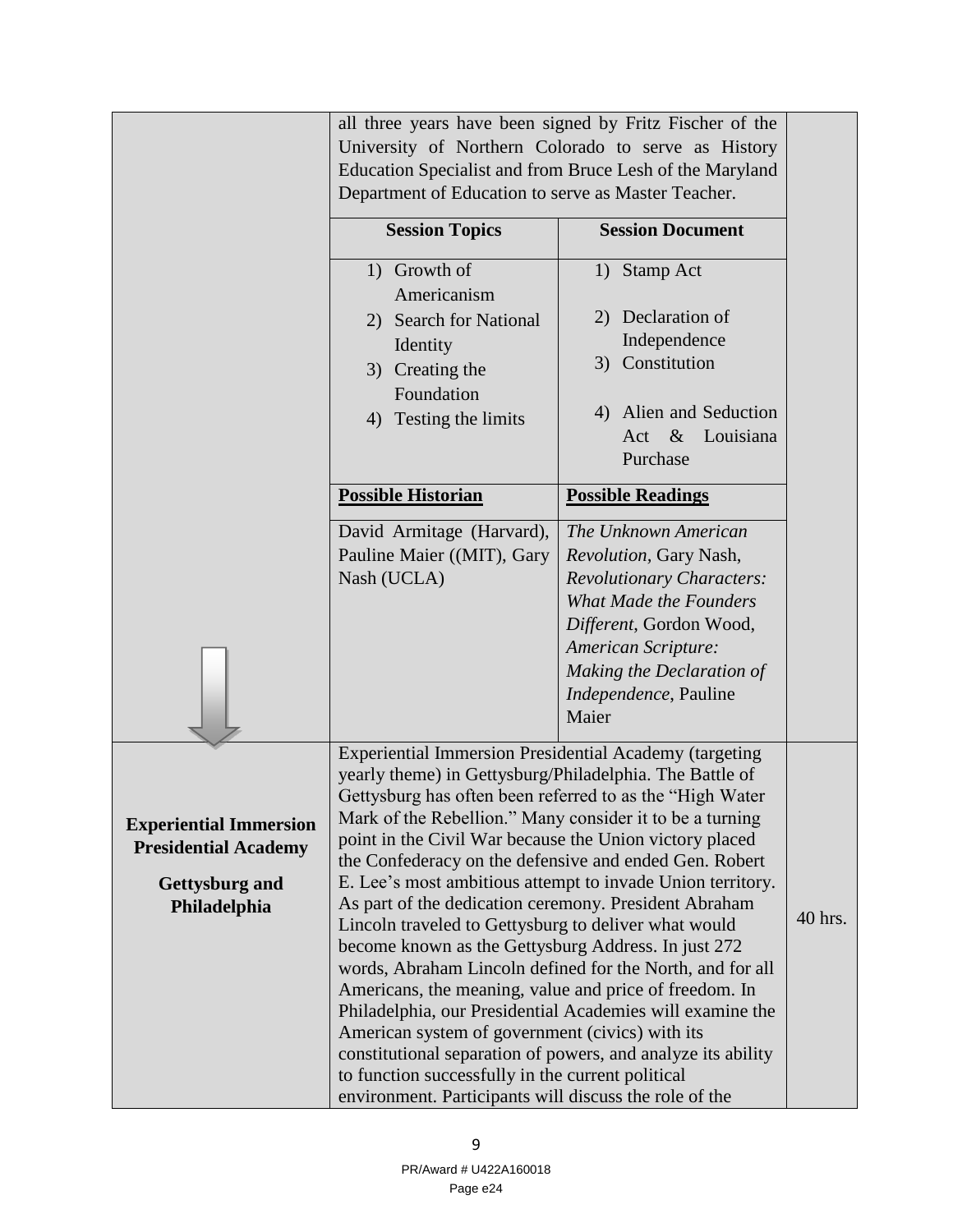| Supreme Court in hearing appeals from political conflicts<br>arising from a polarized, gridlocked Congress and the<br>Presidency. They will also delve into the nature of<br>Presidential Power (the framers' design and intent), the<br>road to the White House, and presidential leadership led<br>by the Rendell Center for Civics and Civic Engagement<br>and the National Constitution Center. |         |
|-----------------------------------------------------------------------------------------------------------------------------------------------------------------------------------------------------------------------------------------------------------------------------------------------------------------------------------------------------------------------------------------------------|---------|
| <b>TOTAL PROFESSIONAL DEVELOPMENT OPPORTUNITIES FOR YEAR 1</b>                                                                                                                                                                                                                                                                                                                                      | 98 hrs. |
|                                                                                                                                                                                                                                                                                                                                                                                                     |         |

| Year 2 Turning Point Theme: Constitutional Crisis (1810-1877)                                |                                                           |             |                                                             |                                                                                 |                                                           |                                                                                 |           |
|----------------------------------------------------------------------------------------------|-----------------------------------------------------------|-------------|-------------------------------------------------------------|---------------------------------------------------------------------------------|-----------------------------------------------------------|---------------------------------------------------------------------------------|-----------|
| Traditional American History Content to be taught to 6th-12 <sup>th</sup> grade participants |                                                           |             |                                                             |                                                                                 |                                                           |                                                                                 |           |
|                                                                                              | <b>Historical Presidential</b>                            |             | <b>Provider</b>                                             |                                                                                 |                                                           | <b>Selected Reading</b>                                                         |           |
|                                                                                              | <b>Academy session topics for</b>                         |             |                                                             |                                                                                 |                                                           |                                                                                 |           |
|                                                                                              | each year                                                 |             |                                                             |                                                                                 |                                                           |                                                                                 |           |
| Nov.                                                                                         | <b>Dread Scott Case</b>                                   |             | Georgetown<br>College                                       |                                                                                 |                                                           | Am I not a Man?, Mark Shurleff                                                  | $3$ hrs.  |
| Dec.                                                                                         | <b>Lincoln House</b><br>Divided                           |             | Georgetown<br>College                                       |                                                                                 | Abraham Lincoln: His Speeches and<br>Writings, Roy Basler |                                                                                 | $3$ hrs.  |
| Jan.                                                                                         | Emancipation<br>Proclamation                              |             | <b>NCHE</b>                                                 |                                                                                 |                                                           | Slavery and Politics in the Early<br>American Republic, Mason, Matthew          |           |
| Feb.                                                                                         | <b>Merriman Decision</b>                                  |             | Georgetown<br>College                                       |                                                                                 | Lincoln's Suspension of Habeas<br>Corpus, George Sellery  |                                                                                 | 3 hrs.    |
| March                                                                                        | <b>Reconstruction Act</b>                                 |             | Georgetown<br>College                                       | The American Civil War, John Keegan                                             |                                                           | $3$ hrs.                                                                        |           |
| April                                                                                        | $14th$ and $15th$<br><b>Amendments</b>                    |             | Georgetown<br>College                                       | Feminism and the Womens Movement,<br>Dynamics of Social Change, Barbara<br>Ryan |                                                           | $3$ hrs.                                                                        |           |
|                                                                                              | <b>Book Study:</b> Lincoln's Sanctuary by Matthew Pinsker |             |                                                             |                                                                                 |                                                           | <b>Total Encounter session hours</b>                                            | 18<br>hrs |
|                                                                                              | <b>NCHE</b>                                               |             |                                                             |                                                                                 |                                                           | Using primary sources, narrative histories, and recent                          |           |
|                                                                                              | <b>Summer Presidential</b>                                |             | scholarship, participants will discuss the major political, |                                                                                 |                                                           |                                                                                 |           |
|                                                                                              | <b>Academy to Create a</b>                                |             | economic and military events of the Civil War, Study the    |                                                                                 |                                                           |                                                                                 |           |
|                                                                                              | <b>Professional Learning</b>                              |             |                                                             |                                                                                 |                                                           | impact of the war on different groups of Americans                              |           |
| <b>Community (PLC)</b>                                                                       |                                                           |             | <b>Session Topics</b>                                       |                                                                                 |                                                           | <b>Session Document</b>                                                         | 40        |
|                                                                                              |                                                           | 1)          | Nationhood Challenged                                       |                                                                                 |                                                           | Kansas Nebraska Act,<br>1)<br>Dread Scott Case, Lincoln<br><b>House Divided</b> | hrs.      |
|                                                                                              |                                                           | 2)<br>Equal | All Men Are Created                                         |                                                                                 |                                                           | 2)<br>Emancipation<br>Proclamation<br>3)<br><b>Merriman Decision</b>            |           |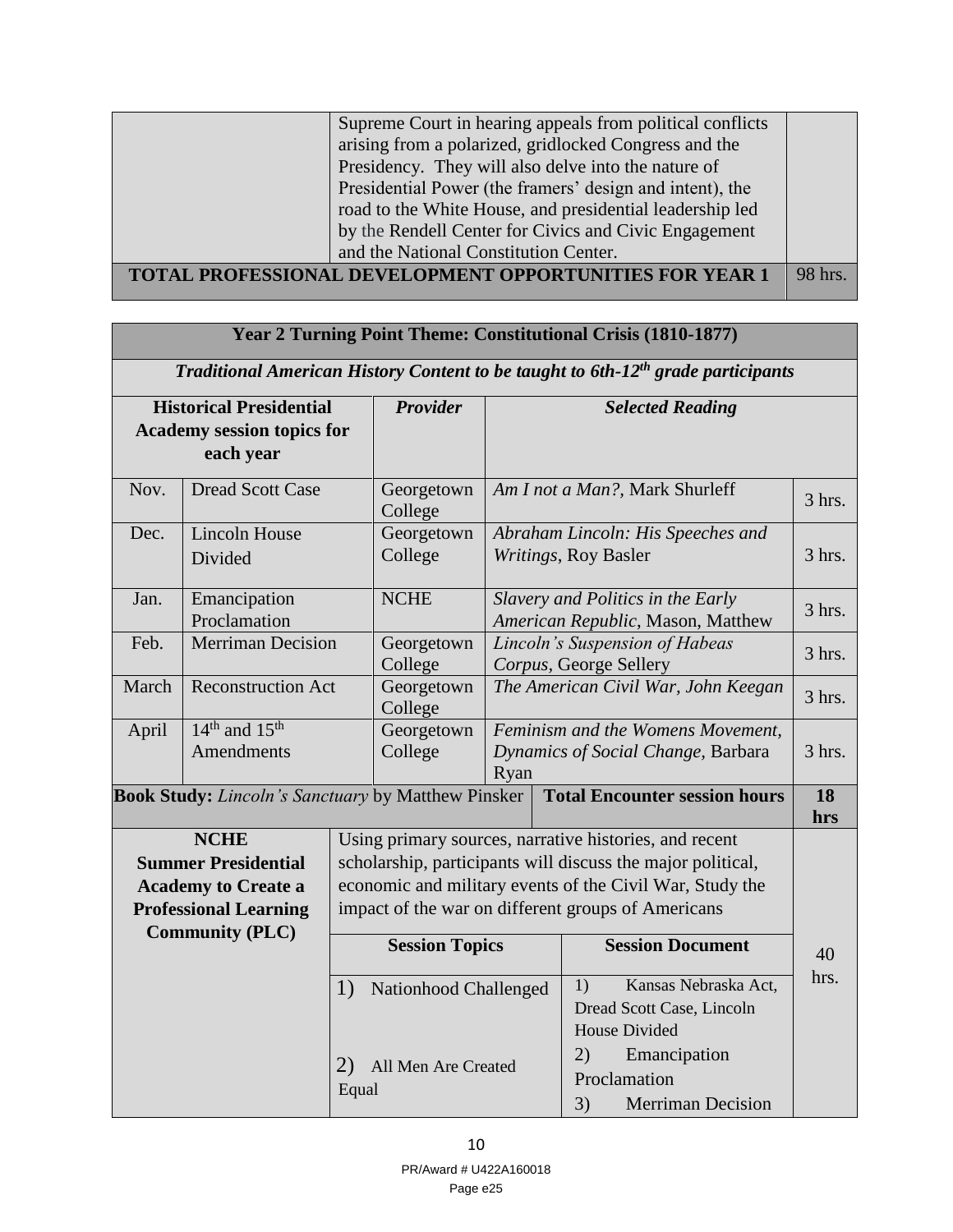|                                                                                        | 3)<br>Limitations imposed<br>Reconsitituting a<br>4)<br>Nation<br><b>Possible Historian</b><br>Carol Berkin (CUNY),<br><b>Catherine Clinton (Queens</b><br>University, Belfast),<br><b>Matthew Pinsker</b><br>(Dickinson)                                                                                                                                                                                                                                                                                                                                                                                                                                                                                                                                                                                                                                                                                                                                                                                                                                                                                                                                                                                     | 4)<br><b>Reconstruction Act</b><br><b>Possible Readings</b><br><b>Brilliant Solution by Carol</b><br>Berkin, Harriet Tubman:<br>the Road to Freedom by<br>C.Clinton, Lincoln's<br>Sanctuary by Matthew<br>Pinsker |            |
|----------------------------------------------------------------------------------------|---------------------------------------------------------------------------------------------------------------------------------------------------------------------------------------------------------------------------------------------------------------------------------------------------------------------------------------------------------------------------------------------------------------------------------------------------------------------------------------------------------------------------------------------------------------------------------------------------------------------------------------------------------------------------------------------------------------------------------------------------------------------------------------------------------------------------------------------------------------------------------------------------------------------------------------------------------------------------------------------------------------------------------------------------------------------------------------------------------------------------------------------------------------------------------------------------------------|-------------------------------------------------------------------------------------------------------------------------------------------------------------------------------------------------------------------|------------|
| <b>Experiential Immersion</b><br><b>Presidential Academy</b><br><b>Washington, D.C</b> | <b>Experiential Immersion Presidential Academy (targeting</b><br>yearly theme) in Washington, D.C. for participants brings<br>the complex history to life through objects, artifacts,<br>documents and dialogue. After participating in a meeting<br>with NCHE historians each day, teachers will visit<br>foundation of Government buildings such as the Library of<br>Congress to participate in enrichment sessions where<br>primary sources to engage students, build critical thinking<br>skills, and construct knowledge. Participants reflect on and<br>discuss how the strategies apply to their students, subject<br>areas, and classrooms or school libraries. Teachers will<br>draw from among the millions of digitized primary sources<br>in the Library's collections to design and refine a primary<br>source activity to use with their students. While the<br>emphasis is on learning and applying teaching strategies,<br>participants also have opportunities to meet experts from<br>the Library and possibly to research in the Library's<br>developing their activities. Teacher goals for trip are:<br>Foundation of American Govt., Primary Sources, War<br><b>Memorial Immersion</b> | education specialists facilitate modeling strategies for using<br>reading rooms to gather information and resources to use in                                                                                     | 40<br>hrs. |
|                                                                                        | <b>TOTAL PROFESSIONAL DEVELOPMENT OPPORTUNITIES FOR YEAR 2</b>                                                                                                                                                                                                                                                                                                                                                                                                                                                                                                                                                                                                                                                                                                                                                                                                                                                                                                                                                                                                                                                                                                                                                |                                                                                                                                                                                                                   | 98<br>hrs. |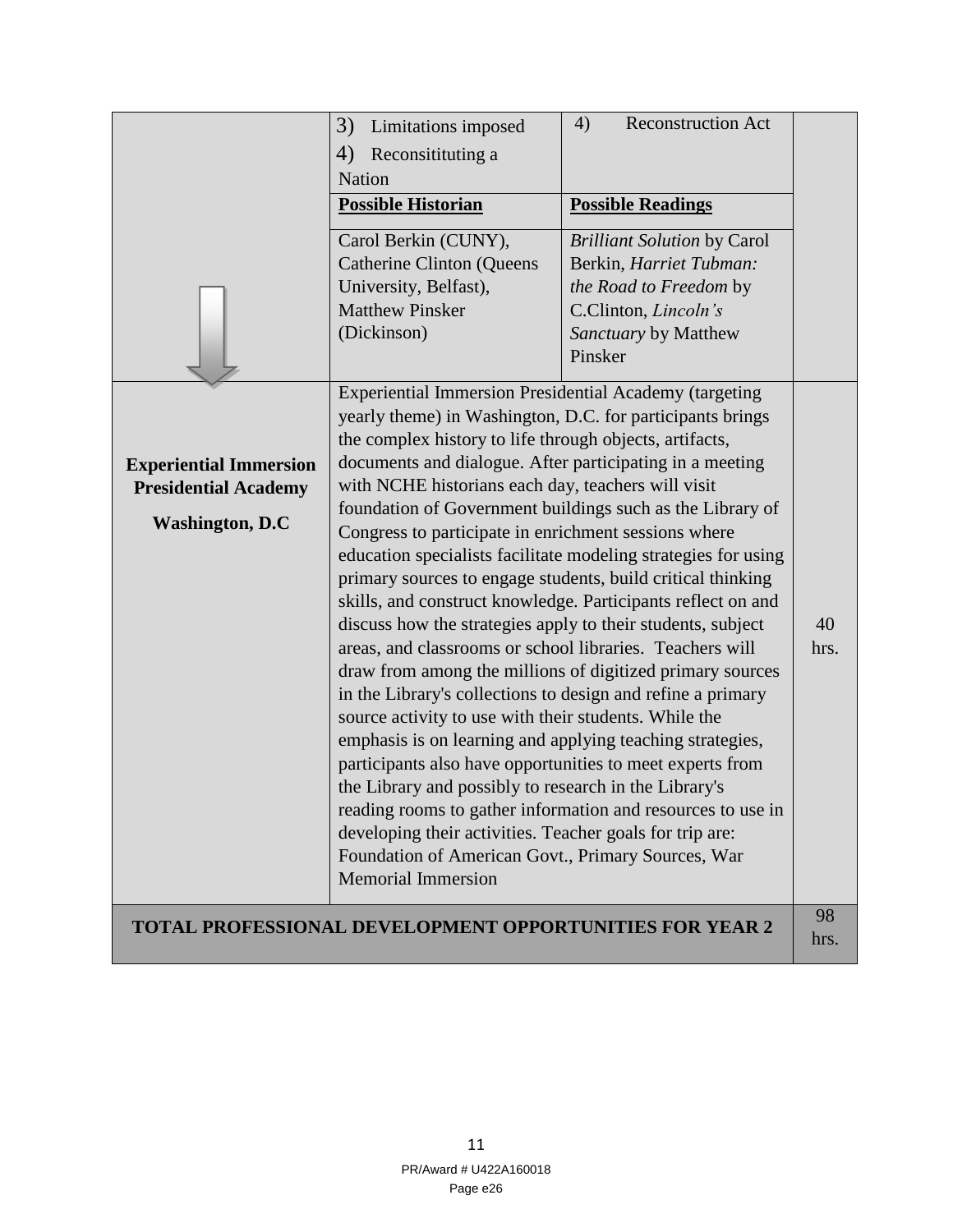| Year 3 Turning Point Theme - Constitutional Challenges (1878-1975)                                                                                |                                              |                       |                                                                                   |                                                                                                               |                                                                                                                                                                                                                                                                                                                                                                                                                                                                                                                                                                                                                                              |            |  |
|---------------------------------------------------------------------------------------------------------------------------------------------------|----------------------------------------------|-----------------------|-----------------------------------------------------------------------------------|---------------------------------------------------------------------------------------------------------------|----------------------------------------------------------------------------------------------------------------------------------------------------------------------------------------------------------------------------------------------------------------------------------------------------------------------------------------------------------------------------------------------------------------------------------------------------------------------------------------------------------------------------------------------------------------------------------------------------------------------------------------------|------------|--|
|                                                                                                                                                   |                                              |                       |                                                                                   |                                                                                                               | Traditional American History Content to be taught to 6th-12 <sup>th</sup> grade participants                                                                                                                                                                                                                                                                                                                                                                                                                                                                                                                                                 |            |  |
| <b>Historical Presidential</b><br><b>Academy session topics for</b><br>each year                                                                  |                                              | Provider              |                                                                                   | <b>Selected Reading</b>                                                                                       |                                                                                                                                                                                                                                                                                                                                                                                                                                                                                                                                                                                                                                              |            |  |
| Nov.                                                                                                                                              | Post war and Lincoln                         |                       | Georgetown<br>College                                                             |                                                                                                               | Abraham Lincoln and Civil War<br>America: A Biography, William<br>Gienapp                                                                                                                                                                                                                                                                                                                                                                                                                                                                                                                                                                    |            |  |
| Dec.                                                                                                                                              | <b>Jim Crowe Laws</b>                        |                       | Georgetown<br>College                                                             |                                                                                                               | Reconstruction and the Rise of Jim<br>Crowe Laws, Christopher Collins                                                                                                                                                                                                                                                                                                                                                                                                                                                                                                                                                                        | 3 hrs.     |  |
| Jan.                                                                                                                                              | Immigration Act of<br>1921 & 1924            |                       | Georgetown<br>College                                                             | Logan                                                                                                         | The Restriction of Immigration, Henry                                                                                                                                                                                                                                                                                                                                                                                                                                                                                                                                                                                                        | 3 hrs.     |  |
| Feb.                                                                                                                                              | Brown Vs. Board of<br>Education              |                       | <b>NCHE</b>                                                                       | Brown vs. Board of Education of<br>Topeka: A Landmark Case Unresolved<br>Fifty Years Later, Jean Van Delinder |                                                                                                                                                                                                                                                                                                                                                                                                                                                                                                                                                                                                                                              | 3 hrs.     |  |
| March                                                                                                                                             | <b>National Aeronautics</b><br>and Space Act |                       | Georgetown<br>College                                                             |                                                                                                               | Space Program Benefits: NASA's<br>Positive Impact on Society, J.R. Wilson                                                                                                                                                                                                                                                                                                                                                                                                                                                                                                                                                                    |            |  |
| April<br>Clean Air Act                                                                                                                            |                                              | Georgetown<br>College | The Costs and Consequences of The<br>Clean Air Act, Anthony Paul                  |                                                                                                               | 3 hrs.                                                                                                                                                                                                                                                                                                                                                                                                                                                                                                                                                                                                                                       |            |  |
| <b>Book Study: A Liberty for All; Joy Hakim</b>                                                                                                   |                                              |                       |                                                                                   | <b>Total Encounter session hours</b>                                                                          | 18<br>hrs                                                                                                                                                                                                                                                                                                                                                                                                                                                                                                                                                                                                                                    |            |  |
| <b>NCHE</b><br><b>Summer Presidential</b><br><b>Academy to Create a</b><br><b>Professional</b><br><b>Learning</b><br><b>Community (PLC)</b><br>1) |                                              |                       | how the courts should go about that task.<br><b>Session Topics</b><br>Immigration |                                                                                                               | Using primary sources, narrative histories, and recent<br>scholarship, participants will explore the Constitutional Crisis<br>and how the shaping of America has led to interpretations of<br>this historical document. Participants will examine how<br>Interpretation reconsiders the implications of the fundamental<br>legal commitment to faithfully interpret our written<br>Constitution. Making use of arguments drawn from American<br>history, political philosophy, and literary theory, teachers will<br>examine what it means to interpret a written constitution and<br><b>Session Document</b><br>1) Immigration Act of 1921, | 40<br>hrs. |  |
|                                                                                                                                                   |                                              | 2)                    | Civil Rights                                                                      |                                                                                                               | Immigration Act of 1924<br><b>Immigration and Nationality</b><br>Act 1952<br>2) Jim Crowe Laws, Plessy<br>Vs. Fergusson, Brown Vs.<br>Board of Education, I have a<br>Dream                                                                                                                                                                                                                                                                                                                                                                                                                                                                  |            |  |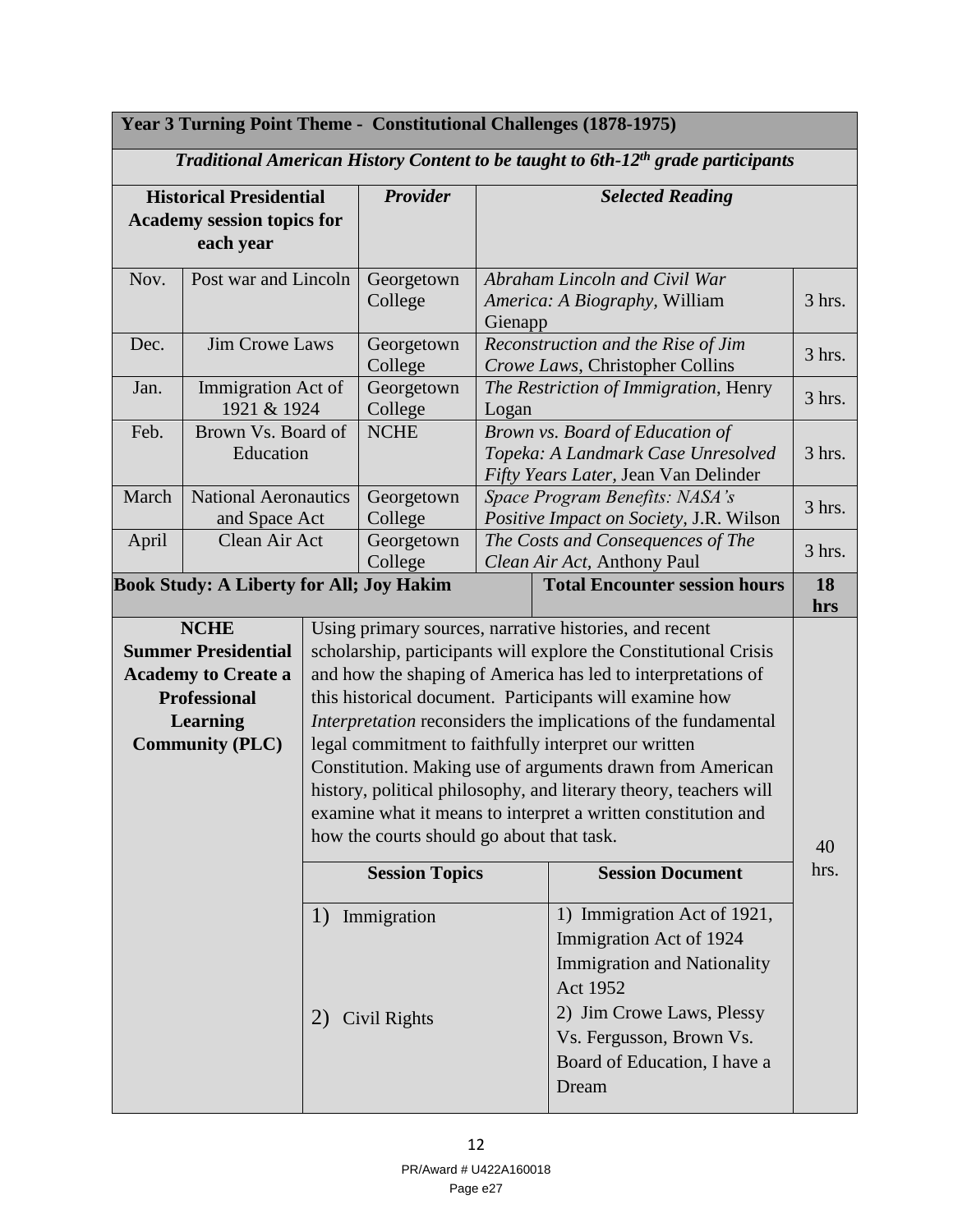|                                                                                                     | 3) War and Government<br>Power                                                                                                                                                                                                                                                                                                                                                                                                                                                                                                                                                                                                                                                                                                                                                                                                                                                                       | 3) Atlantic Charter, Tom Kin<br>Resolution, Wilson 14 points,<br>Marshall Plan, Treaty of                                                                                                                                  |            |
|-----------------------------------------------------------------------------------------------------|------------------------------------------------------------------------------------------------------------------------------------------------------------------------------------------------------------------------------------------------------------------------------------------------------------------------------------------------------------------------------------------------------------------------------------------------------------------------------------------------------------------------------------------------------------------------------------------------------------------------------------------------------------------------------------------------------------------------------------------------------------------------------------------------------------------------------------------------------------------------------------------------------|----------------------------------------------------------------------------------------------------------------------------------------------------------------------------------------------------------------------------|------------|
|                                                                                                     | Technology and Freedom<br>4)                                                                                                                                                                                                                                                                                                                                                                                                                                                                                                                                                                                                                                                                                                                                                                                                                                                                         | Versailles<br>4) Clean Air Act, National                                                                                                                                                                                   |            |
|                                                                                                     | <b>Economic Management</b><br>5)                                                                                                                                                                                                                                                                                                                                                                                                                                                                                                                                                                                                                                                                                                                                                                                                                                                                     | Aeronautics and space Act,<br><b>National Defense Education</b><br>Act<br>5) New Deal legislation,<br><b>Sherman Anti-Trust</b>                                                                                            |            |
|                                                                                                     | <b>Possible Historian</b>                                                                                                                                                                                                                                                                                                                                                                                                                                                                                                                                                                                                                                                                                                                                                                                                                                                                            | <b>Possible Readings</b>                                                                                                                                                                                                   |            |
|                                                                                                     | Joanne Freeman (Yale),<br>David M. Kennedy (Stanford<br>University) Jeremi Suri<br>(University of Texas at<br>Austin)                                                                                                                                                                                                                                                                                                                                                                                                                                                                                                                                                                                                                                                                                                                                                                                | Will the war on Terrorism<br>follow the Path of the Cold<br>War, Joanne Freeman, Over<br>Here: The first World war<br>and American Society, David<br>M. Kennedy United States<br>Foreign Policy since 1898,<br>Jeremi Suri |            |
| <b>Experiential</b><br><b>Immersion</b><br><b>Presidential</b><br><b>Academy</b><br><b>New York</b> | <b>Experiential Immersion Presidential Academy (targeting</b><br>yearly theme) for New York for participants brings the<br>examine the historical development of American foreign<br>policy from the Spanish-American War through the<br>contemporary war on terror, with a focus on issues such as<br>national security, imperialism, and nation-building and then<br>visit the United Nations. On a separate day, participants will<br>survey the causes and impact of the Depression, the nature of<br>the New Deal, and the war's formative impact on the shaping<br>of American society with a follow up visit to the New York<br>Stock Exchange. Participants will also hear a lecture on the<br>similarities and differences in two great waves of mass<br>immigration to the United States: 1890-1915 and 1970-<br>present with an immersion into Ellis Island and the Statue of<br>Liberty. | complex History to life through immigration. Participants will                                                                                                                                                             | 40<br>hrs. |
|                                                                                                     | <b>TOTAL PROFESSIONAL DEVELOPMENT OPPORTUNITIES FOR YEAR 3</b>                                                                                                                                                                                                                                                                                                                                                                                                                                                                                                                                                                                                                                                                                                                                                                                                                                       |                                                                                                                                                                                                                            | 98         |
|                                                                                                     |                                                                                                                                                                                                                                                                                                                                                                                                                                                                                                                                                                                                                                                                                                                                                                                                                                                                                                      |                                                                                                                                                                                                                            | hrs.       |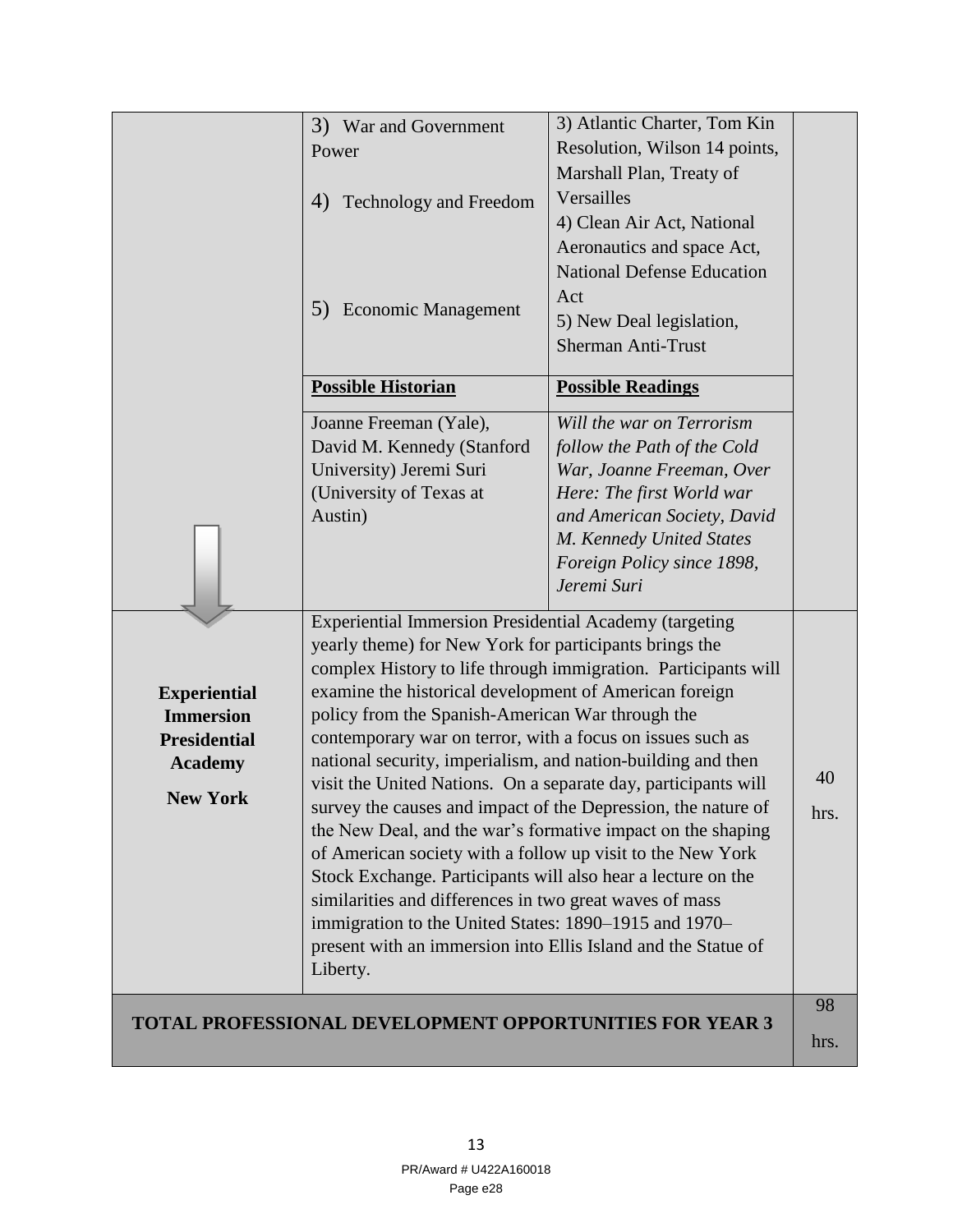Participants will be recruited by the project director and curriculum specialist. The project director will begin with a letter of application, developed by the Advisory Council, and designed for recruitment of American History/Civics teachers and collaborating special education teachers. The Director and Project Coordinator will visit each school to deliver the applications and recruit teacher participation. This letter must be returned to the Action Team and reviewed by the *H.E.A.R.T.* program staff in order to be considered a participant. Participants with the highest score from the criteria below will be selected:

| <b>Criteria for Teacher Selection</b>                                                                                                                                                                           | Point Value |
|-----------------------------------------------------------------------------------------------------------------------------------------------------------------------------------------------------------------|-------------|
| From a high-need school within the district                                                                                                                                                                     | 10 points   |
| Teaching outside certification; not <b>Highly-Qualified</b> or Special Education                                                                                                                                | 15 points   |
| Lack of exposure to professional development in the area of American History in<br>the past year                                                                                                                | 10 points   |
| Teachers with 5 years or less teaching American history                                                                                                                                                         | 5 points    |
| Lack of evidence of participation in an American History or professional<br>organization                                                                                                                        | 10 points   |
| Reference from survey to increasing American History knowledge, mentoring,<br>improving student achievement, and/or being a part of a history teacher<br>alliance/learning community in the stated teacher goal | 10 points   |

To ensure Teacher success based on research of principal effectiveness, KEDC will also offer

sessions for administrators during the grant. These sessions will involve effective observations

to allow administrators guidance on what teachers are learning in the Presidential Academies.

They will also be invited to attend any Academy sessions. (Research in section iii on page 18)

## **Congressional Academies for Students of American History and Civics**

A week-long Student Congressional Academy will be held in KY for 200 **High-Need** high school students together with lawmakers, academics, journalists, and business leaders to discuss the importance of applying the art of history and civics into their everyday life. To measure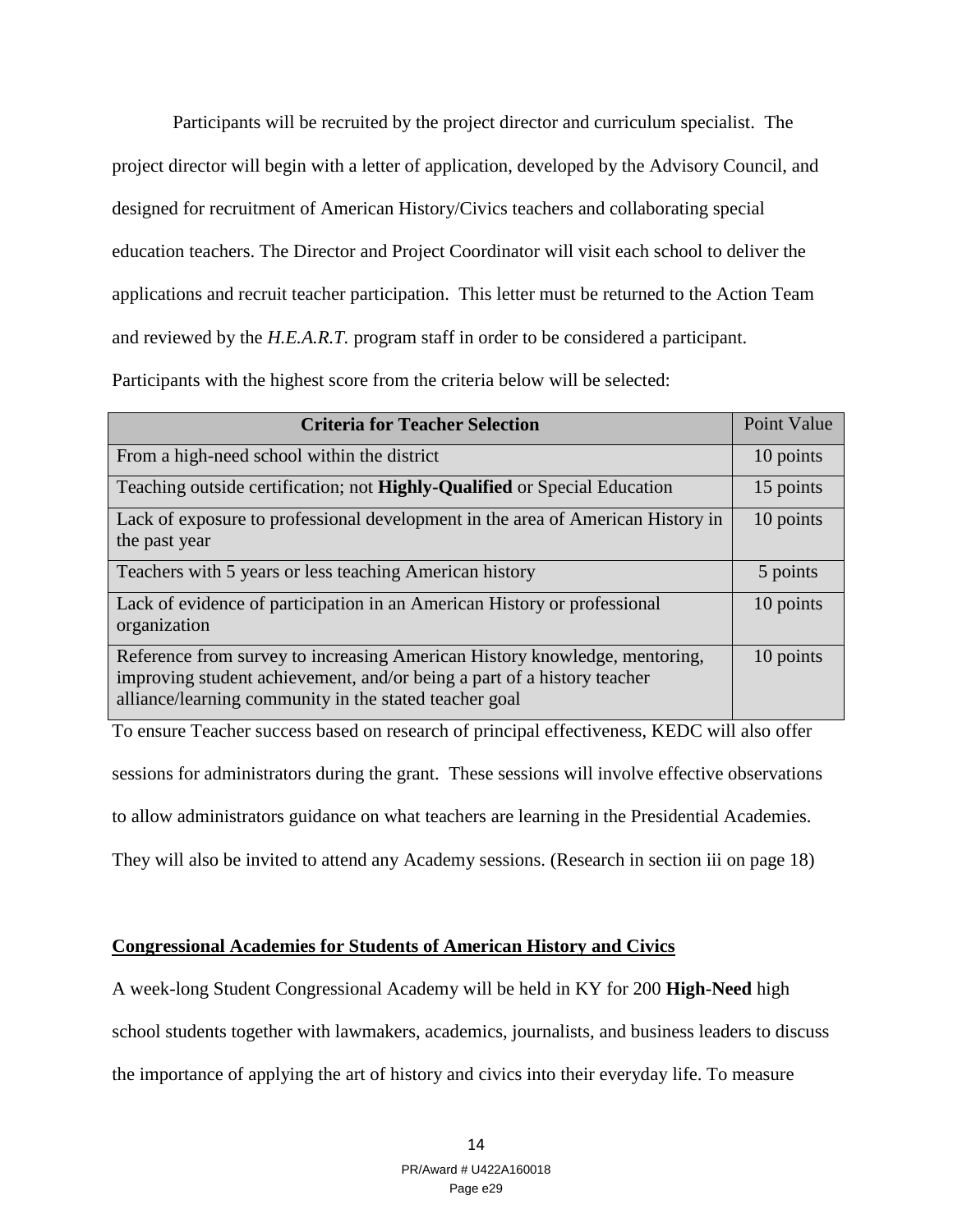teacher effectiveness, students from participating teachers will have first consideration for the Academies. These students will include students who are at risk of educational failure, need of special assistance and support, who are living in poverty, who are far below grade level, who have left school before receiving a regular high school diploma, who are at risk of not graduating with a diploma on time, who are homeless, who are in foster care, who have disabilities, or who are English learners. Students will be chosen based upon the following criteria:

| <b>Criteria for Student Selection</b>                              | Point Value |
|--------------------------------------------------------------------|-------------|
| From a high-need school within a participating district            | 10 points   |
| Personal information including grades and extracurricular activity | 15 points   |
| <b>Two Application Essays</b>                                      | 10 points   |
| Information from Leadership, Involvement and Service Form          | 5 points    |
| <b>Teacher Recommendation</b>                                      | 10 points   |
| <b>High School Transcript</b>                                      | 10 points   |

During the summer of each year, a one-week Congressional Academy (40 Hours) will be held in Kentucky Sponsored by Eastern Kentucky University. Carefully-chosen guest speakers engage with the students throughout the week. Curriculum is designed by the Martin School of Public Policy and Administration, and capped off with a debate in the Old State Capitol. Students will also tour the Ashland Estate (Henry Clay's home), visit the Council for State Government's national office, and participate in dinners and discussions. The topics are listed below:

|                 | <b>Year 1 Theme:</b>                                                                                   | <b>Year 2 Theme:</b>                                                                                    | <b>Year 3 Theme:</b>                                                                 |
|-----------------|--------------------------------------------------------------------------------------------------------|---------------------------------------------------------------------------------------------------------|--------------------------------------------------------------------------------------|
|                 | <b>Legislative Branch</b>                                                                              | <b>Presidential Branch</b>                                                                              | <b>Judicial Branch</b>                                                               |
| <b>Topics</b>   | History, Elections, Foreign<br>Policy, Veto Power                                                      | Duties, Powers, Term in<br>office, Pay                                                                  | Court Duties, How to<br>make decisions, How to<br>become a lawyer/ judge.            |
| <b>Sessions</b> | How to write a Bill, How a<br>bill Becomes a Law,<br>Democracy, How does<br><b>Constitution affect</b> | What does President do<br>on a daily basis, What<br>powers do you have, Is a<br>President the same as a | How Many Courts are<br>there and what does<br>each do? What<br>documents are used in |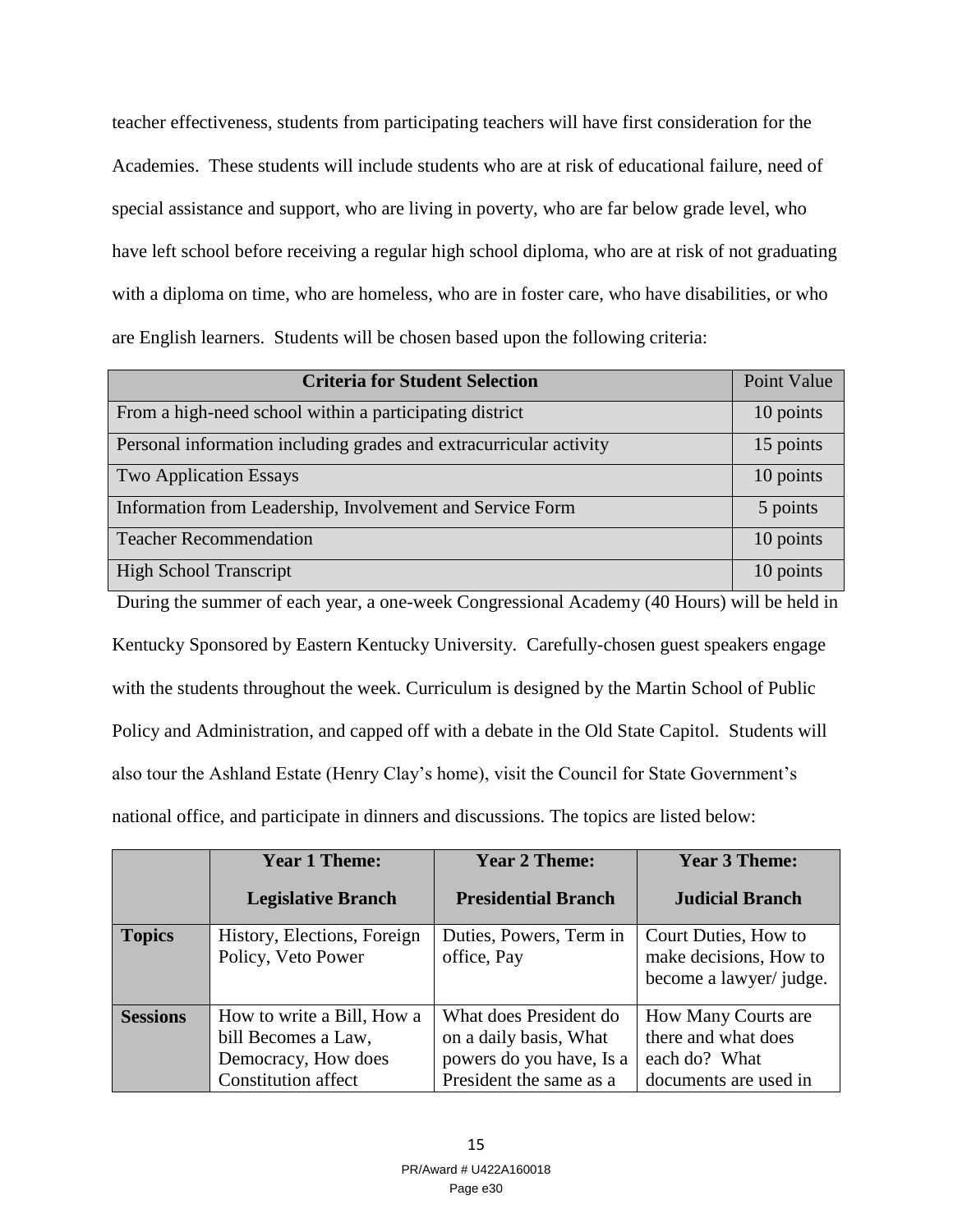|                                 | decisions? Mock                                 | King? What is the                                       | decision making? Mock                                                            |
|---------------------------------|-------------------------------------------------|---------------------------------------------------------|----------------------------------------------------------------------------------|
|                                 | <b>Legislative Sessions</b>                     | electoral College?                                      | Trials                                                                           |
| <b>Guest</b><br><b>Speakers</b> | City Council, State<br>Legislatures, Journalist | Mayor, Governor,<br>Presidents/CEO of local<br>business | Judges from local<br>district, circuit or<br>supreme courts, lawyers,<br>interns |

A second session **(30 Hours)** will be held for 50 selected students each year by traveling to

Washington DC to experience firsthand how each of these branches works. A sample agenda can be found in the **Appendix C on pages 130 – 131** for the three-day session. During the three days they will meet one of their Legislatures and experience what it is like to represent the citizens of Kentucky. During the school year, students of participating teachers will also participate in Kentucky Youth Assembly (KYA), Kentucky United Nations Assembly (KUNA) and National History Day projects (**Minimum of 30 Hours**). The Kentucky Youth Assembly (KYA) is a 3-day experiential learning program in which students serve as part of a model state government. KYA offers students the opportunity to learn about a wide variety of issues, develop critical thinking skills, and articulate their beliefs while engaging constructively with their peers from around the Commonwealth. Students can create a bill centered around an issue in their community and walk it through the legislative process. KUNA offers students the opportunity to experience the richness of cultures from around the world, develop empathy, and hone their critical thinking skills while engaging with a wide variety of perspectives and global issues. National History Day provides students with the opportunity to choose a historical topic related to the annual theme, and then conduct primary and secondary research. Students will look through libraries, archives and museums, conduct oral history interviews, and visit historic sites. After they have analyzed and interpreted the sources, and have drawn a conclusion about the significance of your topic, they will then be able to present their work as a paper, an exhibit, a performance, a documentary, or a website. One of the most important purposes of the Academy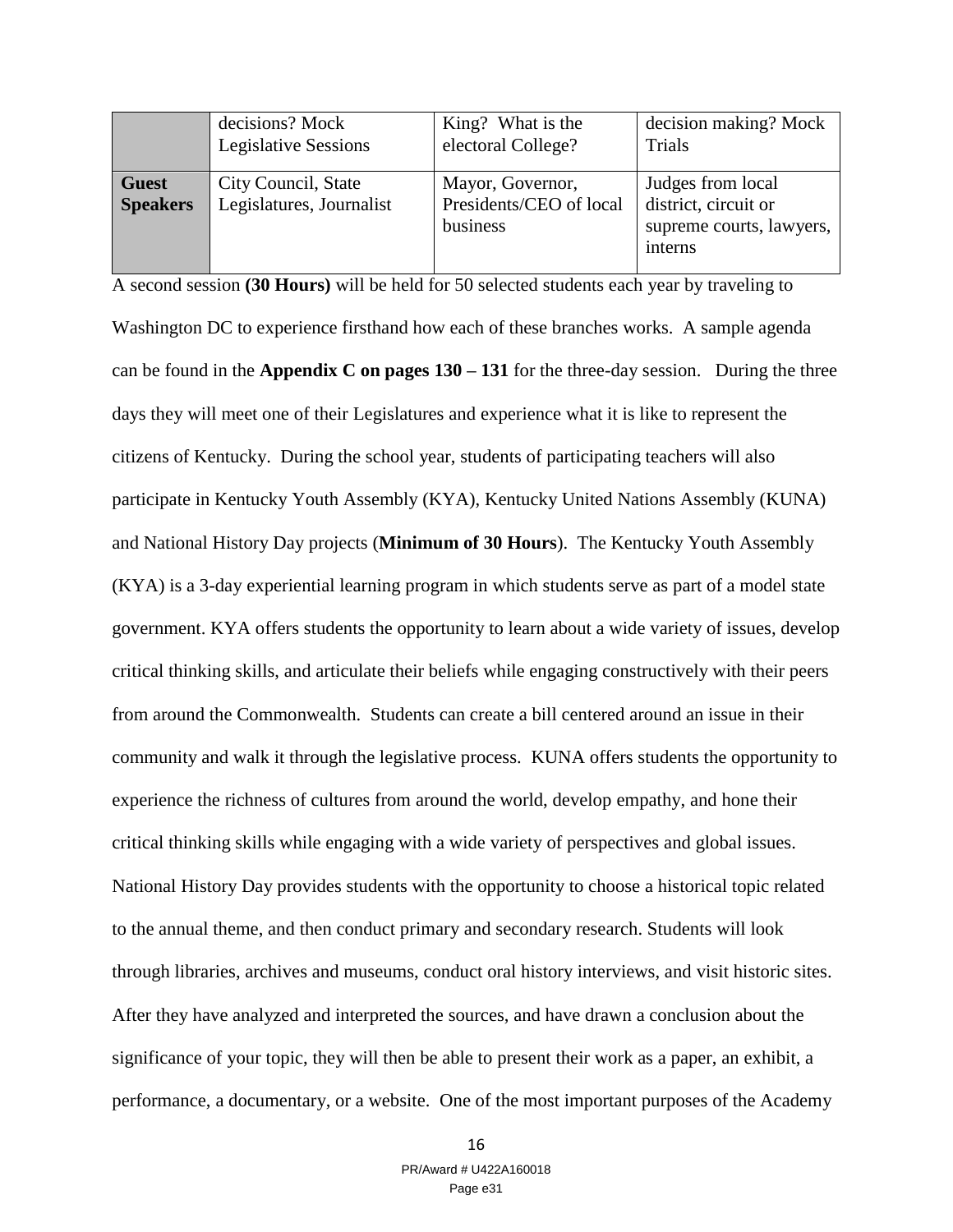is to help students become independent learners who are capable of applying the skills, attitudes and habits of their education to a lifetime of learning. The Capstone Project is one way the Academy responds to this critical component. The central feature of the capstone is the pursuit of a significant research project that will expand the student's intellectual curiosity beyond the formal curriculum and classroom, requiring self-motivation and more independent work, with guidance from teachers, advisers, and most importantly, their peers. Every student at the Academy will participate in the culminating Capstone Project, a multifaceted, interdisciplinary project which utilizes (1) the fundamental skills of the research process; (2) inquiry-based and applied-learning sessions; (3) academic writing; (4) the results of a variety of interest inventories, career exploration assessments; and (5) exploration with the project's community and business partners. Students will conduct research and undertake the writing of a formal research paper. Throughout their capstone experience, students will document the hours they spend working on their service projects. Additionally, students will engage in regular reflection, making blog entries to record their progress and their thoughts as they complete their project.

**(ii) The extent services involve the collaboration of appropriate partners for effectiveness**  The project will be implemented and managed by the *H.E.A.R.T.* project staff with KEDC serving as the fiscal agent. Collaboration with all partners has previously occurred and each described their level of expertise and commitment in an MOU prior to conceptualization of the proposal.

**Higher Education:** Georgetown College, Eastern Kentucky University, KDE **History/Civics Historians:** National Council for History Education, The Rendell Center for Civics and Civic Engagement, the Library of Congress, Clinton Presidential Library **Historical sites:** Gettysburg Foundation, Gettysburg National Military Park, the National Constitution Center, Ellis Island Foundation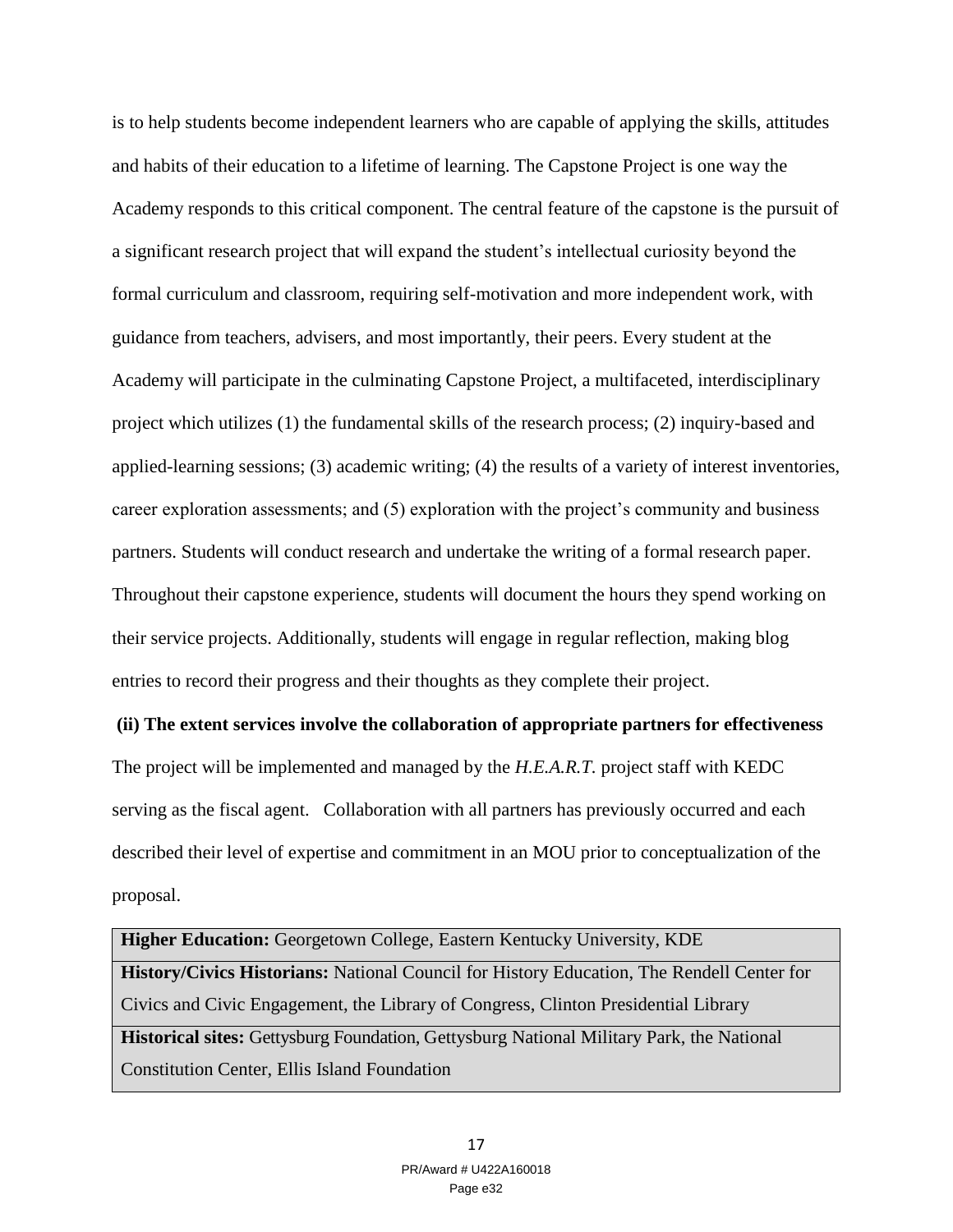Each of the partners and consultants were selected for his or her specific content and expertise as

| <b>Partner</b>                                                                                                                                         | <b>Rationale for Selection</b>                                                                                                                                                                                                                                                                                                                                                                                                                                                   | <b>Specific Activities and Contribution</b>                                                                                                                                                                                                                                                                                                                                                                                                                                                                                                             |
|--------------------------------------------------------------------------------------------------------------------------------------------------------|----------------------------------------------------------------------------------------------------------------------------------------------------------------------------------------------------------------------------------------------------------------------------------------------------------------------------------------------------------------------------------------------------------------------------------------------------------------------------------|---------------------------------------------------------------------------------------------------------------------------------------------------------------------------------------------------------------------------------------------------------------------------------------------------------------------------------------------------------------------------------------------------------------------------------------------------------------------------------------------------------------------------------------------------------|
| Georgetown<br>College,<br>Eastern<br>Kentucky<br>University<br>Department of<br>History<br>*Vitas in<br>Appendix                                       | Dr. Lindsey Apple, and Cynthia<br>Resor, Professors of History have<br>provided content for three (3)<br>successful Teaching American<br>History Projects. Their influence,<br>knowledge, and pedagogy have<br>inspired and been a model for his<br>colleagues and countless numbers<br>of history students. They will<br>present a unique and fresh<br>approach the teaching of<br>American history. Dr. Apple has<br>recently authored a book on<br>Henry Clay.                | Dr. Lindsey Apple and Cynthia Resor,<br>Professors of History will provide over 30<br>hours each year of direct service time to the<br>project. He will be actively engaged in the<br>project's NCHE Presidential Academy<br>sessions, Advisory Council Meetings, and the<br>HMO. They will focus on increasing content<br>knowledge, the concepts, context and<br>chronology of the theme related topic being<br>studied; improving instructional strategies;<br>and developing a greater appreciation for<br>traditional American history and civics. |
| National<br>Council for<br>History<br>Education<br>*MOU and<br>Letter of<br>Commitment<br>Attached                                                     | The National Council for History<br>Education is a non-profit<br>corporation whose Board of<br>Trustees is dedicated to<br>promoting the importance of<br>history in schools and in society.<br>National Council for History<br>Education provides a research<br>based model of a triad of<br>presenters in which local<br>participants and team leaders<br>consider themselves to be in a<br>meeting of colleagues that allows<br>leaders to delve into topical<br>discussions. | The National Council for History Education<br>training will provide a 5-day Presidential<br>Academy; followed by 4-day Experiential<br>Immersion Presidential Academy that is an<br>intensive, content-rich professional<br>development program that combines<br>historical topics and pedagogical techniques<br>to make history come alive for teachers and<br>students, thereby raising levels of success for<br>each. H.E.A.R.T.'s annual themes and<br>participants will receive monographs, primary<br>sources and theme based readings            |
| Gettysburg<br>Foundation,<br>Gettysburg<br>National<br>Military Park,<br>National<br>Constitution<br>Center, Ellis<br>Island<br>Foundation,<br>Clinton | Each of the chosen partners has<br>rich experience in the topic they<br>serve and will provide additional<br>resources so teachers can return<br>to their classroom and now teach<br>by "experience" rather than from<br>a textbook                                                                                                                                                                                                                                              | High-quality professional development<br>strategies are essential to schools. The days of<br>teacher staff development sessions consisting<br>of "sit-and-get" workshops and expert-<br>delivered awareness campaigns are long gone.<br>We are moving toward more effective and<br>more engaging professional development<br>models. Research and experience will help<br>recognize high-quality ongoing professional<br>development that deepens teachers' content<br>knowledge and pedagogical skills; provides                                       |

outlined below: (Long-term commitments have been secured to ensure sustainability)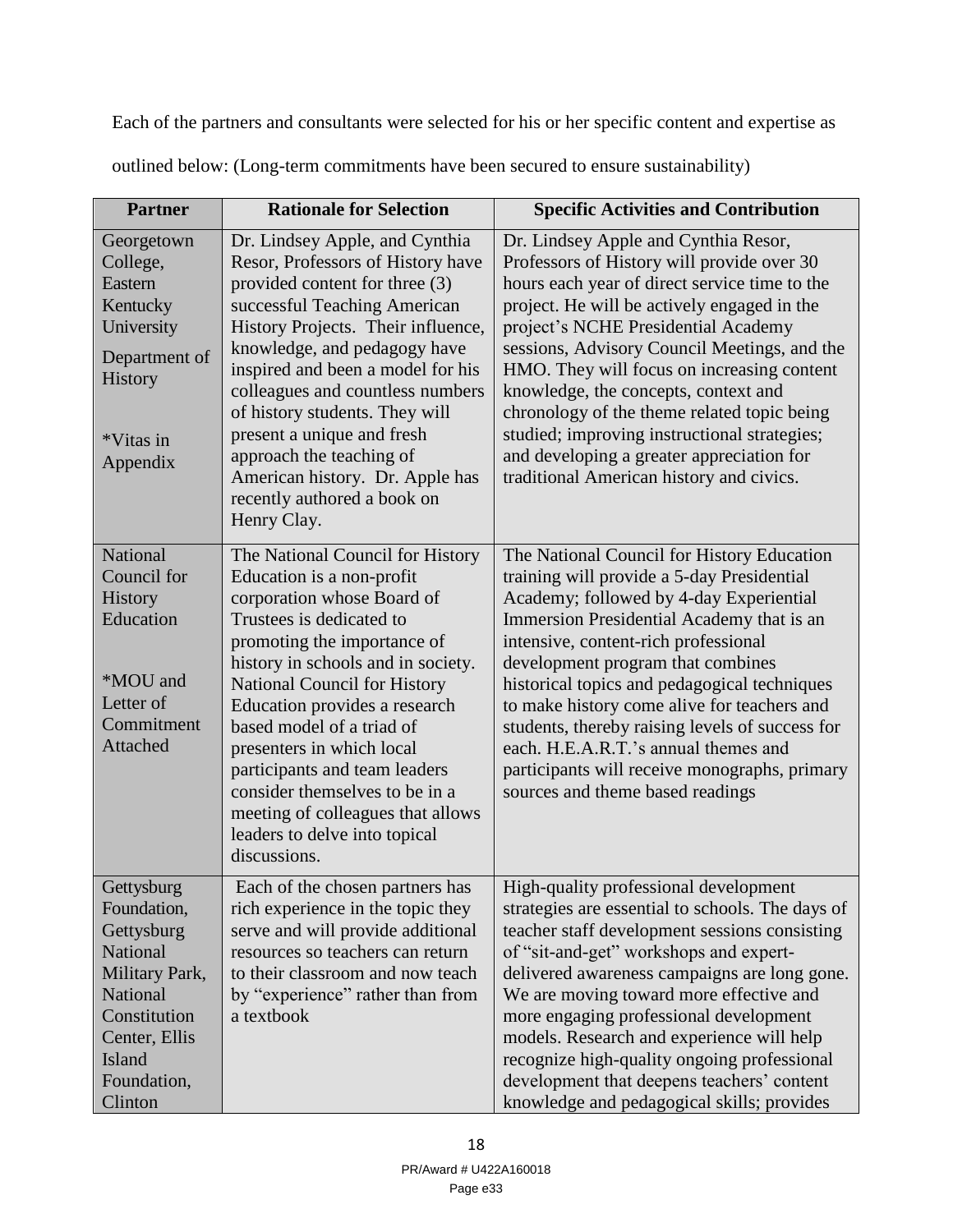| Presidential  |                                    | opportunities for practice, research, and       |
|---------------|------------------------------------|-------------------------------------------------|
| Library,      |                                    | reflection; and includes efforts that are job   |
| Rendell       |                                    | embedded, sustained, and collaborative will     |
| Center for    |                                    | assist in the goal to remain up-to-date         |
| Civics and    |                                    |                                                 |
| Civic         |                                    |                                                 |
| Engagement,   |                                    |                                                 |
| Library of    |                                    |                                                 |
| Congress      |                                    |                                                 |
| Kentucky      | KDE is an active partner in daily  | KDE will provide oversite and expertise in      |
| Department of | activity within schools and offers | the area of High Quality PD and experiential    |
| Education     | PD in many areas.                  | activities. They will also be available to help |
|               |                                    | implement the Common Core Social                |
|               |                                    | Studies/History content.                        |

#### **iii) Proposed project reflects up-to-date knowledge from research and practice.**

"Teaching at Risk: A Call to Action," the report released recently by The Teaching Commission (2004), reminds us that teaching is "our nation's most valuable profession" (p. 12), arguing forcefully that "helping our teachers to succeed and enabling our children to learn is an investment in human potential, one that is essential to guaranteeing America's future freedom and prosperity" (p. 16). The Commission proposed a multifaceted approach to helping teachers succeed, one that includes high standards for teacher classroom performance and student achievement, and "ongoing and targeted professional development" (Or Academies) to help teachers meet the demanding new standards. Research on teacher learning communities typically explores features of professional development programs such as the establishment and maintenance of communication norms and trust, as well as the collaborative interactions that occur when groups of teachers work together to examine and improve their practice. This research provides evidence that "strong professional development communities are important contributors to instructional improvement and school reform" (Little, 2002, p. 936). To foster students' conceptual understanding, teachers must have rich and flexible knowledge of the subjects they teach. They must understand the central facts and concepts of the discipline, how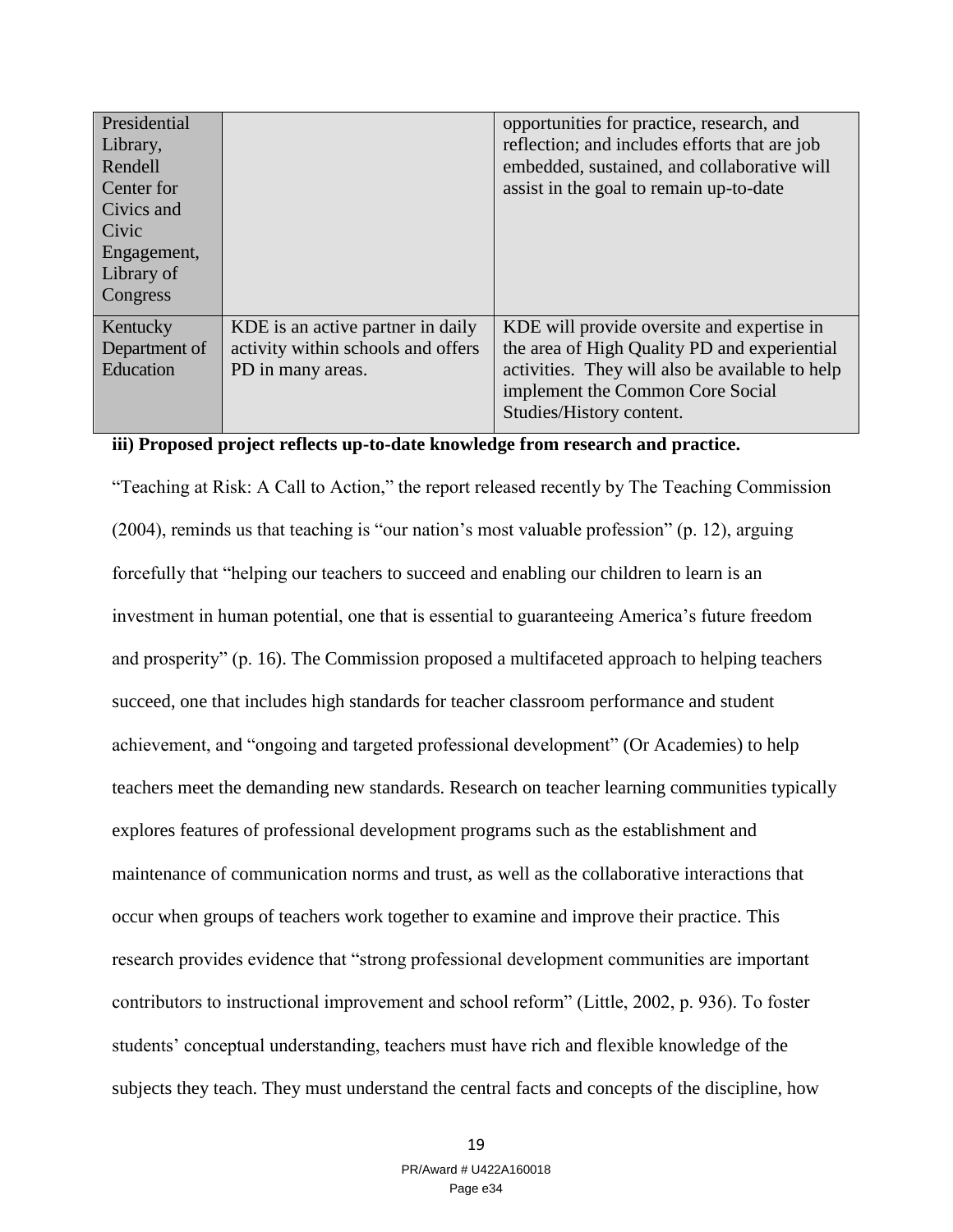these ideas are connected, and the processes used to establish new knowledge and determine the validity of claims (Borko & Putnam, 1996). Professional development programs that include an explicit focus on subject matter can help teachers develop these powerful understandings. According to Guskey, 2010, although teachers are generally required to take part in professional development by certification or contractual agreements, most report that they engage in these activities because they want to become better teachers. They see professional development programs as among the most promising and most readily available routes to growth on the job. Not only as a way to combat boredom and alienation, but also as a pathway to increased competence and greater professional satisfaction. It is also important to note that, for teachers, becoming a better teacher means enhancing student learning outcomes. When teachers receive well-designed professional development, an average of 49 hours spread over six to 12 months, they can increase student achievement by as much as 21 percentile points (Yoon, Duncan, Lee, Scarloss, and Shapley, 2007). On the other hand, one-shot, "drive-by," or fragmented, "sprayand-pray" workshops lasting 14 hours or less show no statistically significant effect on student learning (Darling-Hammond, Wei, Andree, Richardson, and Orphanos, 2009). Above all, it is most important to remember that effective professional-development programs are jobembedded and provide teachers with five critical elements (Darling-Hammond et al., 2009):

**Collaborative learning:** Teachers have opportunities to learn in a supportive community that organizes curriculum across grade levels and subjects. When teachers and schools engage in high-quality collaboration, it leads to better achievement gains in math and reading for students. In addition, teachers improve at greater rates when they work in schools with better collaboration quality (Ronfeldt et al., 2015).

**Links between curriculum, assessment, and professional-learning decisions in the context of teaching specific content:** In professional-development programs, research has emphasized the importance of developing History/Civics content knowledge, as well as pedagogical techniques for the content area (Heller, Daehler, Wong, Shinohara, and Miratrix, 2012).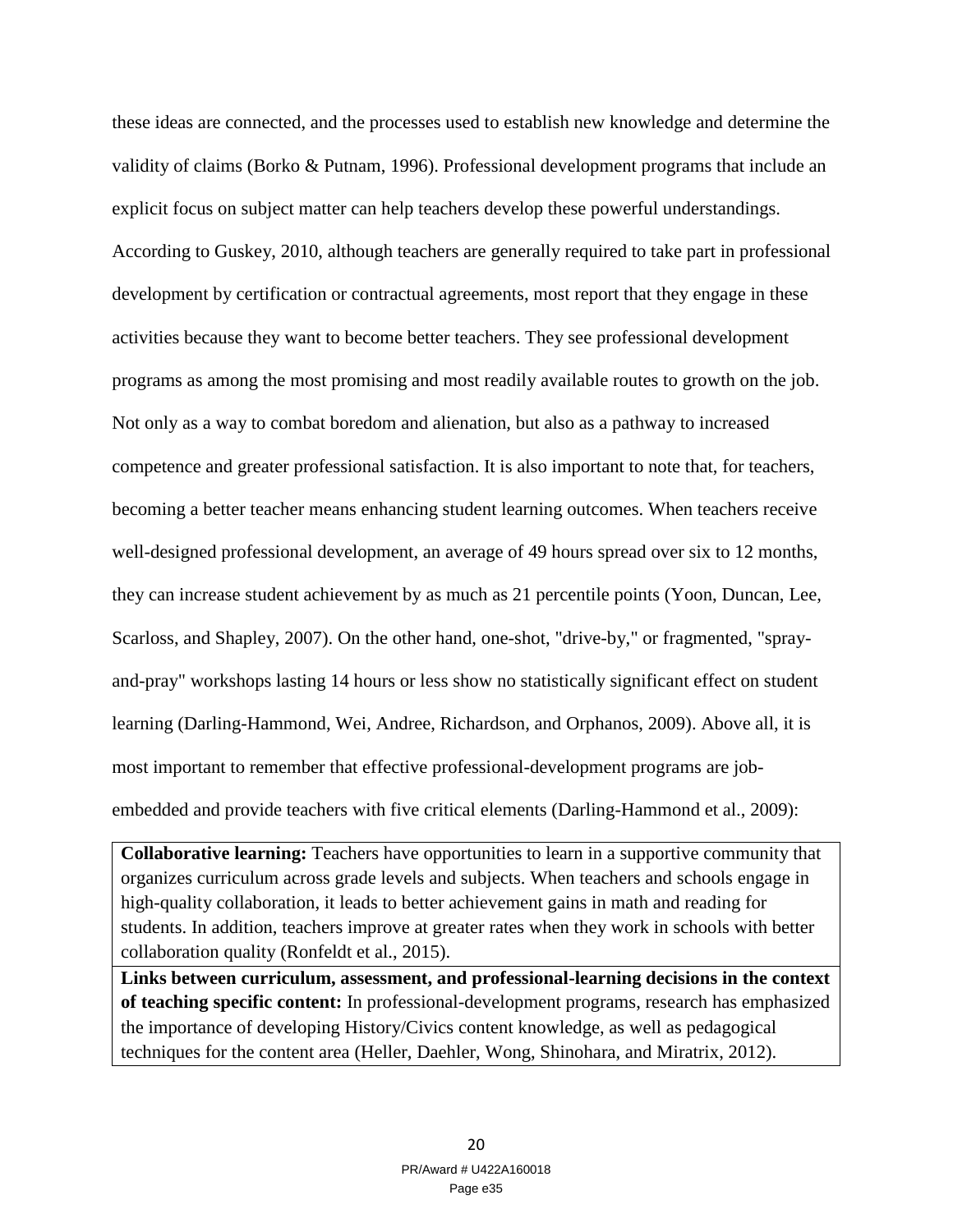**Active learning:** Teachers apply new knowledge and receive feedback, with ongoing data to reflect how teaching practices influence student learning over time.

**Deeper knowledge of content and how to teach it:** Training teachers solely in new techniques and behaviors will not work.

**Sustained learning, over multiple days and weeks:** Professional-development efforts that engage teachers in 30 to 100 hours of learning over six months to one year have been shown to increase student achievement.

Research on professional development for teachers has shifted in the last decade from delivering and evaluating professional-development programs to focusing more on authentic teacher learning and the conditions that support it (Webster-Wright, 2009). Current research indicates that effective **high quality** professional development activities must be interactive, collaborative, and continuous. Ribar (2002), supporting the colloquial approach to professional development, says that a colloquium rather than in-service workshops is a successful model used in several states. A colloquium promotes professionalism, collegiality and participants are treated as history professionals. They are led by a tri-partite team of three equals (master classroom American history teacher, historian, and educational learning specialist), and the colloquium is offered for a minimum of two days so the focus on the history experience will be intense, intellectual, and comprehensive. National Council of History Educators (NCHE) historians will focus on connecting the history of America with instructional rigor and conceptual themes of the early American experience and demonstrate how specific teaching strategies can make American history exciting and meaningful for students. H.E.A.R.T. professional development design applies this research-based colloquium model for increasing the level of knowledge and appreciation of traditional American history. Studies repeatedly demonstrate the connection between teacher training in content area and improved student performances. Every Student Succeeds Act (ESSA) legislation stresses this connection and requires professional development to assure teacher quality. In *Subject Matter Knowledge in The Teaching of History*, John P.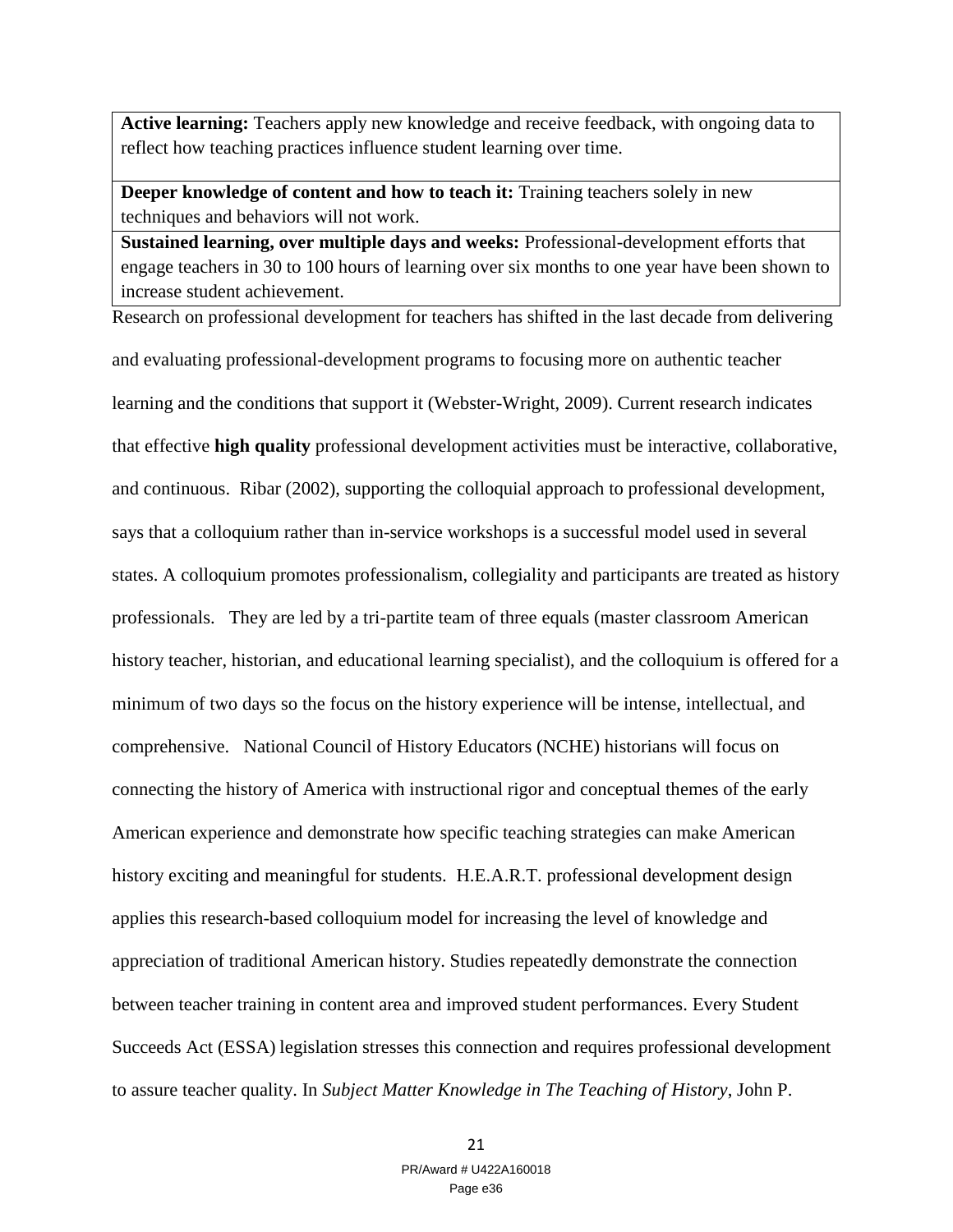Papay (2010) advocates that how well history is taught depends on how well history teachers know their subject. Irving B. Weiner (2003) identifies seven categories of base knowledge for teachers: content knowledge, general pedagogical knowledge, curriculum knowledge, pedagogical content knowledge, knowledge of students and their characteristics, knowledge of educational contexts, and knowledge of educational ends. Of these, Weiner states the most important is pedagogical content knowledge, the blending of content and pedagogy into a clear understanding of how particular topics are organized, represented, and adapted to the diverse interests and abilities of the learners. Bruce Craig, director of the National Coalition for History, along with the executive directors of the American Historical Association and the Organization of American Historians, developed a document recommending content, pedagogy, and historical thinking to be interwoven and related to classroom experience (2002). A professional article by B. J. Armento, *Research on Teaching Social Studies*, expresses the conviction that history classes should be more lab-based and that classroom practices should go beyond the text book. Armento encourages the use of multiple materials and sources; considers teachers as guides rather than dispensers of information; believes classroom practices should include authentic and that appropriate assessment creates products such as essays, plays, songs, and poetry. Project H.E.A.R.T. applies these research-based concepts that fuse immersion in content with training in practical classroom application to provide the H.E.A.R.T. teachers with a multifaceted understanding and appreciation of traditional American history that will elevate their teaching skills. Pre/post scores on the nationally-normed and/or validated College Board American History AP exam, which measures specific subject content for high-achieving college bound seniors, will be used to assess teacher content knowledge instead of a broad national achievement test to ensure grant-specific, content-specific questions can be obtained**.** To ensure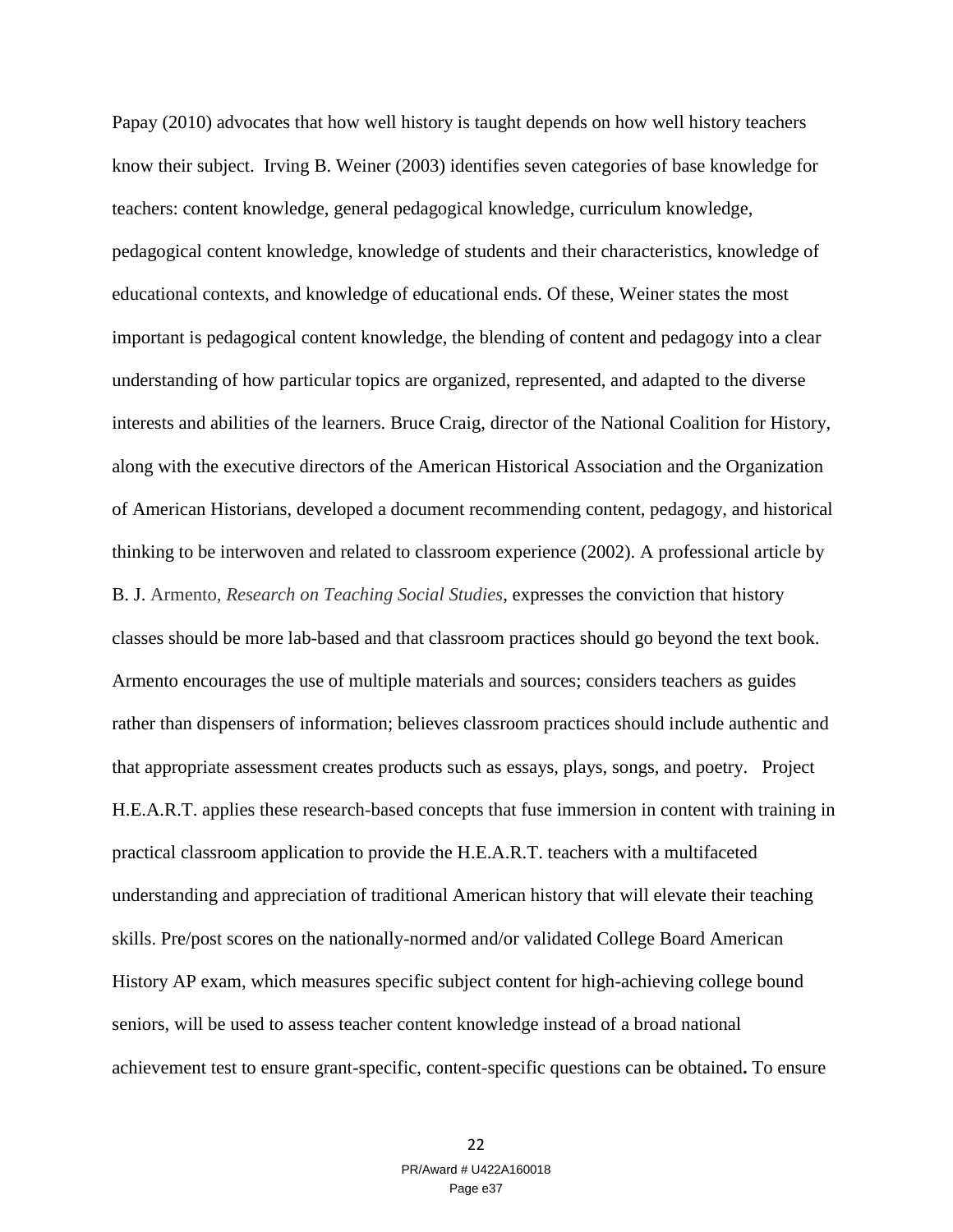teacher success, it is also noted that for teachers to be successful, administrators must actively participate and understand the PD teachers are attending. Researchers Louis, Leithwood, Wahlstrom, and Anderson (2010) concurred with this assessment and drew from findings of a research project that spanned six years: They claimed, based on a preliminary review of research, that leadership is second only to classroom instruction as an influence on student learning. After six additional years of research, we are even more confident about this claim. To date, we have not found a single case of a school improving its student achievement record in the absence of talented leadership. School administrators must be visible, student and teacher centered, and willing to tackle issues for which there are no easy answers. The shift in educational leadership has gone from instructional leader to the more appropriate term of "learning leader" (Schmoker, 2006). In the past, a principal or school administrator worked in isolation and was predominantly concerned with personal autonomy and the top down approach. This type of leadership practice will no longer work if schools are to create an effective environment for student learning and achievement. Schmoker (2006) asserts that schools will not improve until the building leader begins to work cooperatively with teachers. The role of the school administrator encompasses teamwork, exploration, creation, and the ability to "lead by doing the right things" (Lindley, 2009, p. 4). As a school administrator are you ready for the challenge? One way a school administrator can address the challenges that education faces today is through the knowledge and application of Action Research. Sagor (2000) believes that leaders who engage in Action Research find the process to be an empowering experience. He states that relevance is guaranteed because the focus of the research is determined by the researcher, who utilizes the findings to enhance professional practice (2000).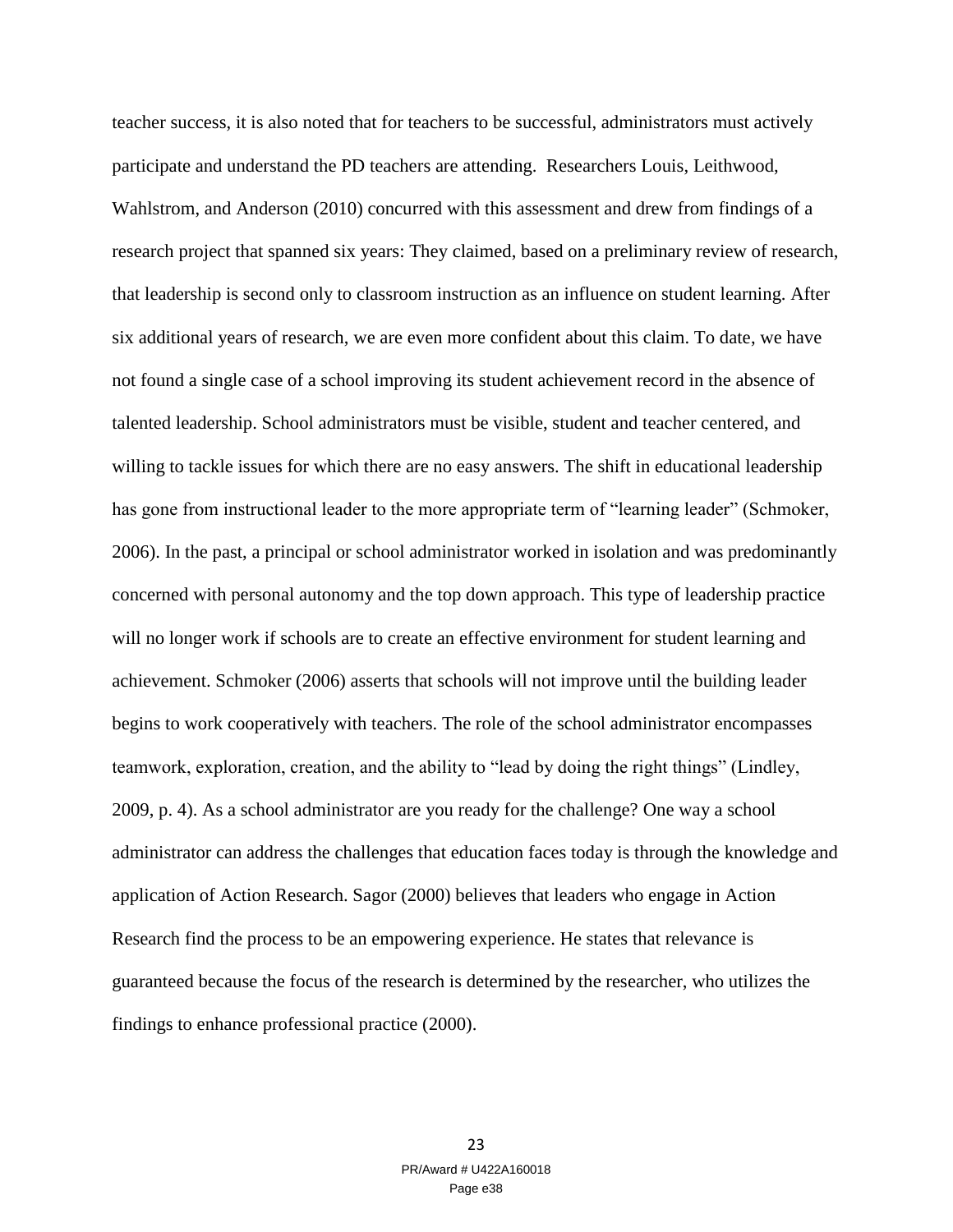#### B. **Significance**

#### (i) **Likelihood to build local capacity for services for the needs of target population.**

In alignment with the renewed Kentucky Educational Developmental Corporation (KEDC) Five-Year Strategic Plan, KEDC is creating a unique longitudinal approach to American History/Civics immersion, rigor and post-secondary preparation with a 6-12 pipeline of cutting edge Presidential Academies for 300 Teachers of American History and Civics and Congressional Academies for 600 students (**Absolute Priority 1 & 2**). **Project H.E.A.R.T teachers** will serve approximately 12, 321 students in Eastern Kentucky grades 6-12 to meet the needs of **high-need** students who are at risk of educational failure or need of special assistance and support. These students are living in poverty, are far below grade level, who have left school before receiving a regular high school diploma, who are at risk of not graduating with a diploma on time, who are homeless, who are in foster care, who have been incarcerated, who have disabilities, or who are English learners.(**CPP)** For decades before the economic crisis, local communities were transformed as coal mines were closed and local jobs were harder and harder to find it became more difficult to get ahead. The Promise Zone Initiative is part of the President's plan to expand educational opportunities in these areas. The remaining districts are considered **Focus or Priority** districts within the state of Kentucky based on performance of persistently low-achieving or needing school intervention (**High-Need CPP**) due to low achievement scores on State testing or graduation rates over a three-year period. Data presented in this section will show these schools/disadvantaged students are underperforming in the History/Civics area and are in great need of additional services. The support of outside resources is essential if low-income, unmotivated, low achieving students are to succeed.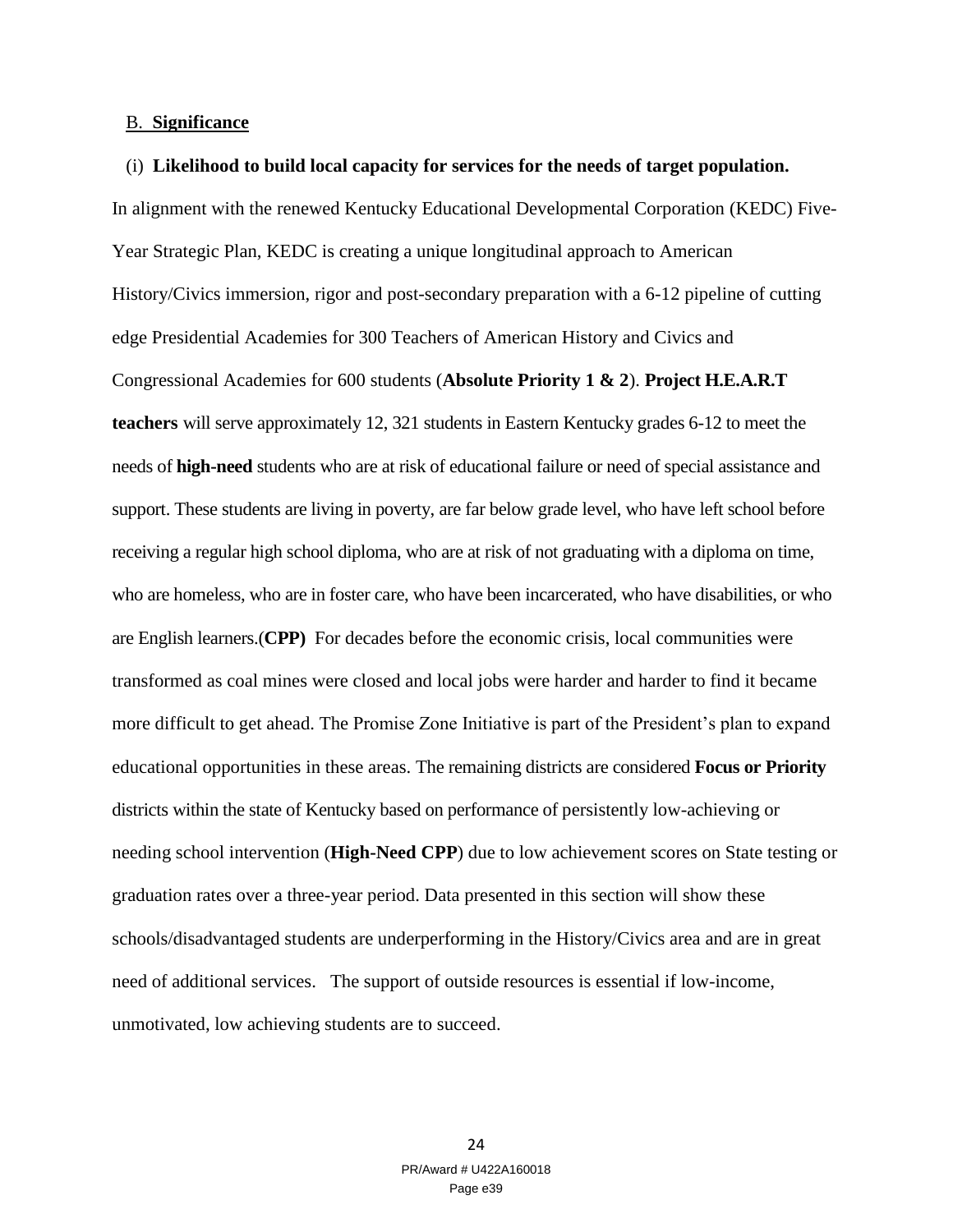**Low Test Scores:** Longitudinal analysis of Kentucky Core Content Test (KCCT) scores reveals the magnitude and severity of the problem addressed by the project shows that students showed little or no improvement in the area of History/Civics at the  $6<sup>th</sup>$  -12<sup>th</sup> grade level and a significant decline when compared to the state average.

| 2014-15 Kentucky Core Content Test of U.S. History |                                                 |              |               |               |              |               |
|----------------------------------------------------|-------------------------------------------------|--------------|---------------|---------------|--------------|---------------|
|                                                    | Percent (%) scoring Proficient or Distinguished |              |               |               |              |               |
| <b>County</b>                                      | $6 - 8$                                         | <b>State</b> | $\frac{6}{6}$ | $9-12$        | <b>State</b> | $\frac{0}{0}$ |
|                                                    | <b>School</b>                                   | Avg.         | difference    | <b>School</b> | Avg.         | difference    |
|                                                    | score                                           |              |               | score         |              |               |
| <b>Breathitt</b>                                   | 40.3%                                           | 58.6%        | $-18.3%$      | 48.3%         | 56.9%        | $-8.6%$       |
| <b>Casey</b>                                       | 52.8%                                           | 58.6%        | $-5.8%$       | 42.3%         | 56.9%        | $-14.6%$      |
| <b>Clay</b>                                        | 50.3%                                           | 58.6%        | $-8.3\%$      | 52.4%         | 56.9%        | $-4.5%$       |
| <b>Danville</b>                                    | 42.6%                                           | 58.6%        | $-16%$        | 31.6%         | 56.9%        | $-25.3%$      |
| <b>Garrard</b>                                     | 55.9%                                           | 58.6%        | $-2.7%$       | 53.8%         | 56.9%        | $-3.1%$       |
| <b>Jackson</b>                                     | 38.8%                                           | 58.6%        | $-19.8%$      | 50.8%         | 56.9%        | $-6.1%$       |
| <b>Knott</b>                                       | 54.2%                                           | 58.6%        | $-4.4%$       | 58.6%         | 56.9%        | $+1.7%$       |
| <b>Knox</b>                                        | 57.3%                                           | 58.6%        | $-1.3%$       | 40.1%         | 56.9%        | $-16.8%$      |
| Lee                                                | 50.6%                                           | 58.6%        | $-8%$         | 53.4%         | 56.9%        | $-3.5%$       |
| <b>Madison</b>                                     | 53.7%                                           | 58.6%        | $-4.9%$       | 54.2%         | 56.9%        | $-2.7%$       |
| <b>Magoffin</b>                                    | 44.3%                                           | 58.6%        | $-14.3%$      | 38.1%         | 56.9%        | $-18.8%$      |
| <b>Menifee</b>                                     | 51.3%                                           | 58.6%        | $-7.3%$       | 42.9%         | 56.9%        | $-14%$        |
| <b>Middlesboro</b>                                 | 58.4%                                           | 58.6%        | $-0.2%$       | 43.8%         | 56.9%        | $-13.1%$      |
| Owsley                                             | 50.0%                                           | 58.6%        | $-8.6%$       | 46.9%         | 56.9%        | $-10.0\%$     |
| <b>Perry</b>                                       | 55.5%                                           | 58.6%        | $-3.1%$       | 50.0%         | 56.9%        | $-6.9\%$      |
| <b>Pulaski</b>                                     | 70.1%                                           | 58.6%        | $+11.5%$      | 52.6%         | 56.9%        | $-4.3%$       |
| Rowan                                              | 58.4%                                           | 58.6%        | $-0.6%$       | 54.3%         | 56.9%        | $-2.6%$       |
| <b>Somerset</b>                                    | 58.3%                                           | 58.6%        | $-0.3%$       | 54.0%         | 56.9%        | $-2.9%$       |
| <b>Whitley</b>                                     | 58.5%                                           | 58.6%        | $-0.1%$       | 51.4%         | 56.9%        | $-5.5%$       |
| Williamsburg                                       | 61.4%                                           | 58.6%        | $+2.8%$       | 69.6%         | 56.9%        | $+12.7%$      |
| Wolfe                                              | 42.3%                                           | 58.6%        | $-16.3%$      | <b>NA</b>     | 56.9%        | <b>NA</b>     |

Testing pre-grant of American History staff using NAEP released items, a random sample of teachers scored a 56%, compared to the NAEP student average of 64% on the same questions. **Instructional Issues:** Each school's Consolidated Plan is designed to target areas within the school that have been identified as a critical need and then to develop an innovative plan that will initiate improved student achievement in the designated area. Each school has identified and

targeted American History/Civics as an area that needs improved student achievement. From our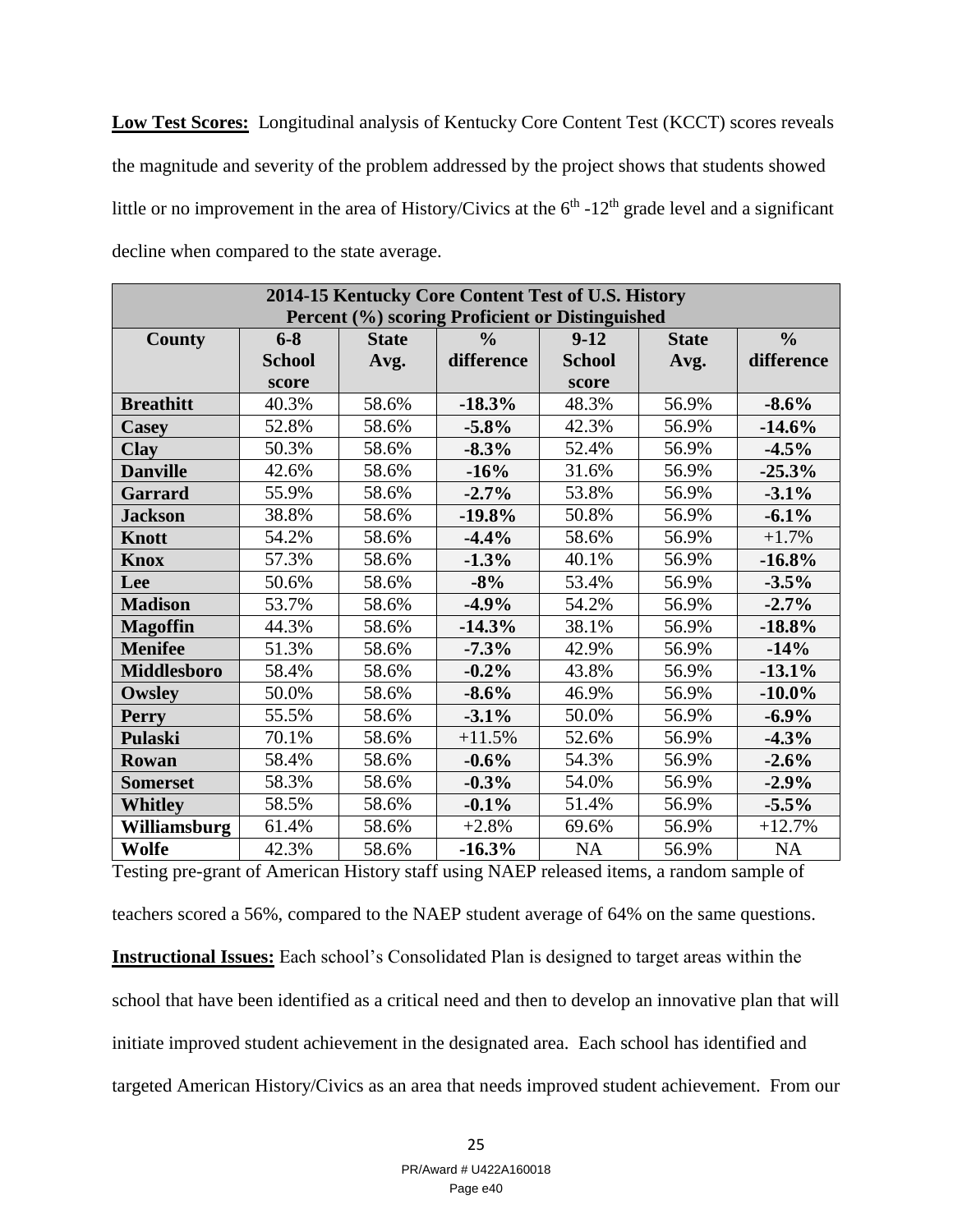survey, 58% of the teachers never use visual discovery, 63% never use character interpretation, and 57% don't use art/pictures to enhance their lessons. Too frequently in this region, history instruction has been tied closely to the textbook and worksheets that are used to prepare students for a book unit test. Significant change must be made in methods of teaching American History if schools are to meet their state targets and Every Student Succeeds Act long-term goals. A lack of regional professional development opportunities related to methods of teaching American history and civics, hinders educational progress. Quality history and civics content and pedagogical methods as prescribed in H.E.A.R.T. will simultaneously increase the knowledge at each teacher's disposal, as well as their arsenal of teaching methods. This will alleviate the problem of poor student knowledge of and student underachievement in US History and Civics. **Previous Professional Development:** Present Professional development consists of attending local, state or national conferences, with a plan in place, but teacher retention to the districts has hindered progress. In a teacher survey to prepare for this application, 87% of all surveyed teachers stated they had not attended any type of American history or Civics professional development in the past year. Of the 13% that had attended, four of these participated in AP training to meet the requirements to teach Advanced Placement classes within their building. Simply providing teachers with information about new instructional strategies does not necessarily result in changes in existing teaching behaviors. Instead of lectures, staff development can involve research, discussion groups, and school-historian partnership groups. Based on districts **needs assessment** and each school's Consolidated Plan, targeted trainings by Presidential Academies have been identified. An innovative plan that will initiate improved student achievement incorporates engaging teacher methodologies, increasing teacher content knowledge, disseminating content knowledge, increasing student achievement and content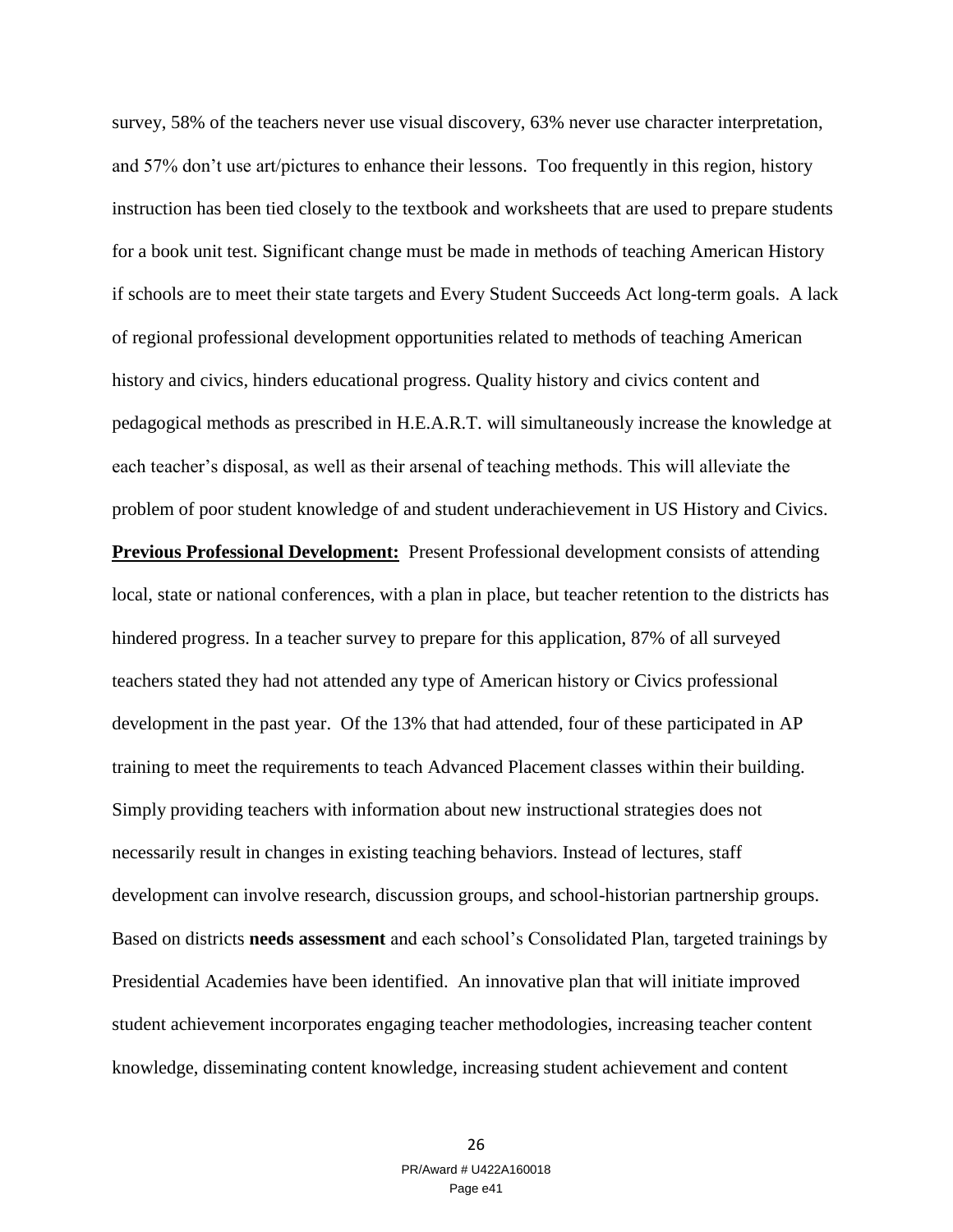knowledge, creating Presidential Academies through Professional Learning Communities (PLC) with participants and Historians, increasing access to high quality, research-based professional development and participating in peer coaching model. 97% of the teachers stated they were not members of ANY historical organization.

**Teacher Preparation:** The district needs assessment revealed that although many of the American history teachers have obtained a master's degree or higher degree, few have actually majored in American history studies. From a pre application teacher survey, 52% of responding teachers reported they were not certified to teach in the field of American History. Teachers reported they were broad field Social Studies certified, and 88% stated they were required to take 5 or less classes in American History to receive their certification. Of this group, the majorities were not required to take any classes during any of their graduate work and most of their graduate studies are in administration or unrelated fields of study. Additionally, approximately 8-12 exceptional educators are teaching content subjects such as American history in special education courses and do not have adequate content knowledge. These teachers would not be highly skilled educators. Teachers participating in *H.E.A.R.T.* will develop skills needed to integrate conceptual and contextual content along with teaching strategies related to sustained professional development, with the ultimate goal being to improve students' understanding of American History/Civics and enhance performance on Kentucky's KCCT Test. In respect to the magnitude of the need, KEDC has a plan for professional development, but due to many districts having a Focus or Priority status for not meeting ESSA requirements for student achievement of all sub-groups; other district initiatives have been given a higher priority. This Presidential and Congressional Academy proposal would integrate ESSA strategies into the history classrooms. Each teacher will maintain a teacher's portfolio that will include this integration along with notes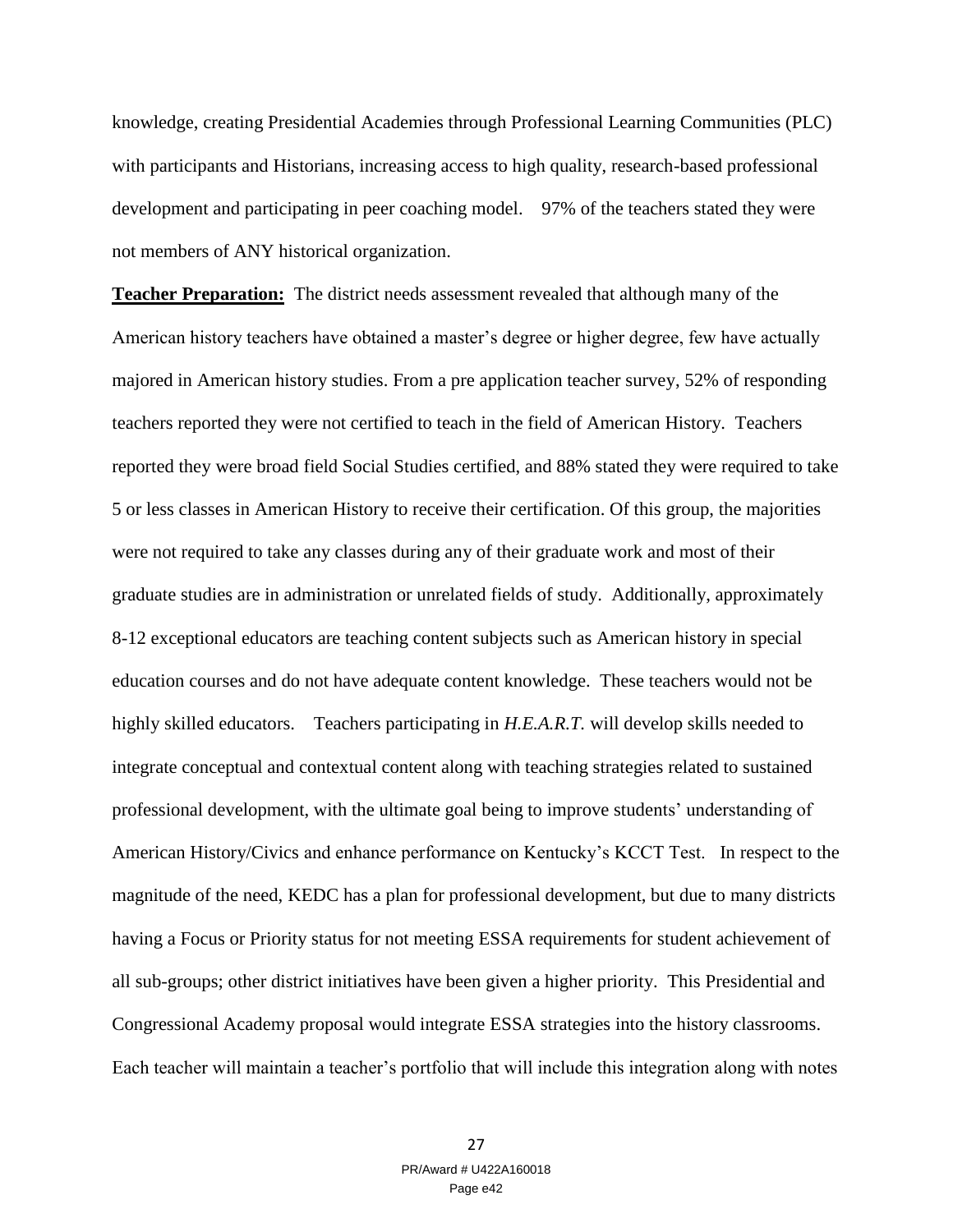on lessons learned during seminar participation. The teachers' portfolio will include American History/Civics standards-based lesson plans from each of the Academy sessions, sample classroom activities, and sample assessments. Participants will be trained in the use of peer mentoring where new methods of teaching and learning American History/Civics will be replicated and sustained for educators throughout the district. Standards-based American History/Civics lessons created by teachers and aligned with Kentucky's Core Content/Program of Studies will be available to other teachers of American History\Civics on the KEDC *H.E.A.R.T.* web site and will be presented at local, state and national history conferences. The project Director/Project Coordinator will arrange for participants to observe a minimum of two colleague's standard based lesson per semester and for the follow-up conference between the participant and the observed colleague using a lesson reflection observation form (see Appendix C page 135). *Blended Learning opportunities* will be utilized to allow participants to continue scholarly interactions related to American History discussion. Teachers will have the opportunity to network with other teachers of American History through memberships in history preservation organization from NCHE. Based on district data disaggregation and through a needs analysis from staff within the district, the following gaps in services have been identified:

| <b>Current</b>                                          | <b>Nature and Magnitude</b>                                                                                                                                            | How Identified Gaps, Weaknesses in Services,                                                                                                                                                                                                                                                                                                                            |
|---------------------------------------------------------|------------------------------------------------------------------------------------------------------------------------------------------------------------------------|-------------------------------------------------------------------------------------------------------------------------------------------------------------------------------------------------------------------------------------------------------------------------------------------------------------------------------------------------------------------------|
| <b>Services</b>                                         | of specific identified                                                                                                                                                 | <b>Infrastructure or Opportunities in Services</b>                                                                                                                                                                                                                                                                                                                      |
| <b>Provided by</b>                                      | <b>Gaps, Weaknesses or</b>                                                                                                                                             | Will Be Addressed in the Proposed project to                                                                                                                                                                                                                                                                                                                            |
| <b>District</b>                                         | <b>Deficiencies in services</b>                                                                                                                                        | meet the *Competitive Preference Priority                                                                                                                                                                                                                                                                                                                               |
| District-wide<br>Focused<br>Professional<br>Development | All district-wide<br>professional<br>development is focused<br>on Reading and Math to<br>assist district to improve<br>school improvement<br>status as a result of not | $\geq$ 300 total teachers will have the opportunity to<br>participate in excess of 294 hours during a three-<br>year period of intense Presidential Academies<br>pertaining to American History and Civics.<br>$\triangleright$ American History Professional Development<br>will include Presidential and Congressional<br>Academies presented by National Council for |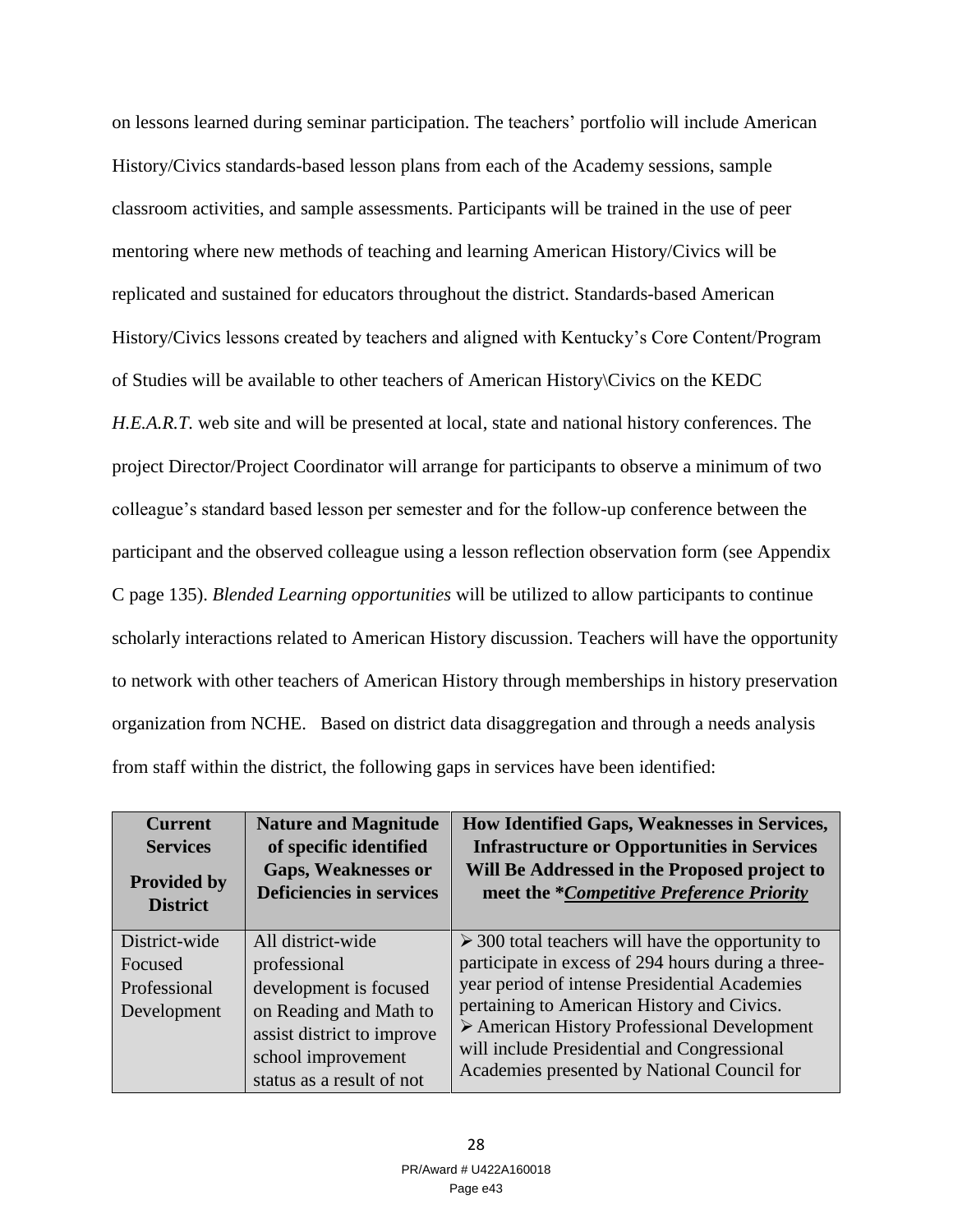|                                                                           | meeting ESSA                                                                                                                                                       | History Education Historians, Master Teacher                                                                                                                                                                                                                                                                                                                                                                                                                                                                                                                                                          |
|---------------------------------------------------------------------------|--------------------------------------------------------------------------------------------------------------------------------------------------------------------|-------------------------------------------------------------------------------------------------------------------------------------------------------------------------------------------------------------------------------------------------------------------------------------------------------------------------------------------------------------------------------------------------------------------------------------------------------------------------------------------------------------------------------------------------------------------------------------------------------|
|                                                                           | requirements.                                                                                                                                                      | and History Education Specialist                                                                                                                                                                                                                                                                                                                                                                                                                                                                                                                                                                      |
| Restricted<br>Partnerships<br>With Local/<br>National<br>Historians       | Currently, teachers are<br>not exposed to Higher<br>Education<br>partnerships/mentors<br>through district<br>initiatives.                                          | $\triangleright$ Teachers will be exposed to a variety of<br>teaching strategies and historical content<br>provided by History professors from Georgetown<br>College, Eastern Kentucky University through<br>Historical Presidential Academy s, National<br><b>Council for History Education Summer</b><br><b>Presidential Academies</b>                                                                                                                                                                                                                                                              |
| Disaggregation<br>of District<br>Data                                     | Disaggregation of<br>student data only occurs<br>in reading/math to meet<br>the requirements of<br><b>ESSA</b>                                                     | $\triangleright$ Due to changing of state testing system it is<br>difficult to compare to other districts or states for<br>a causal comparative evaluation. Evaluators will<br>assist in creating pre/posttest based upon<br>nationally normed released items in which<br>students progress can be statistically compared to<br>national norms                                                                                                                                                                                                                                                        |
| Lack of<br>Teacher<br>Membership<br>on Professional<br>Organizations      | Teachers within district<br>are not encouraged to<br>become members of<br>professional<br>organizations unless they<br>join on their own.                          | $\triangleright$ Teachers will become participating members<br>of National Council for History Education in<br>each year of the proposal. They will receive<br>monthly publications pertaining to historical<br>thinking skills and current research.<br>$\triangleright$ Teachers will also participate in on-site<br>academy sessions with partner cities. Through<br>these sessions, teachers will receive publications<br>which includes articles on the historical, cultural,<br>and social issues along with information about<br>exhibits, artifacts, museum programs and<br>museum resources. |
| Inadequate<br>Resource<br>Materials to<br><b>Teach History</b><br>Content | History is not the main<br>focus of ESSA. Teachers<br>are also not provided<br>with content rich reading<br>materials on the<br>discipline in which they<br>teach. | $\triangleright$ Teachers will receive historical readings from<br>National Council for History Education to further<br>their in-depth knowledge of the current years<br>them of topics                                                                                                                                                                                                                                                                                                                                                                                                               |
| Limited<br>Collegial<br>Opportunities<br><b>Between Grade</b><br>Levels   | Opportunities for staff to<br>meet as a group only<br>occurs during history<br>department meetings at<br>each school                                               | > Collegium of teachers will meet for bi-monthly<br>Presidential Academies throughout the school<br>year (18 hours) and 80 hours of Presidential<br>Academies during summers<br>$\triangleright$ Collegium will receive training on best<br>practices and new techniques from American<br>History/Civics experts                                                                                                                                                                                                                                                                                      |
| Limited<br>Opportunities                                                  | Teachers district-wide<br>do not adhere to the                                                                                                                     | $\triangleright$ Creation of interactive, hands-on standards-<br>based lessons by participating educators                                                                                                                                                                                                                                                                                                                                                                                                                                                                                             |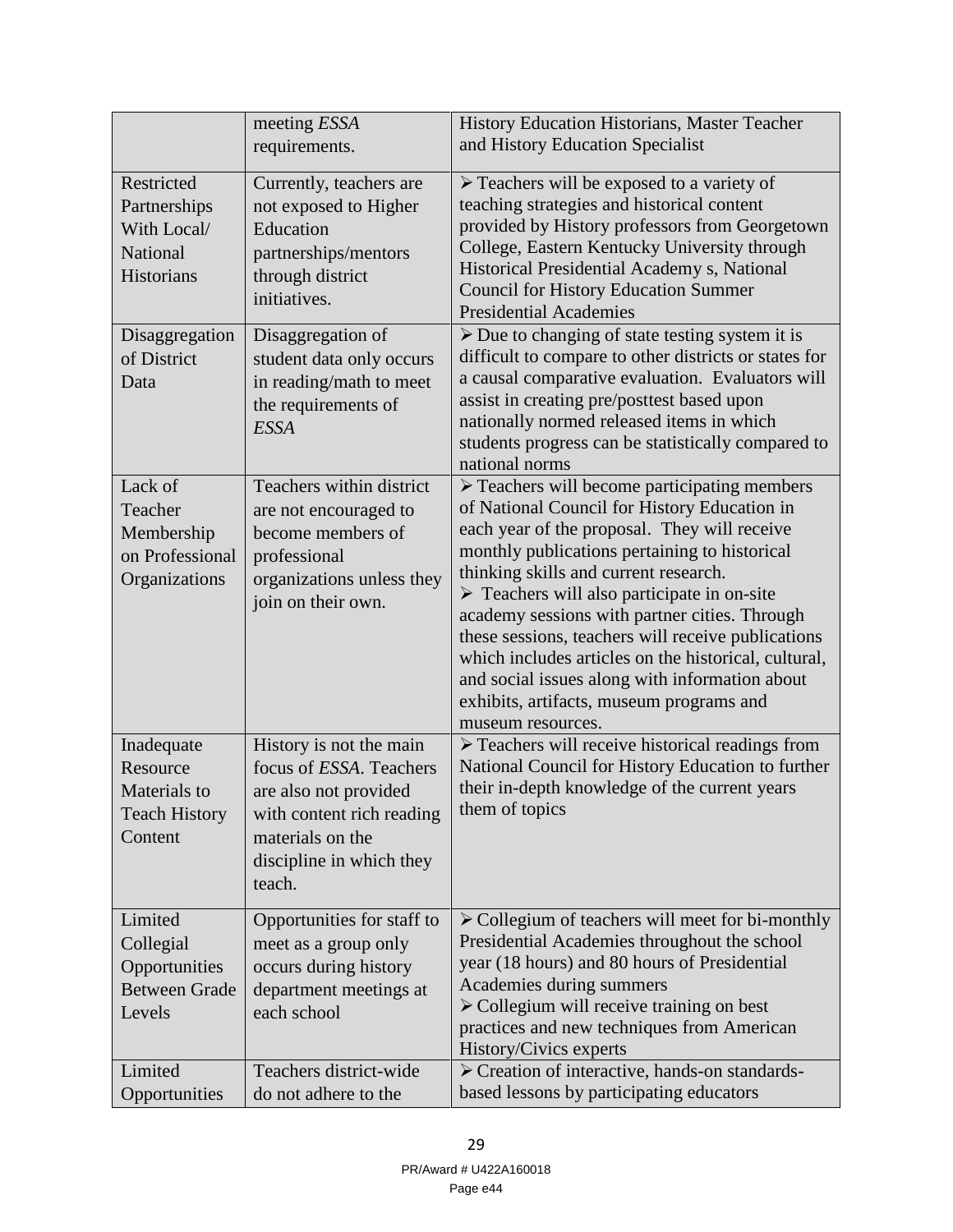| for Learning<br><b>History</b><br>Strategies and<br>Standards-<br><b>Based Unit</b><br>Development   | same criteria for the<br>development of<br>standards-based units or<br>the implementation of<br>history teaching<br>strategies          | $\triangleright$ Experiential teaching strategies provided by<br>partners will be documents in ERN and<br>imbedded within standards-based units.                                                                                                                                                                                        |
|------------------------------------------------------------------------------------------------------|-----------------------------------------------------------------------------------------------------------------------------------------|-----------------------------------------------------------------------------------------------------------------------------------------------------------------------------------------------------------------------------------------------------------------------------------------------------------------------------------------|
| Limited<br>Student<br>opportunities<br>in American<br>History and<br>Civics                          | Due to the regional<br>isolation of many of the<br>districts, students are not<br>exposed to external<br>opportunities                  | $\triangleright$ Students will gain a newfound interested in<br>American History and Civics by participating in<br>KYA, KUNA and Congressional Academies<br>$\triangleright$ Students will develop Capstone projects which<br>will serve as a gateway to obtaining the skills<br>necessary to be considered College and Career<br>Ready |
| Administrators<br>Lack the<br>background to<br>evaluate<br>American<br>History and<br>Civics lessons | <b>Currently Administrators</b><br>lack the necessary<br>content knowledge to<br>evaluate teachers of<br>American History and<br>Civics | $\triangleright$ Presidential Academies for Administrators will<br>be provided by Thomas Guskey (see vita in<br>appendix)/KDE to provide insight in grading,<br>evaluation and creating high Quality Professional<br>Development                                                                                                        |

## (ii) **The importance or magnitude of the results or outcomes likely to be attained by the**

## **proposed project, especially improvements in teaching and student achievement.**

Project H.E.A.R.T. proposes to provide a sustained, comprehensive and coherent approach by adhering to the objectives, performance measures and outcomes in the chart below. To assure the fidelity and cohesiveness in implementation, the Advisory Council will review and monitor progress after all activities are initiated. The Advisory Council will oversee adherence to the process design and fidelity of implementation which will facilitate a coherent and sustained progress in the provision of high quality professional development. The following chart further illustrates the results and outcomes likely to be attained by the proposed project:

| <b>ACTIVITY</b><br><b>OBJECTIVES</b> | <b>COHERENT</b><br><b>PERFORMANCE</b><br><b>MEASURES</b> | <b>PROGRESS OUTCOMES</b><br><b>TO SUSTAIN PROGRAM</b><br><b>OF TRAINING</b> |
|--------------------------------------|----------------------------------------------------------|-----------------------------------------------------------------------------|
| <b>Objective 1:</b>                  | 1.1-80% of participating                                 | $\bullet$ Collegium of teachers will                                        |
| Increase teachers'                   | teachers will experience                                 | meet for bi-monthly Historical                                              |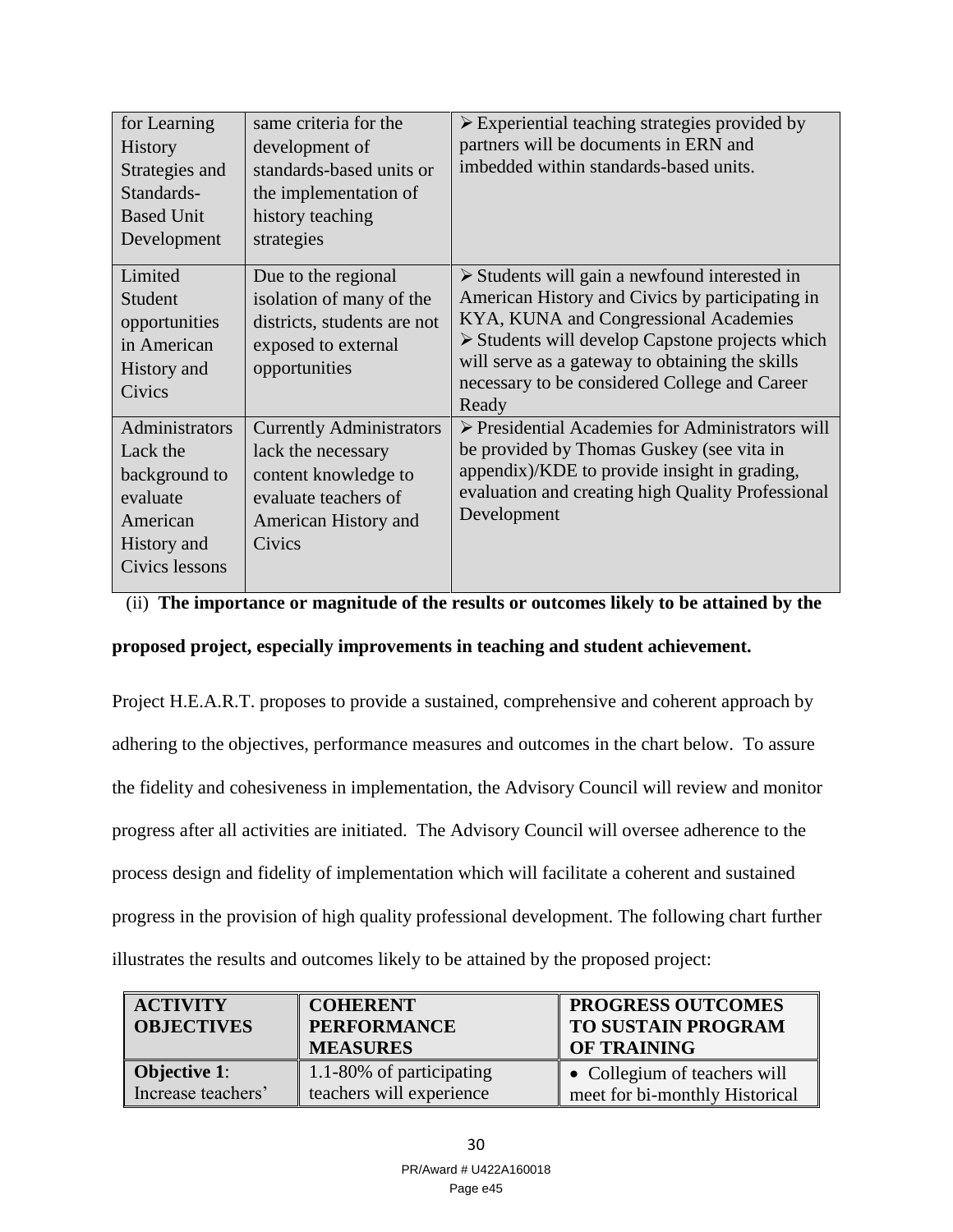| knowledge in                | through the professional           | Presidential Academy sessions        |
|-----------------------------|------------------------------------|--------------------------------------|
| traditional early           | development a minimum of           | in each year of the project          |
| American                    | three engaging American            | • Collegium will meet each           |
| History/Civics              | history teaching methodologies     | summer for a five-day Summer         |
| content with                | (character interpretation,         | <b>Presidential Academy</b>          |
| exposure and in-            | critical analysis of political     | sponsored through National           |
| depth study                 | cartoons, media search) per        | <b>Council for History Education</b> |
| provided through            | semester during each year of       | Collegium will meet each             |
| Presidential                | the project Through face to face   | summer for a four-day Summer         |
| Academies                   | and web based learning             | <b>Experiential Immersion</b>        |
| presented by                | sessions                           | <b>Presidential Academy</b>          |
| <b>National Council</b>     |                                    | sponsored through National           |
| for History                 | 1.2- Each year of the project,     | <b>Council for History Education</b> |
| <b>Education activities</b> | teachers who completed 80% of      |                                      |
| providing rich              | professional development hours     | • Collegium will receive             |
| American                    | will demonstrate an increase in    | training on best practices and       |
| History/Civics              | content knowledge as measured      | new techniques from American         |
| content and student         | by pre/posttest of AP/NAEP         | History and Civics experts.          |
| centered teaching           | <b>US History Exam in American</b> | • Teachers will participate in       |
| strategies                  | history. (yr. 1 10%, yr. 2 15%,    | web based learning sessions          |
|                             | yr. 3 20%)                         | through Blended Learning             |
|                             | 1.3- By July in each year of the   | opportunities                        |
|                             | proposal 80% of participating      |                                      |
|                             | teachers will disseminate          |                                      |
|                             | content knowledge to other         |                                      |
|                             | teachers through self-reporting    |                                      |
|                             | and teacher surveys via the use    |                                      |
|                             | of web based testing measures      |                                      |
|                             | imported to a database to          |                                      |
|                             | analyze                            |                                      |
|                             |                                    |                                      |
| <b>Objective 2:</b>         | 2.1 - 80% of surveyed students     | • Students will participate in       |
| Increase student            | (grades $6 - 12$ ) will show an    | <b>Congressional Academies</b>       |
| achievement in              | increase in student interest in    | offered through Eastern              |
| American                    | learning American history and      | Kentucky University                  |
| History/Civics in           | civics as measured by annual       | • Students will improve              |
| each year of the            | pre/post student surveys           | academic knowledge and               |
| project.                    | 2.2 - During year 1 of the         | retention of American History        |
|                             | project, student achievement in    | and Civics by participation in       |
|                             | American History and civics        | KY, KUNA and National                |
|                             | for students of participating      | History Day projects.                |
|                             | teachers on NAEP released          | • Students will complete             |
|                             | items will increase yr 1; 10%,     | Capstone projects to provide         |
|                             | yr 2; 15%, yr 3; 20%               | efforts for College and Career       |
|                             |                                    | Ready opportunities                  |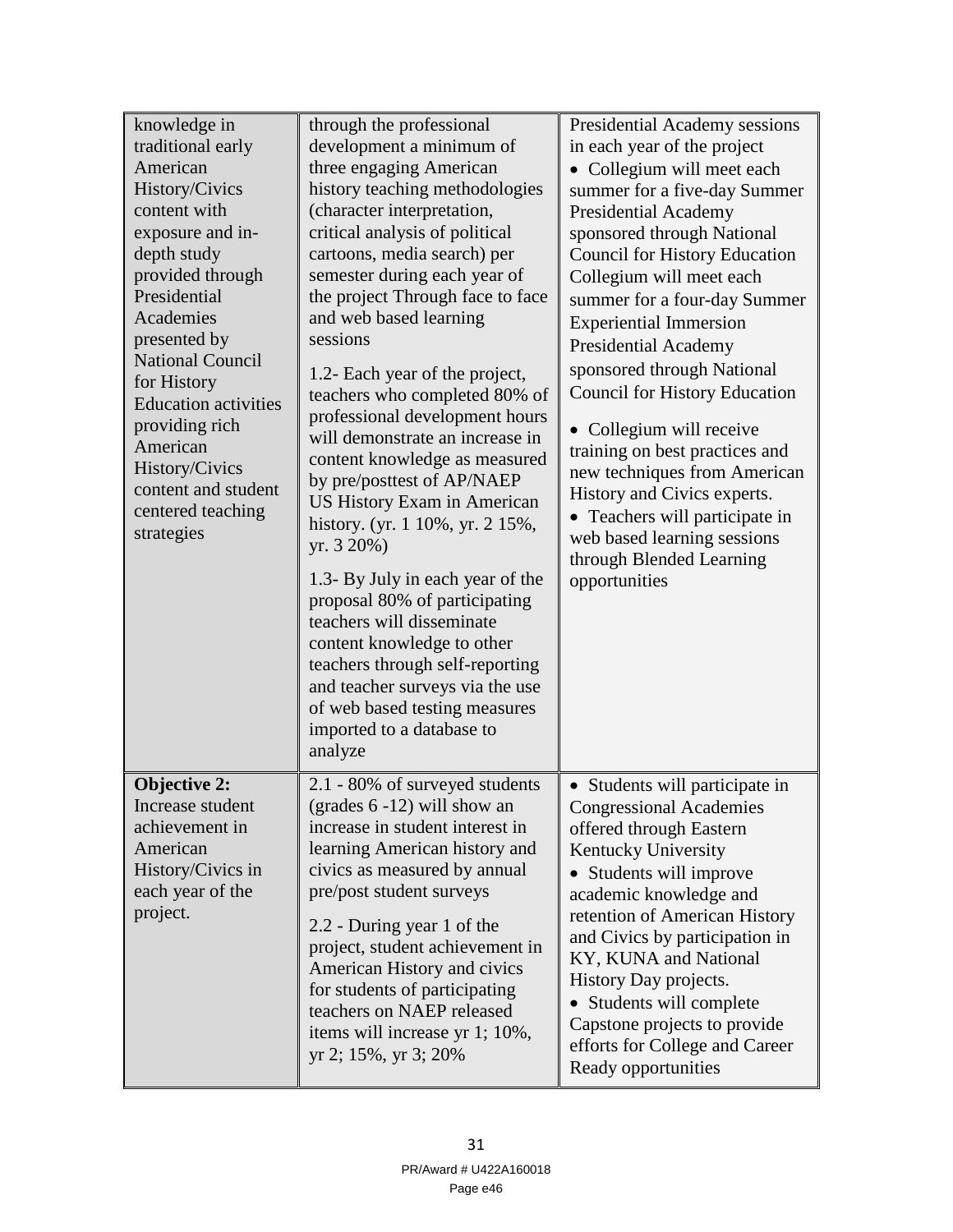|                                                                                                                                    | $2.3$ – During year 1 of the<br>project, student achievement in<br><b>American History and Civics</b><br>for students of participating<br>teachers on KCCT and End of<br>Course Assessments items will<br>increase yr 1; 10%, yr 2; 15%,<br>yr 3; 20%                                                                                                                                                                                                                                                                                                                                                                                                               | • Interactions of students<br>engaged in standards-based<br>lessons as noted on teacher<br>evaluation of lesson under<br>"How Student Achievement<br>was Affected"<br>• Student Interest Survey<br>Student increase in content<br>knowledge                                                                                                                                                                                                                                                                                                                                  |
|------------------------------------------------------------------------------------------------------------------------------------|---------------------------------------------------------------------------------------------------------------------------------------------------------------------------------------------------------------------------------------------------------------------------------------------------------------------------------------------------------------------------------------------------------------------------------------------------------------------------------------------------------------------------------------------------------------------------------------------------------------------------------------------------------------------|------------------------------------------------------------------------------------------------------------------------------------------------------------------------------------------------------------------------------------------------------------------------------------------------------------------------------------------------------------------------------------------------------------------------------------------------------------------------------------------------------------------------------------------------------------------------------|
| <b>Objective 3:</b><br>Cultivate<br>partnerships for<br>collaboration among<br>teachers and<br>academic historians.                | $3.1 - By July 1 of each year of$<br>the proposal, 85% of<br>H.E.A.R.T. teacher participants<br>will complete 80% or more of<br>the total hours of professional<br>development offered.<br>3.2 – Each year of the project,<br>100% of the trainings will have<br>academic Historians to train<br>teachers on challenges of<br>studying history through<br>active/constructive learning,<br>development of standards based<br>lessons using primary source<br>documents and related readings<br>as demonstrated in course<br>syllabi, and through use of<br>online web based resources to<br>find primary source documents<br>and blended learning<br>opportunities. | Collegium of teachers will<br>participate in a minimum of<br>80% of PD offered<br>100% of participants in the<br>Presidential Academy sessions<br>will develop standard based<br>lessons in a web format such as<br>Google Documents to<br>disseminate knowledge to<br>others in each project year in<br>collaboration with partners.<br>100% of academic historians<br>$\bullet$<br>will incorporate teaching<br>strategies, related readings,<br>inquiry based discussions<br>concerning the content and<br>context of the given theme as<br>evidenced on course syllabus. |
| <b>Objective 4:</b><br><b>Infuse Presidential</b><br>Academy<br>Professional<br>Learning<br>Community (PLC)<br>Into School Culture | 4.1-100% of all participants<br>will be exposed to the<br>innovative strategies for<br>teaching American history<br>developed during the project as<br>evidenced meeting agendas<br>4.2- By July each year of the<br>proposal, 90% of participating<br>teachers will engage in peer<br>coaching, peer mentoring<br>and/or peer instruction to<br>minimum of one time during<br>each semester to analyze                                                                                                                                                                                                                                                             | Individual teachers along<br>with members of the Advisory<br>Council will meet with the<br>H.E.A.R.T. superintendents to<br>present aspects of the project<br>Participating teachers will<br>$\bullet$<br>complete observations and<br>review using the Professional<br><b>Growth and Effectiveness</b><br>System (PGES) is to have<br>every student taught by an<br>effective teacher and every                                                                                                                                                                             |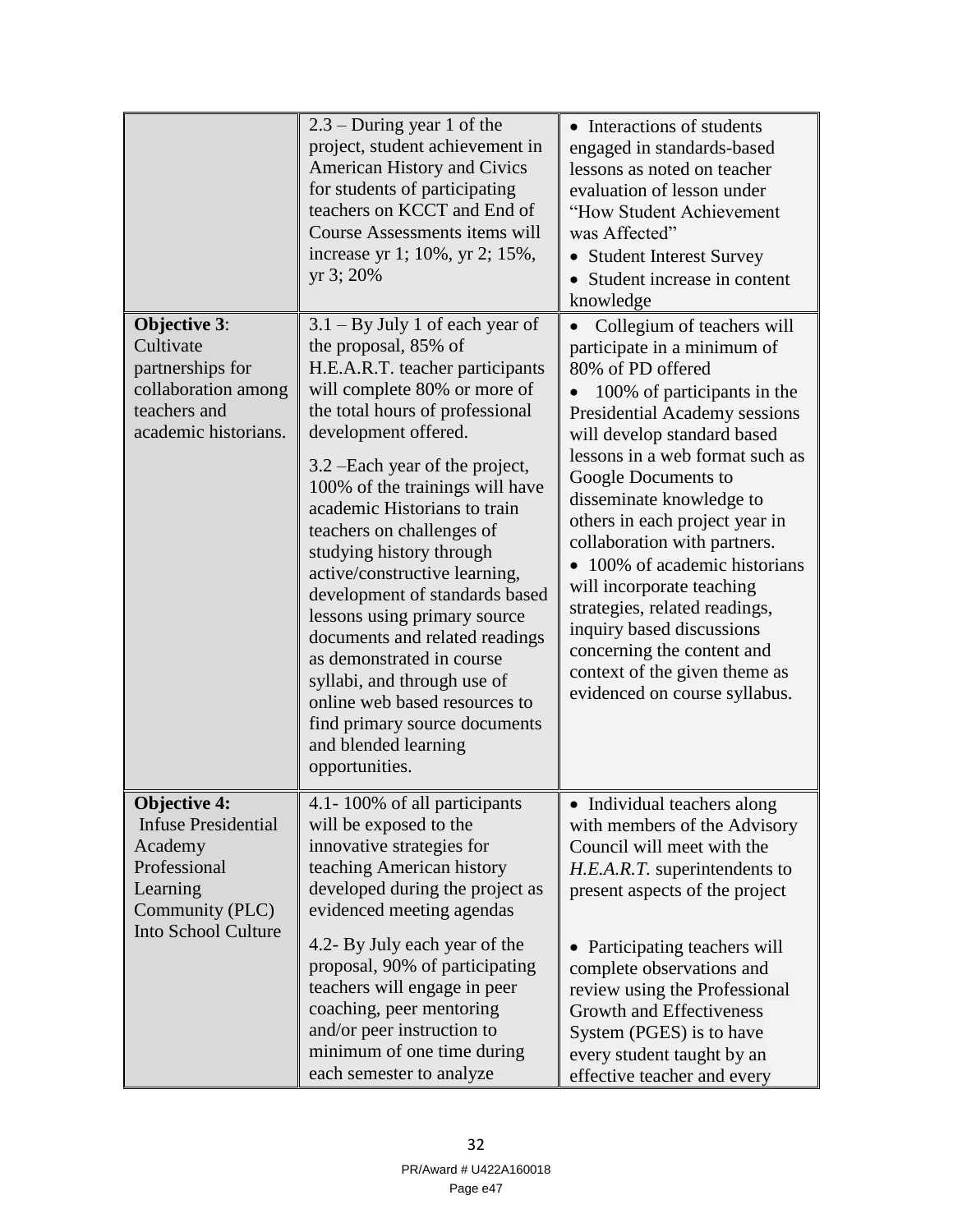|                                                                                                                                                                        | student data to guide<br>curriculum changes.                                                                                                                                                                                                                                                                                                      | school led by an effective<br>principal                                                                                                                                                                                                                                                                                      |
|------------------------------------------------------------------------------------------------------------------------------------------------------------------------|---------------------------------------------------------------------------------------------------------------------------------------------------------------------------------------------------------------------------------------------------------------------------------------------------------------------------------------------------|------------------------------------------------------------------------------------------------------------------------------------------------------------------------------------------------------------------------------------------------------------------------------------------------------------------------------|
| Objective 5:<br>Principals will<br>receive more<br>content knowledge<br>and instructional<br>insight for<br>observing American<br><b>History and Civics</b><br>lessons | 5.1 - By July each year of the<br>proposal, 100% of participating<br>administrators will collect a<br>variety of types of data in<br>student learning to guide goal<br>development.<br>5.2 - By July each year of the<br>proposal, 90% of participating<br>administrators will demonstrate<br>knowledge of current research<br>and best practice. | • Principals will use<br>Professional Growth and<br>Effectiveness System (PGES)<br>to measure effective teaching<br>• Principals will participate<br>with teachers in some Academy<br>sessions and will work with<br>Thomas Guskey on grading,<br>evaluation and creating high<br><b>Quality Professional</b><br>Development |
|                                                                                                                                                                        | 5.3 - By July each year of the<br>proposal, 85% of participating<br>administrators will work with<br>teachers in the development of<br>an action plan to accomplish<br>goals.                                                                                                                                                                     |                                                                                                                                                                                                                                                                                                                              |

## **C. Quality of the Management Plan**

(i) **The adequacy to achieve the objectives on time and within budget, including clearly** 

## **defined responsibilities, timelines, and milestones for accomplishing project tasks.**

To ensure that the stated goals, objectives and outcomes for the proposed project (October 2016 2016 - June, 2019) are met, *H.E.A.R.T.* will operate under a solid management plan with clearly defined roles, responsibilities, and timelines that will serve as the underpinning of *H.E.A.R.T.* The foundation of the management plan is the Advisory Council (AC). **The Advisory Council will consist of the following: Project Director, College partner/historian, NCHE staff (via online), KEDC CIO, KEDC Social Studies Consultant, KDE Representative, a Project Coordinator, a student representative from a minimum of four schools, Museum Historian, Evaluator, minimum of four History/ Civics Teacher, and minimum of four district Superintendent (or designee).** The AC's purpose is to confirm fidelity of implementation,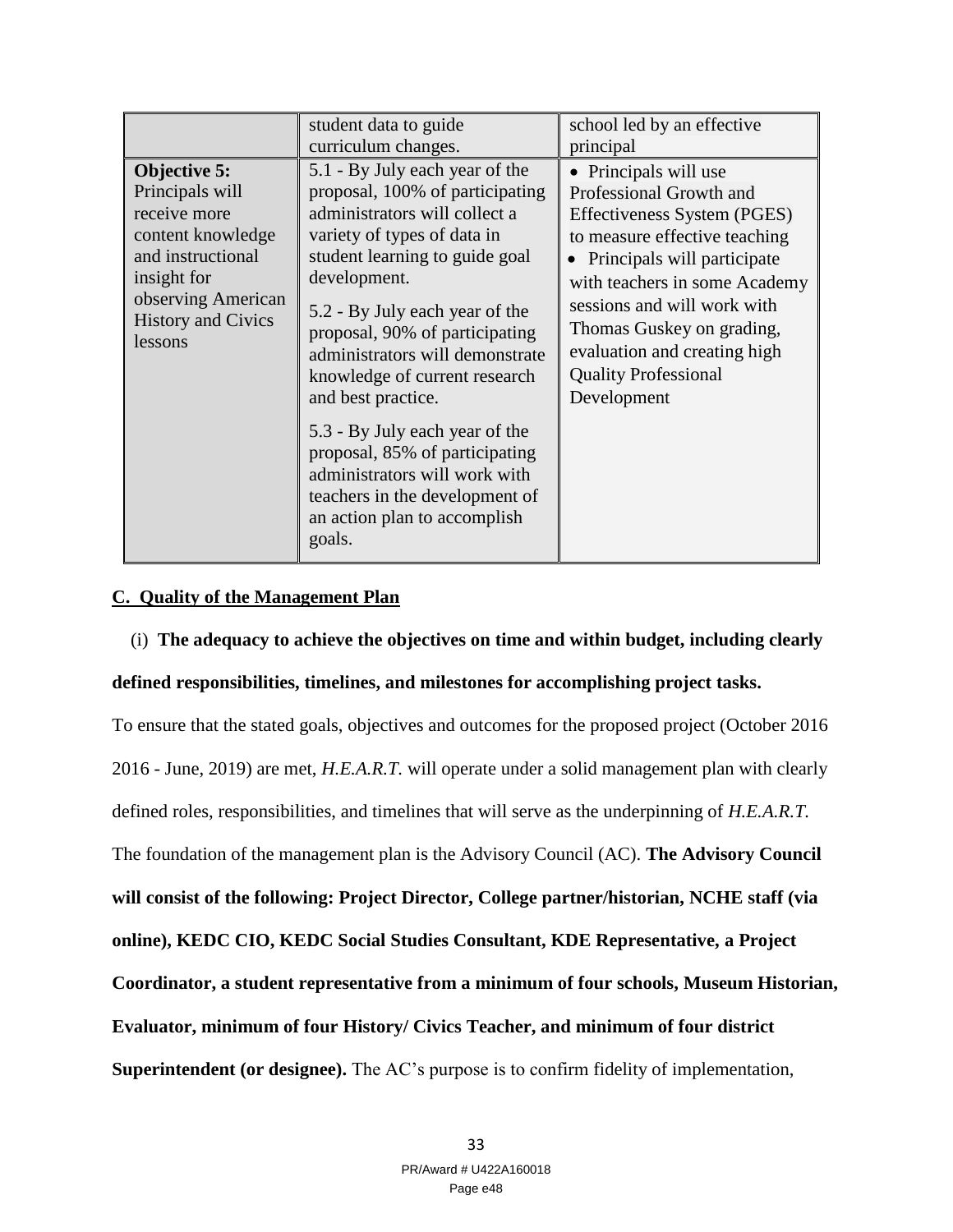monitor the grant for ongoing modification/ improvement, oversee the budget (along with district established procedures), evaluate progress, develop professional development activities and establish any new policies/ procedures. The Advisory Council will annually verify that the necessary financial resources are provided to assure the goals and objectives of each year are met. The *H.E.A.R.T.* project and KEDC, fiscal agent for the project, follow standard accounting procedures, contracts independent yearly audits and has the internal capacity needed to implement project *H.E.A.R.T.* The Advisory Council will ensure all materials will be procured using the established purchase order process, bid procedures and accounting system. KEDC is committed to this project and will provide the necessary resources to ensure the success of the project. These resources include administrative support, technology integrated support, connectivity, website, custodial, fiscal management, office and classroom space, phones, equipment, furniture, and professional development facilities for regional workshops. The financial capacity to implement and sustain the project is evidenced by the past successful financial management of multiple federal and state grants and projects. Additionally, KEDC operates under the state financial guidance and fully Board approved and implemented policies and procedures for personnel fixed cost, personnel travel, procurement, and stipends that are based upon the district and state allowable charges. The program director is responsible for approving and monitoring all budgeted expenditures. Internal budget records are maintained on a computerized spreadsheet by the secretary in order to keep a detailed and current record of all program expenditures. Business office records and program records are reconciled on a monthly basis. See Organizational Chart in Appendix C page 128. The *H.E.A.R.T.* project will hire Clabe Slone to serve as Project Director. Mr. Slone works closely with the Federal Policy Officers at the Region 3 Department of Labor office in managing and reporting on their Youth Career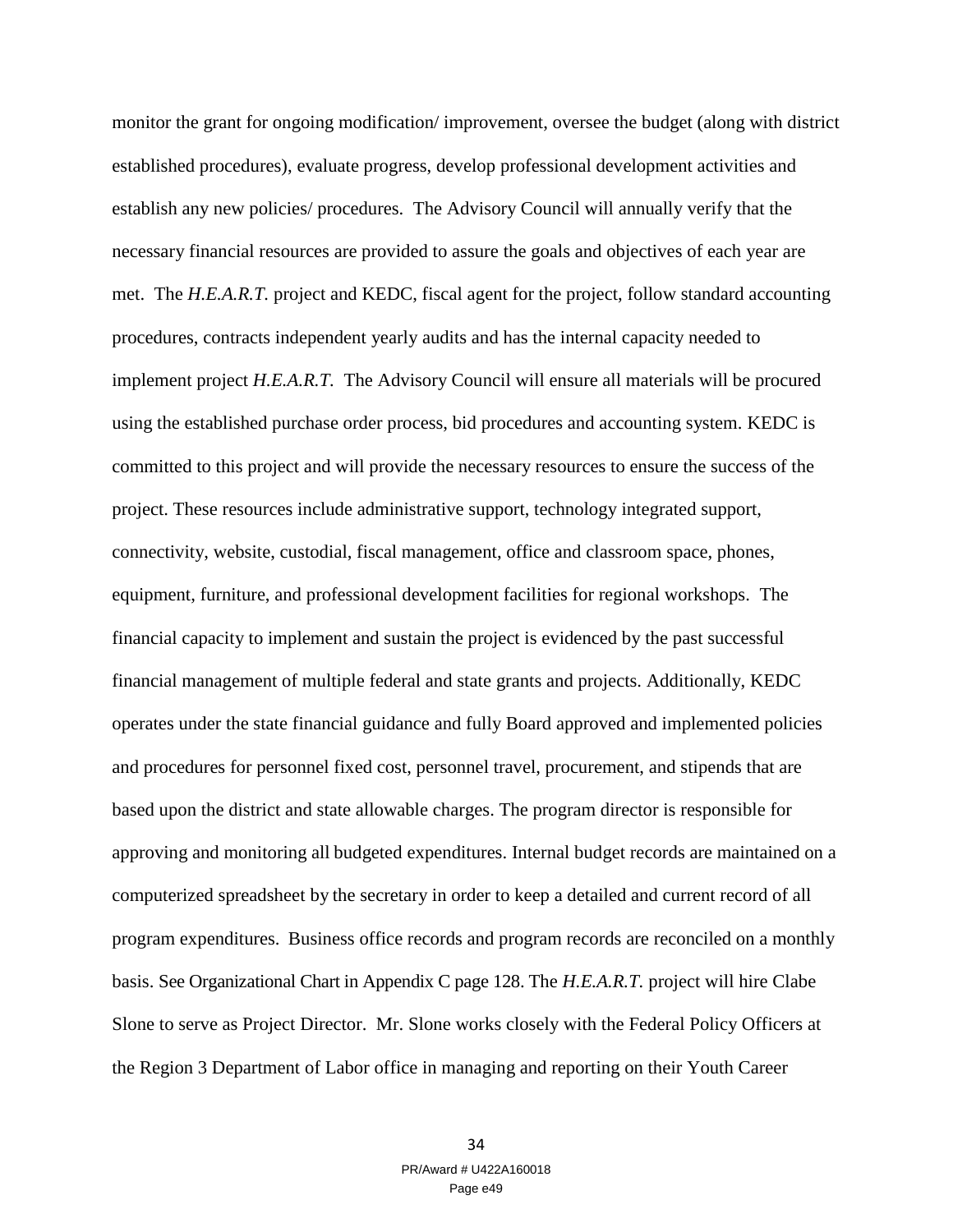Connect Grant. Clabe Slone has successfully coordinated and directed other Department of Education Federal Grants, including two prior Teaching American History (TAH) Grants. Clabe Slone holds a Rank I degree (Masters +) in Supervision of Instruction and currently serves as the KEDC Grants Officer. Mr. Slone has been a member of the cooperative's administrative cabinet and has participated in all budget, programmatic, and goal setting discussions. The Project Director will also facilitate participant recruitment. The Project Coordinator will have demonstrated leadership excellence as a teacher of American history, served as a mentor to other teachers, have experience in providing professional development opportunities to colleagues and be available for all Advisory Council meetings. The Project Coordinator will assist in participant recruitment and will serve as a liaison between the participants and the Project Director. The program staff includes:

| <b>Staff Titles</b>                | Responsibilities                                                                                                                                                                                                                                                                                                                                                                                                                                                                                                                                                                                                                                                                                                                                                                | Qualifications                                                                                                                                                                                                                                                                                                                                                                                                                                 |
|------------------------------------|---------------------------------------------------------------------------------------------------------------------------------------------------------------------------------------------------------------------------------------------------------------------------------------------------------------------------------------------------------------------------------------------------------------------------------------------------------------------------------------------------------------------------------------------------------------------------------------------------------------------------------------------------------------------------------------------------------------------------------------------------------------------------------|------------------------------------------------------------------------------------------------------------------------------------------------------------------------------------------------------------------------------------------------------------------------------------------------------------------------------------------------------------------------------------------------------------------------------------------------|
| Project<br>Director<br>$(.33$ FTE) | *Direct all program activities and services;<br>interviews and recommends staff; *supervises and<br>evaluate project staff at all levels; *writes job<br>descriptions for project; *initiates all purchase<br>orders; * initiates all contracts; *coordinates all<br>professional development activities; *works with the<br>district Fiscal Officer on all expenditures for salaries,<br>materials, supplies and monitor of budget; *tracks<br>participant professional development hours;<br>*prepares site location for all seminars; *assists with<br>organizing all professional development<br>opportunities; *attend all Advisory Council<br>meetings; prepare agenda and notify all members of<br>Advisory Council of monthly meetings; *collect data<br>for evaluator; | Master's/specialists degree in<br>education; experience of teaching<br>in the field of history and Rank I<br>in administration/Supervision;<br>evidence of leadership;<br>knowledge of and prior<br>experience in the provision of<br>professional development; strong<br>interpersonal skills; prior<br>experience with grant budgets<br>involving procurement,<br>outsourcing and partnerships;<br>prior experience with grant<br>management |
| Evaluator<br>(1)                   | *Evaluation of project goals and objectives;<br>*disaggregates project data as set forth in evaluation<br>design; *advises Advisory Council on process                                                                                                                                                                                                                                                                                                                                                                                                                                                                                                                                                                                                                          | Contract with Tom Mills, of Ed-<br>Consulting, education evaluator<br>with expertise in Department of<br>Education evaluations (8 TAH)<br>member of AEA                                                                                                                                                                                                                                                                                        |
| Project<br>Coordinator             | *Recruits middle and high school American<br>History/Civics teacher participants for commitment                                                                                                                                                                                                                                                                                                                                                                                                                                                                                                                                                                                                                                                                                 | Kentucky Teaching certificate<br>with history certificate required at                                                                                                                                                                                                                                                                                                                                                                          |

35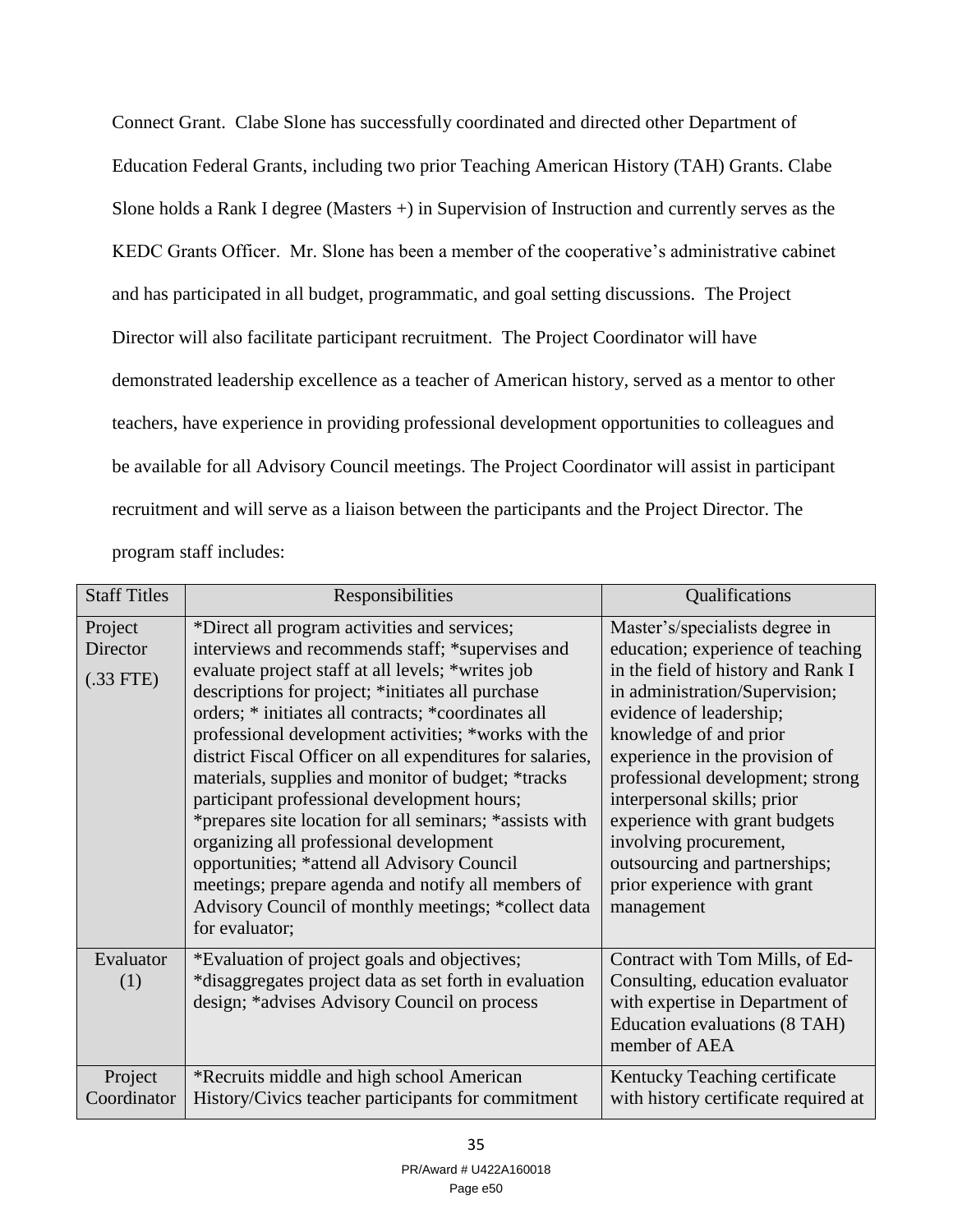| $(1.0$ FTE) | to the project; *works with Project Director to       | middle/secondary level; Masters |
|-------------|-------------------------------------------------------|---------------------------------|
|             | arrange observation/mentoring schedule with           | in History; National Board      |
|             | schools' principals & teachers; *attends all Advisory | Certification preferred; prior  |
|             | Council meetings; attends individual schools' site    | experience in coordination of   |
|             | based council meetings; *assists in all professional  | building level projects         |
|             | development opportunities,                            |                                 |
|             |                                                       |                                 |

The following **management implementation** timeline sketches the activities and services

outlined in the proposal:

| <b>Proposed</b>                                     | Timelines, continuous improvement strategies                                            | <b>Responsible partners</b>                     |
|-----------------------------------------------------|-----------------------------------------------------------------------------------------|-------------------------------------------------|
| project                                             | and <i>milestones</i>                                                                   |                                                 |
| <b>Period by</b>                                    |                                                                                         |                                                 |
| <b>Month</b>                                        |                                                                                         |                                                 |
| Aug<br>2016                                         | Inform partners and staff of award. Advertise for<br>H.E.A.R.T. Participant Coordinator | H.E.A.R.T. project Director &<br>Superintendent |
| <b>Sept</b>                                         | Establish linkage and contracts with all partners,                                      | H.E.A.R.T. project Director &                   |
| 2016                                                | Georgetown College, local and area historians, and                                      | Superintendent with support                     |
|                                                     | National Council for History Education, Contract                                        | from external evaluator                         |
|                                                     | with external evaluator. Commitment Letters from                                        |                                                 |
|                                                     | Advisory Council members logged in project                                              | ** All MOU's, letters of                        |
|                                                     | Directors minutes. Recruitment meeting to be held                                       | commitment and vita are                         |
|                                                     | at middle and high school schools. Recruit Student                                      | located in APPENDIX                             |
|                                                     | Congressional Academies: Student pre-testing with                                       |                                                 |
|                                                     | <b>NAEP</b>                                                                             |                                                 |
| Oct                                                 | First meeting of H.E.A.R.T. Advisory Council.                                           | H.E.A.R.T. Director, project                    |
| 2016                                                | Determine dates for participant recruitment. Using                                      | Director & Advisory Council                     |
|                                                     | the updated school calendar, set definite timelines                                     |                                                 |
|                                                     | for staff development activities. Develop rubric for                                    |                                                 |
|                                                     | standards-based lessons. Begin Student                                                  |                                                 |
| <b>Nov</b>                                          | Congressional Academies for KYA<br>Advisory Council meeting, first Historical           | H.E.A.R.T. project director,                    |
| 2016                                                | Presidential Academy at KEDC. Theme:                                                    | Advisory Council, educators;                    |
|                                                     | Jamestown; AP US History pre-testing of                                                 | museum partners, local and                      |
|                                                     | participants - Start student Congressional                                              | area historians                                 |
|                                                     | Academies                                                                               |                                                 |
| <b>Dec</b>                                          | Advisory Council meeting with external evaluator;                                       | <b>Advisory Council; external</b>               |
| 2016                                                | Second Historical Presidential Academy Theme:                                           | evaluator, partners, local &                    |
|                                                     | <b>Mayflower</b>                                                                        | area historians                                 |
| Jan                                                 | Third Historical Presidential Academy Theme:                                            | H.E.A.R.T. project director,                    |
| 2017<br><b>Plymouth/Colonial US - Begin Student</b> |                                                                                         | participants, Advisory Council,                 |
|                                                     | Congressional Academies for KUNA                                                        | partners, local & area                          |
|                                                     |                                                                                         | historians                                      |
| Feb                                                 | Fourth Historical Presidential Academy Theme:                                           | H.E.A.R.T. project director,                    |
| 2017                                                | Important people (Penn, Franklin, etc); Advisory                                        | participants, college partners,                 |

36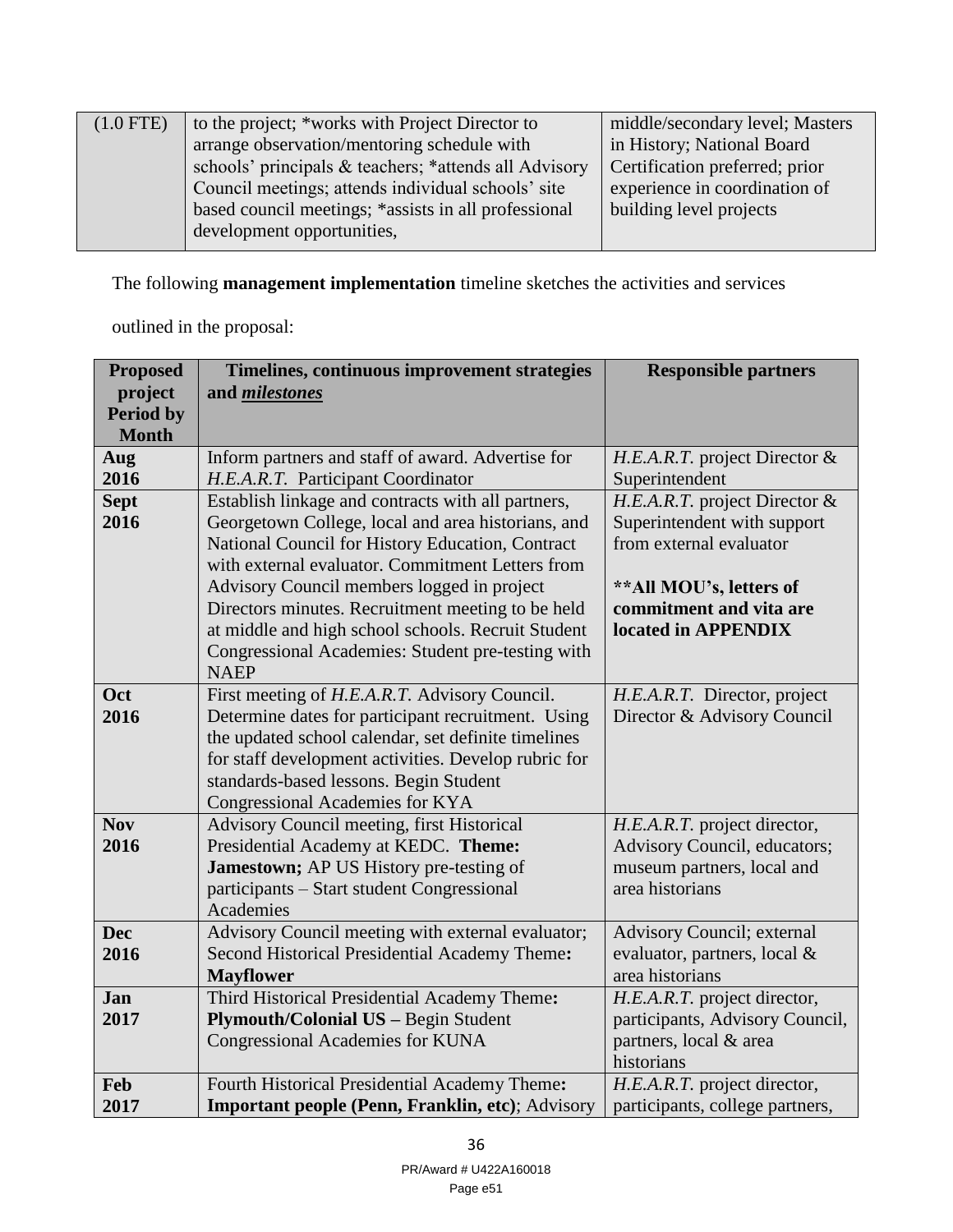|                                   | Council meeting with external evaluator for process                                                                                                                                                                                                                                                                                                                                                                                                                                                                                                                                                                                                     | area and local historians,                                                                                                                                  |
|-----------------------------------|---------------------------------------------------------------------------------------------------------------------------------------------------------------------------------------------------------------------------------------------------------------------------------------------------------------------------------------------------------------------------------------------------------------------------------------------------------------------------------------------------------------------------------------------------------------------------------------------------------------------------------------------------------|-------------------------------------------------------------------------------------------------------------------------------------------------------------|
|                                   | evaluation                                                                                                                                                                                                                                                                                                                                                                                                                                                                                                                                                                                                                                              | <b>Advisory Council</b>                                                                                                                                     |
| Mar.                              | Fifth Historical Presidential Academy Theme: The                                                                                                                                                                                                                                                                                                                                                                                                                                                                                                                                                                                                        | H.E.A.R.T. project Director,                                                                                                                                |
| 2012                              | <b>Proclamation of 1763</b>                                                                                                                                                                                                                                                                                                                                                                                                                                                                                                                                                                                                                             | Advisory Council, participants                                                                                                                              |
| Apr.<br>2017                      | Advisory Council meeting to identify and select<br>materials for Presidential Academy use; plan and<br>schedule Experiential Immersion Presidential<br>Academy; develop Summer Presidential Academy<br>Curriculum; Identify, invite and confirm Academy<br>guest lecturers; Develop Academy materials<br>including texts and notebooks; Advisory Council<br>meeting; sixth Historical Presidential Academy<br>Theme: Boston Tea Party.                                                                                                                                                                                                                  | H.E.A.R.T. project director,<br>participants and college<br>partners, area and local<br>historians                                                          |
| May.<br>2017                      | Advisory Council meeting with external evaluator<br>for process and summative evaluation; Post-test of<br>participants with AP Exam; Student post-testing<br>with NAEP                                                                                                                                                                                                                                                                                                                                                                                                                                                                                  | H.E.A.R.T. project director,<br>participants, National Council<br>for History Education<br>historians; external evaluator,<br><b>Advisory Council</b>       |
| <b>June 2017</b>                  | 5-day National Council for History Education<br>Presidential Academy; followed by 4-day<br><b>Experiential Immersion Presidential Academy:</b><br>Advisory Council meetings continue each month;<br>participants of the project post-tested with AP US<br>History Exam May; Participants implement<br>Academy strategies in classrooms, assisted and<br>monitored by Advisory Council; new content<br>information, peer comment and participant<br>feedback via Blended Learning opportunities<br>online - Student Congressional Academies at EKU<br>see agenda on page 14-15 and Traveling Academy<br>in DC see agenda in appendix pages $(130 – 131)$ | H.E.A.R.T. project director,<br>participants, Advisory Council;<br>partners & guest lecturers;<br>National Council for History<br><b>Education partners</b> |
| <b>July 2017-</b><br>June<br>2018 | Participants continue Presidential Academy<br>activities with assistance and guidance from staff<br>and partners following year 2 theme Constitutional<br>Crisis (1810-1877); 5-day National Council for<br>History Education Presidential Academy; followed<br>by 4-day Experiential Immersion Presidential<br>Academy Detailed outlines can be found on pages<br>7-13 - Student Congressional Academies at EKU<br>see agenda on page 14-15 and Traveling Academy<br>in DC see agenda in appendix pages $(130 – 131)$                                                                                                                                  | H.E.A.R.T. project director,<br>participants, Advisory Council;<br>partners and guest lecturers;                                                            |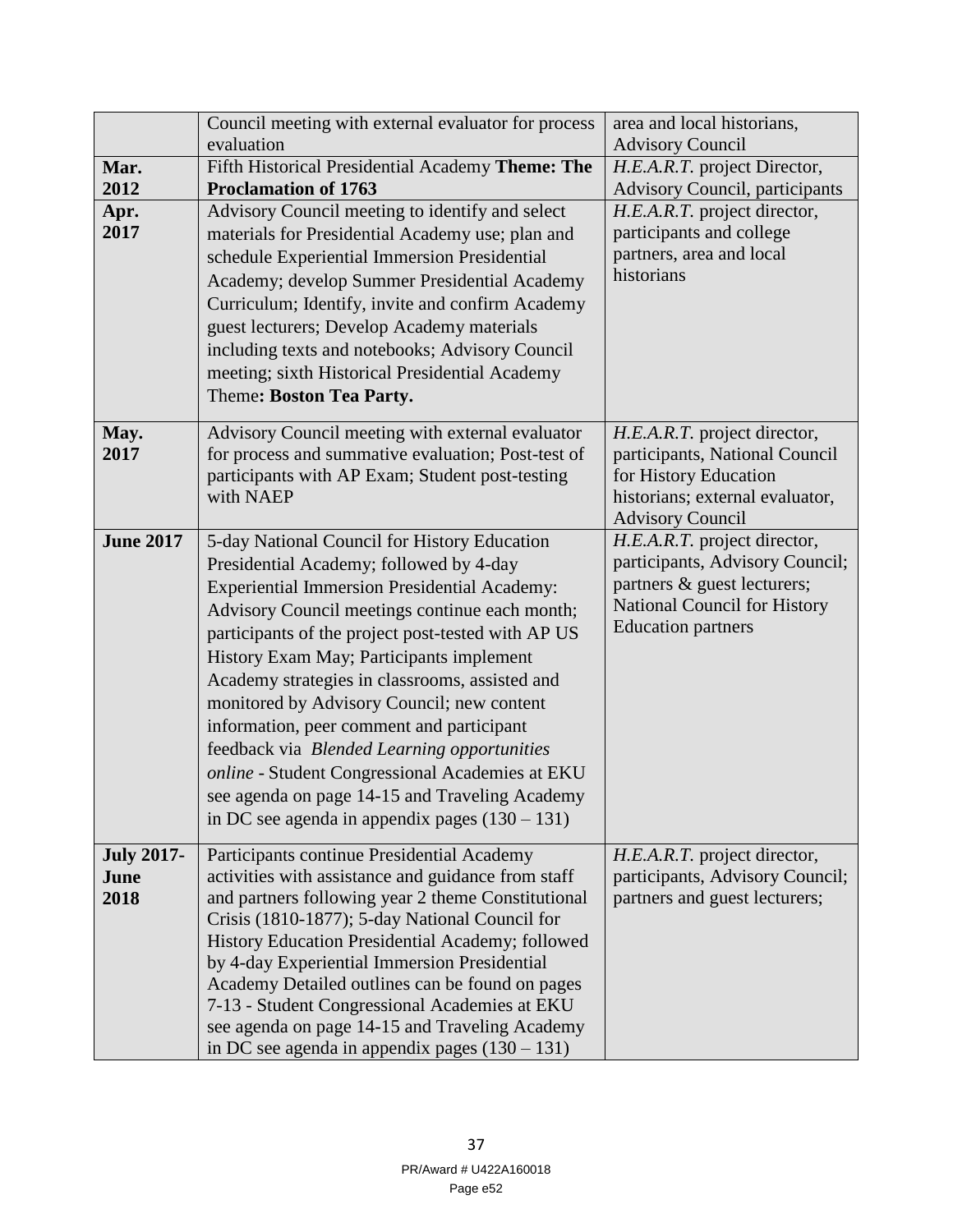| July             | Participant continue Presidential Academy              | H.E.A.R.T. project director,    |
|------------------|--------------------------------------------------------|---------------------------------|
| <b>2018-June</b> | activities with assistance and guidance from staff     | participants, Advisory Council; |
| 2019             | and partners following Year 3 theme                    | partners & guest lecturers;     |
|                  | Constitutional Crisis (1878-1975); 5 -day              |                                 |
|                  | National Council for History Education Presidential    |                                 |
|                  | Academy; followed by 4-day Experiential                |                                 |
|                  | <b>Immersion Presidential Academy Advisory Council</b> |                                 |
|                  | meetings continue each month; participants of the      |                                 |
|                  | project pre/post-tested with AP US History Exam        |                                 |
|                  | (May)- Student Congressional Academies at EKU          |                                 |
|                  | see agenda on page 14-15 and Traveling Academy         |                                 |
|                  | in DC see agenda in appendix pages $(130 - 131)$       |                                 |

The time project director's position will be adequate to cover the following responsibilities required of the Academies for Teaching of American History and Civics grant program: Direct all program activities and services; interviews and recommends staff; supervises and evaluate project staff at all levels; initiate all purchase orders; initiate all contracts; coordinates all professional development activities; work with the district fiscal officer on all expenditures for salaries, materials, supplies and monitor of budget; tracks participant professional development hours; prepare site location for all seminars; organize all professional development opportunities; attend all Advisory Council meetings; prepare agenda and notifies all members of Advisory Council of monthly meetings; collect data for evaluators; meet with LEA's point of contact on a monthly basis to review *H.E.A.R.T.* data. The Project Director will also assist in scheduling the Project Coordinator time. The Project Coordinator will be a part-time history teacher who will work (1.0) FTE, which will be adequate to allow for recruitment, arranging observation, attend all Advisory Council meetings; attends individual, and assists in all professional development opportunities. Dr. Lindsey Apple, partnering historian, has committed to the time *H.E.A.R.T.*  outlined in the proposal and sees no conflict with his other obligations. Partners have agreed that monthly Advisory Council meetings will be necessary during year one of the grant to fulfill the obligation of the project and to assure that targeted goals outcomes are met. During years 2 and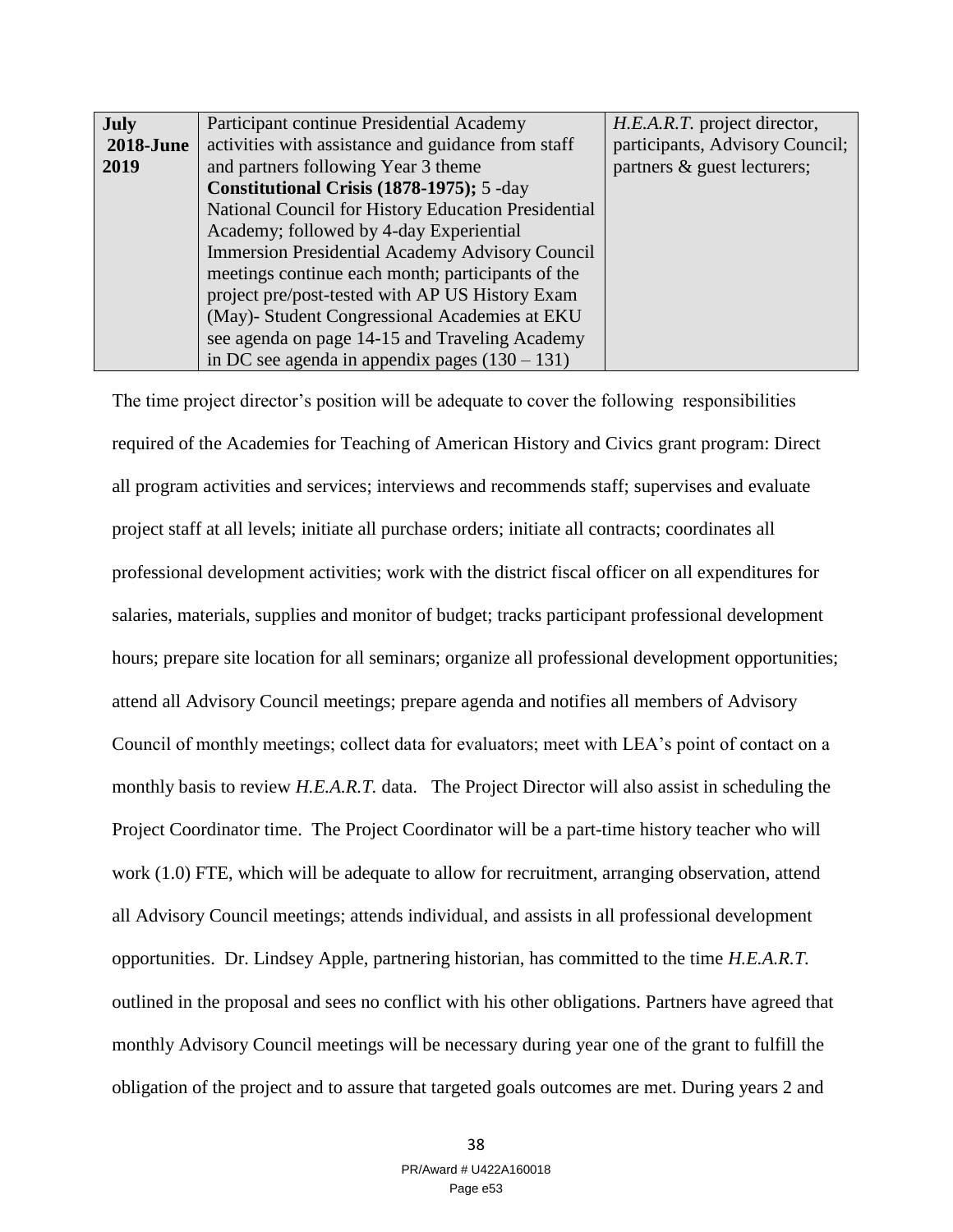3, Partners have agreed that quarterly Advisory Council meetings will be adequate to review data, plan Academies and connect with partners to ensure goals and outcomes are met.

## (ii) **The mechanisms for ensuring high-quality products and services from project.**

The primary staff to participate in workshops will be administrators, university professors, regular and exceptional educators. All workshops will be held on scheduled non-contractual times to assure participation by all staff. To build capacity and sustainability for the *H.E.A.R.T.* project efforts, master teachers from the year one Academies will be used to warrant there are sufficiently skilled and partner staff to provide continued instruction of new staff to carry out the program effectively and efficiently. The use of training-of-trainers model using mentors will permit these individuals to offer training to their colleagues either as on-the-job during days within their schools or times established for staff development or faculty meetings. The development and structure of a Professional Learning Community (PLC), with strong linkage to local/national historians will continue long after the project has concluded. An analysis of the cost indicates they are reasonable, effective, and adequate in relation to the stated objectives and outcomes of the project. Both KEDC, NCHE and partners are committed to this project and will provide the necessary resources to ensure the success of all strategies. These resources include administrative support, technology integrated support, connectivity, website, custodial, fiscal management, office space, phones, equipment, furniture, and professional development facilities for regional trainings. The financial capacity to implement and sustain the project is evidenced by the past successful financial management of multiple federal and state grants. KEDC operates under the state financial guidance and fully Board approved and implemented policies and procedures on personnel, fixed cost, personnel travel, and procurement that are based upon the district and state allowable charges. Additionally, the KEDC Business department maintains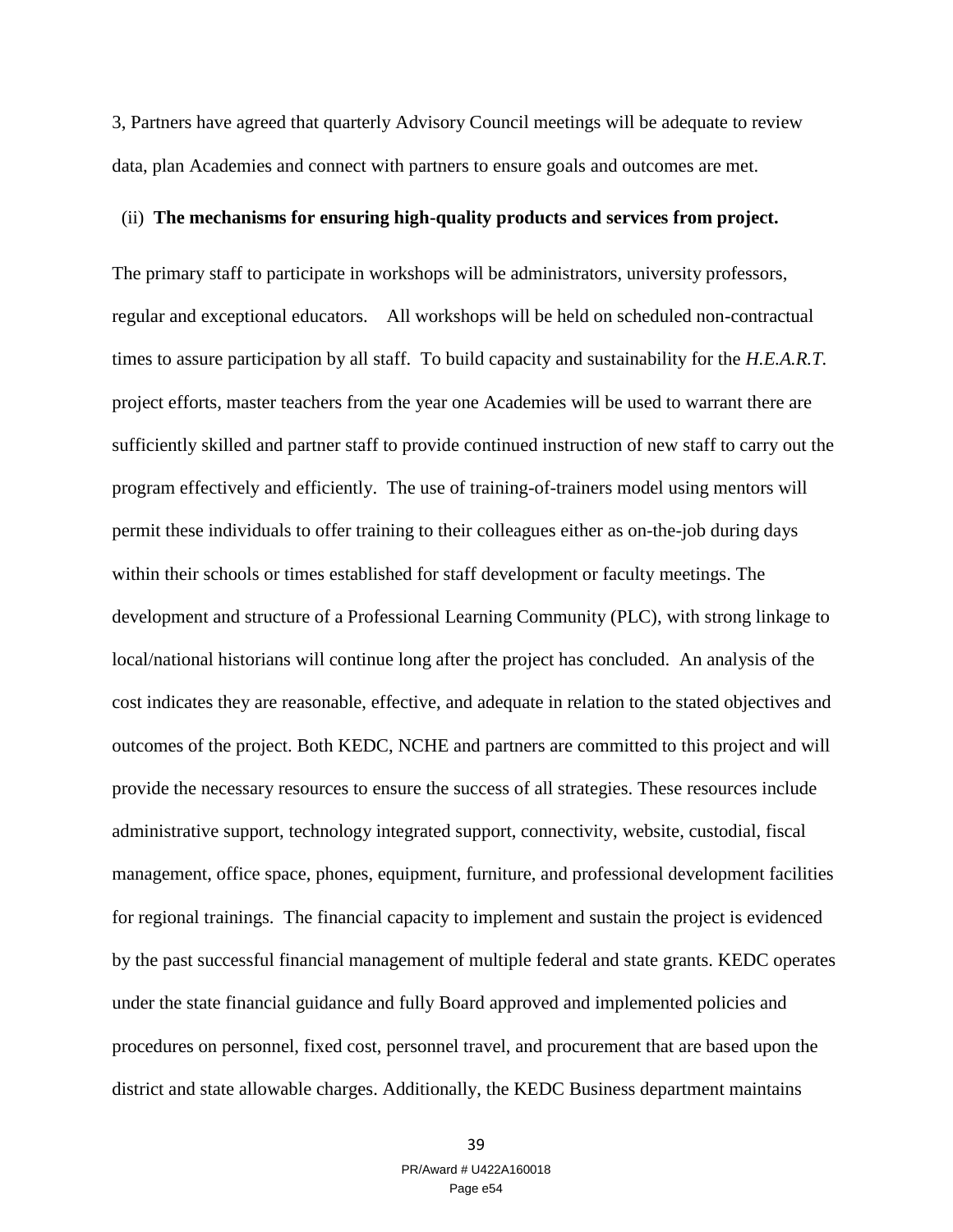open communication with the U.S. Department of Labor, U.S. Department of Education, and the Kentucky Department of Education on approved Final and Provisional rates through Negotiated Indirect Cost Rate Agreements, prepares quarterly financial reports, and maintains records for MUNIS reporting in correlation to their payment management systems. KEDC also maintains a yearly audit of all financial statements/reports to the Kentucky Auditor of Public Accounts. Project *H.E.A.R.T.* procedures and organizational structure will provide ongoing feedback to the Advisory Council and will ascertain that continuous improvement will occur. The organizational structure (see graph below) establishes a process for continual feedback from participants and staff to the Advisory Council that then recommends continual modifications and improvements. Additional input from formative assessments, status reports, historian updates, and APR will give the Advisory Council input that will result in continuous improvement.



## **Continuous Improvement Feedback Flow Chart**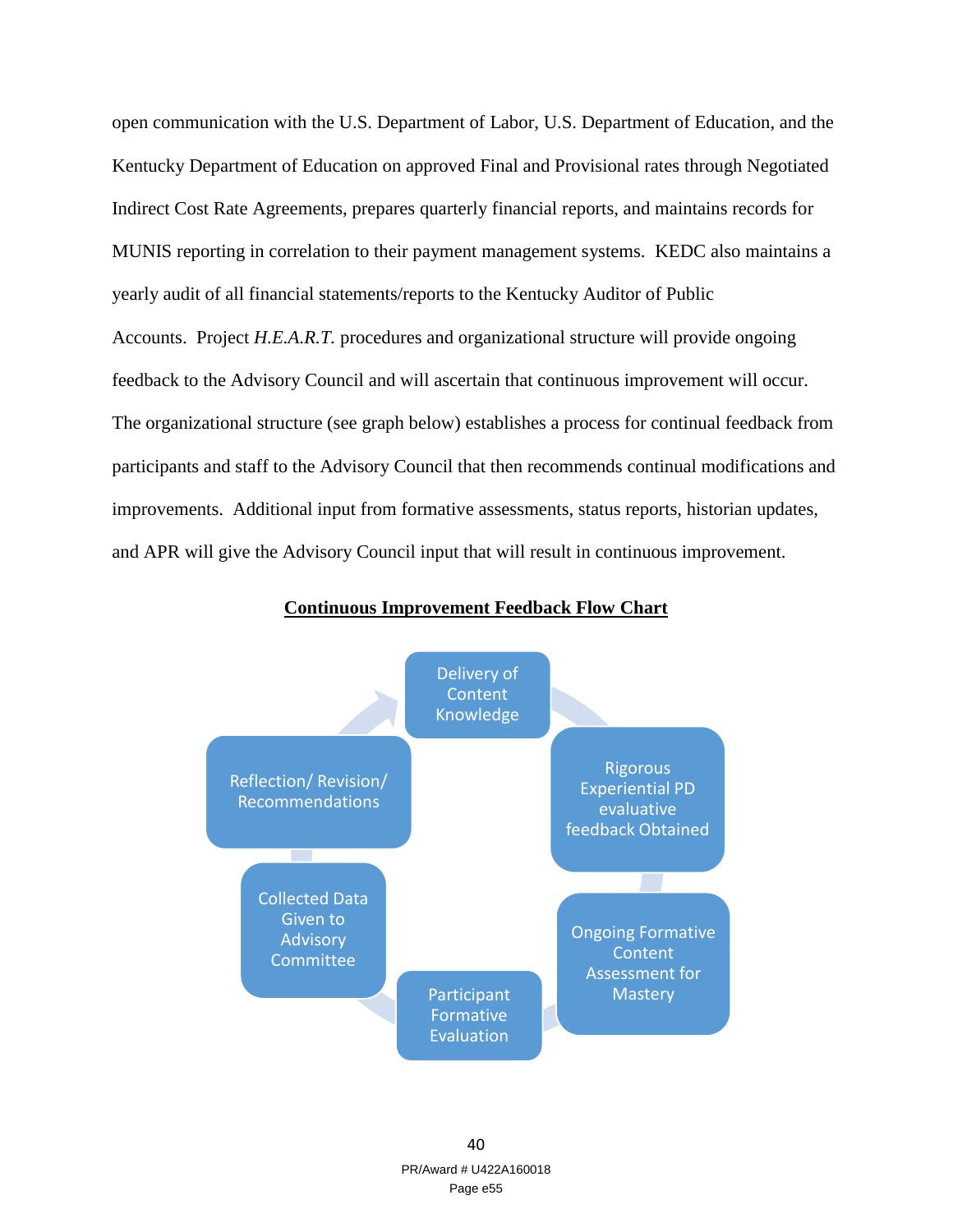Management plan reporting and evaluation milestones provide annual checks on the quality of project services and progress toward attaining project goals, objectives, and outcomes. Surveys of students and teachers involved in project instruction will provide evidence of the quality of implemented activities. Ongoing data collection and analysis ensures data-driven decision making and continuous project improvement based on data analysis. Frequent meetings between project participants provide a mechanism to ensure high-quality services and project progress. Teachers and administrators involved in implementation will meet at monthly PD sessions.

## **D. Quality of the Project Evaluation**

(i) **The extent to which the methods of evaluation include the use of objective performance measures that are clearly related to the intended outcomes of the project and will produce quantitative and qualitative data to the extent possible.** 

The summative evaluation will be consistent with the standards of the Coalition for Evidence-Based Policy ("Key items to get right in conducting a controlled trial in education," Dec. 2005). Formative evaluation will assess implementation fidelity as well as teachers' attitudes about the project and the Advisory Council's lived experiences in implementing the project. An external evaluator with expertise in prior Department of Education grant evaluation and implementation will work with Director and Advisory council to ensure that the project is implemented with fidelity. Quantitative and qualitative performance measures and evaluations will be used to determine whether the project is actually implemented as intended and to provide feedback to project staff to help them keep on track. The quantitative and qualitative evaluation data will be collected and reported to the Advisory Council quarterly:

| tita         | $\pm$ 1) Teacher pre/post assessment American<br>history and civics content data |       | $\vert \cdot \vert$ 1) Structured Interviews with H.E.A.R.T.<br>participants |
|--------------|----------------------------------------------------------------------------------|-------|------------------------------------------------------------------------------|
| $\mathbf{E}$ | 2) Teacher Appreciation of American history<br>and civics survey data            | त्न । | 2) Classroom observations                                                    |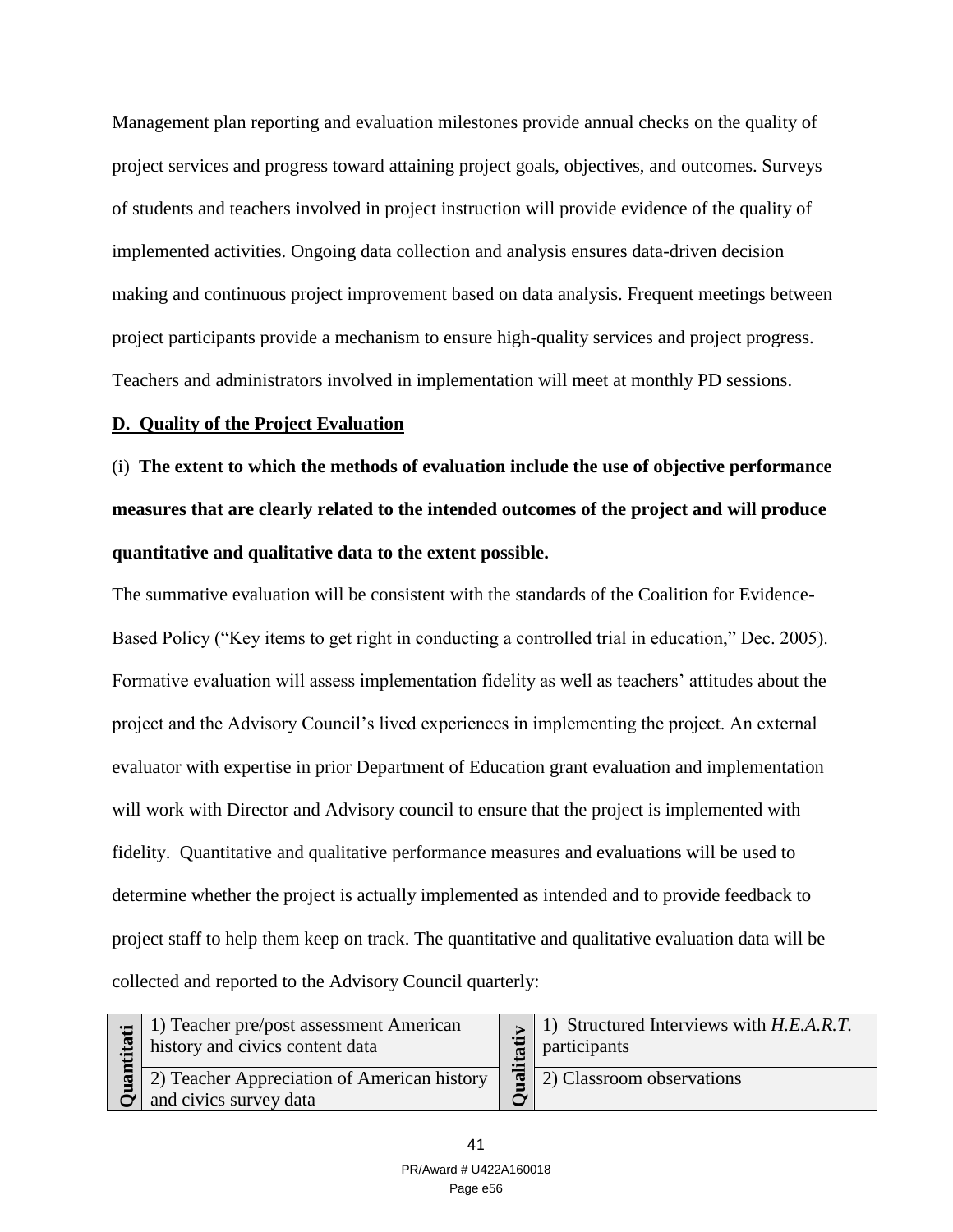|  | 3) Student Interest survey              |                          | 3) Open ended questions on Professional    |
|--|-----------------------------------------|--------------------------|--------------------------------------------|
|  |                                         | <b>Learning Sessions</b> |                                            |
|  | 4) Student pre/post assessment American |                          | 4) Lesson plan reviews and activity logs   |
|  | history and civics content data         |                          | completed by participants                  |
|  | 5) Student graduation rate              |                          | 5) Principal evaluation review and PD plan |
|  | 6) Workshop evaluations/participant     |                          | quality                                    |
|  | attendance                              |                          |                                            |

Data will be collected from Performance Measures and Outcomes identified in the chart below:

| <b>Key Questions</b><br><b>Addressed</b>                                                                               | <b>Major</b><br><b>Benchmarks</b>                                                         | <b>Proposed Methods for Addressing</b><br><b>Questions</b>                                                                                                                                                                                                             | <b>Outcome</b><br><b>Measures</b>                                                                                                           | <b>Timeline</b>                                              |
|------------------------------------------------------------------------------------------------------------------------|-------------------------------------------------------------------------------------------|------------------------------------------------------------------------------------------------------------------------------------------------------------------------------------------------------------------------------------------------------------------------|---------------------------------------------------------------------------------------------------------------------------------------------|--------------------------------------------------------------|
| 1. How can<br><b>Academies</b><br><b>Increase</b><br><b>Teacher</b><br><b>Content</b><br><b>Knowledge?</b>             | 1.1 Engaging<br><b>Teacher</b><br><b>Methodology</b>                                      | <b>National Council for History</b><br><b>Education, Georgetown College</b><br>Historian, Presidential Academies<br>demonstrations on master teacher<br>pedagogical methodologies.                                                                                     | Observations<br>and Analysis<br>of Teacher<br><b>Lesson Plans</b><br>for introduced<br>rigorous<br>methodology                              | September<br>$2016$ to<br>set<br>baselines<br>and<br>ongoing |
|                                                                                                                        | 1.2 Teacher<br><b>Increased</b><br><b>Content</b><br><b>Knowledge</b>                     | NCHE Content professor,<br>Georgetown College, Justin Jakovac<br>director and Regional Historians will<br>provide experiential content during<br>institutes                                                                                                            | Pre-Post Test<br>- Increase<br>Teacher<br>Knowledge<br>and ongoing<br>student<br>assessments<br>to include a<br>comparison<br>control group | September<br>2016 to<br>set<br>baselines<br>and<br>ongoing   |
|                                                                                                                        | 1.3<br>Dissemina-<br>tion of<br><b>Content</b><br><b>Knowledge</b>                        | Teachers will use ERN/ standards-<br>based lessons to provide replicable<br>research based activities which will<br>be place on <i>H.E.A.R.T.</i> website.                                                                                                             | - Teacher<br>activities on<br>H.E.A.R.T.<br>website                                                                                         | Fall, 2016<br>and<br>ongoing                                 |
| 2. How can<br>providing<br><b>Academies for</b><br><b>Staff and</b><br><b>Students</b><br>provide Gains<br>in American | 2.1 Increase<br><b>Student</b><br><b>Interest in</b><br><b>American</b><br><b>History</b> | Teacher will use newfound content<br>knowledge and teaching pedagogy<br>from National Council for History<br>Education, Georgetown College,<br>other partners Innovative<br>instructional strategies will<br>continually be introduced in<br>Professional Development. | $Pre - Post$<br>Interest<br>survey                                                                                                          | September<br>$2016 -$<br>May 2019                            |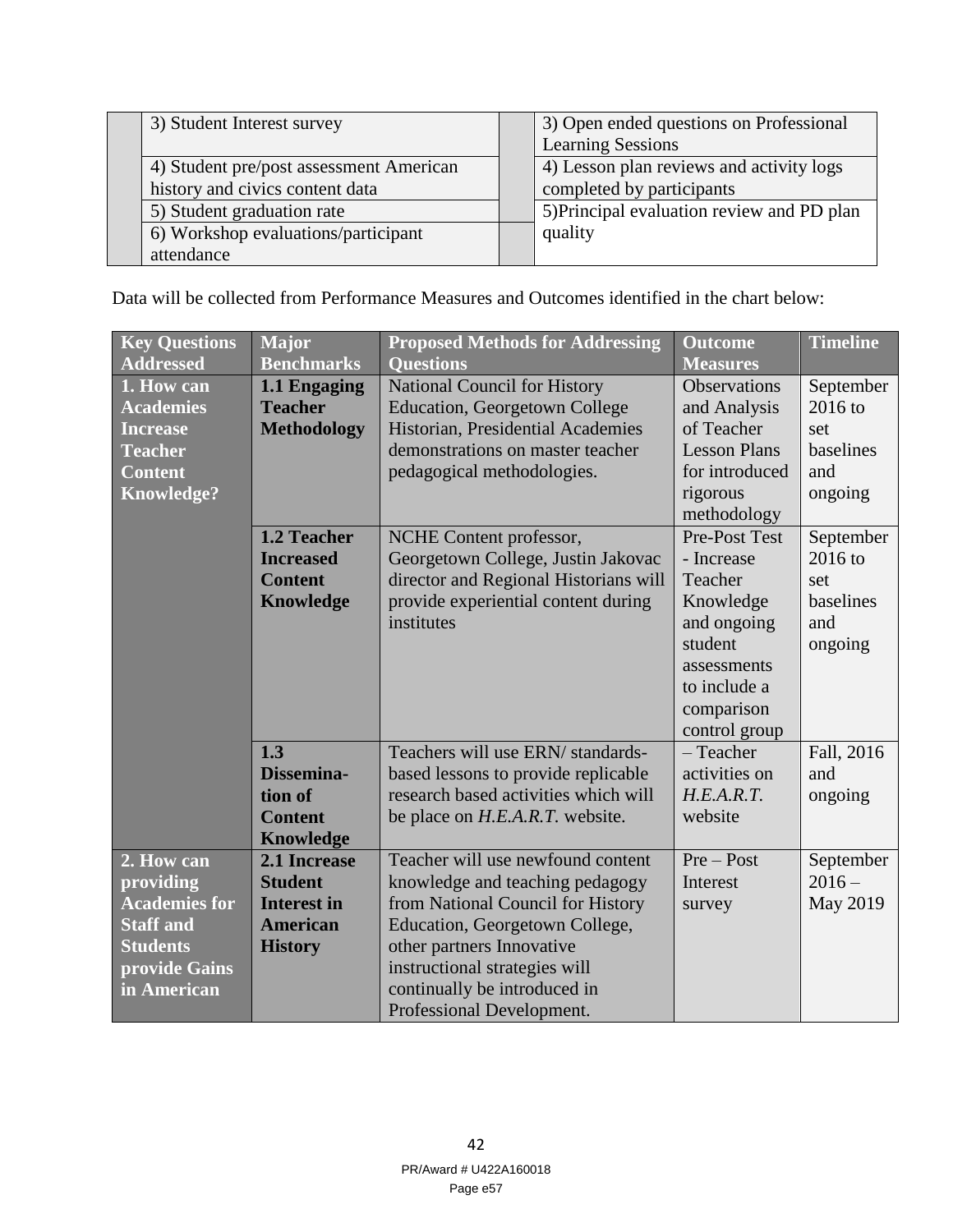| <b>History /Civics</b><br><b>Achievement?</b>                                                                                                                                 | 2.2 Increase<br><b>Student</b><br><b>Content</b><br><b>Knowledge</b><br>2.3 Increase<br><b>Student</b><br><b>Content</b> | Teachers will use new teaching<br>pedagogy (character interpretation,<br>critical analysis of political cartoons,<br>media search) to improve student<br>achievement<br>Students will participate in<br><b>Congressional Academies offered</b><br>through Eastern Kentucky<br>University and participate in KY,<br><b>KUNA</b> and National History Day<br>projects. Capstone projects will<br>provide College and Career Ready | Classroom<br>observations,<br>Teacher<br>lesson plans,<br><b>NEAP</b> testing<br>Student<br>registration,<br>student<br>projects, state<br><b>KCCT</b> and<br>EOC test data  | October<br>$2016 -$<br>April<br>2019<br>October<br>$2016 -$<br>April<br>2019                               |
|-------------------------------------------------------------------------------------------------------------------------------------------------------------------------------|--------------------------------------------------------------------------------------------------------------------------|---------------------------------------------------------------------------------------------------------------------------------------------------------------------------------------------------------------------------------------------------------------------------------------------------------------------------------------------------------------------------------------------------------------------------------|------------------------------------------------------------------------------------------------------------------------------------------------------------------------------|------------------------------------------------------------------------------------------------------------|
| 3. How can<br><b>Presidential</b><br><b>Academies</b><br>provide for the<br><b>Development</b><br>of Historian<br><b>Collegial</b><br><b>Partnerships?</b>                    | 3.1 Teacher<br><b>Professional</b><br><b>Learning</b><br><b>Opportunity</b><br>3.2<br><b>Community</b><br>by Historians  | Focus<br>Teachers will be exposed to a<br>minimum of 98 PD hours during<br>each year of the grant which<br>including development of<br>partnerships with historians and<br>collegial participant partners in<br>content and pedagogical activities<br>Historians will deliver research<br>based technology content and<br>historical thinking skills at each<br>Historical Content session.                                     | Professional<br>Development<br>Content<br>Aligned, 80%<br>positively<br>complete PD<br>hours<br>80%<br>positively<br>complete PD<br>hours                                    | <b>July 2017</b><br>and each<br>July for<br>duration<br>of project<br><b>July 2017</b><br>and each<br>July |
| 4. How Can<br><b>Presidential</b><br><b>Academies</b><br><b>Infuse</b><br><b>Presidential</b><br><b>Academy</b><br><b>Professional</b><br><b>Learning</b><br><b>Community</b> | 4.1<br><b>Increased</b><br><b>Use of High</b><br><b>Quality PD</b><br>and Shared<br><b>Research</b>                      | In addition to PLC research,<br>historical primary source documents<br>and professional readings will be<br>required and emphasized with<br>collegial participants. The habitual<br>infusion of ongoing sharing of<br>knowledge and instructional<br>techniques will facilitate<br>sustainability in PLC culture                                                                                                                | 80%<br>positively<br>complete PD<br>hours                                                                                                                                    | <b>July 2017</b><br>and each<br>July                                                                       |
| (PLC) Into<br><b>School</b><br><b>Culture?</b>                                                                                                                                | 4.2<br><b>Participation</b><br>in Peer<br><b>Coaching</b>                                                                | As an integral part of being a PLC,<br>participants will engage in peer<br>review and coaching to analyze<br>student data through online<br>testing/survey and data exportation<br>to a data base to guide curriculum<br>changes. This will facilitate<br>sustainability and continued<br>professional growth.                                                                                                                  | Item analysis<br>of pre-posttest<br>performance<br>and teacher<br>observations<br>and review<br>using the<br>Professional<br>Growth and<br>Effectiveness<br>System<br>(PGES) | October,<br>$2016$ to<br>set<br>baselines<br>and<br>ongoing                                                |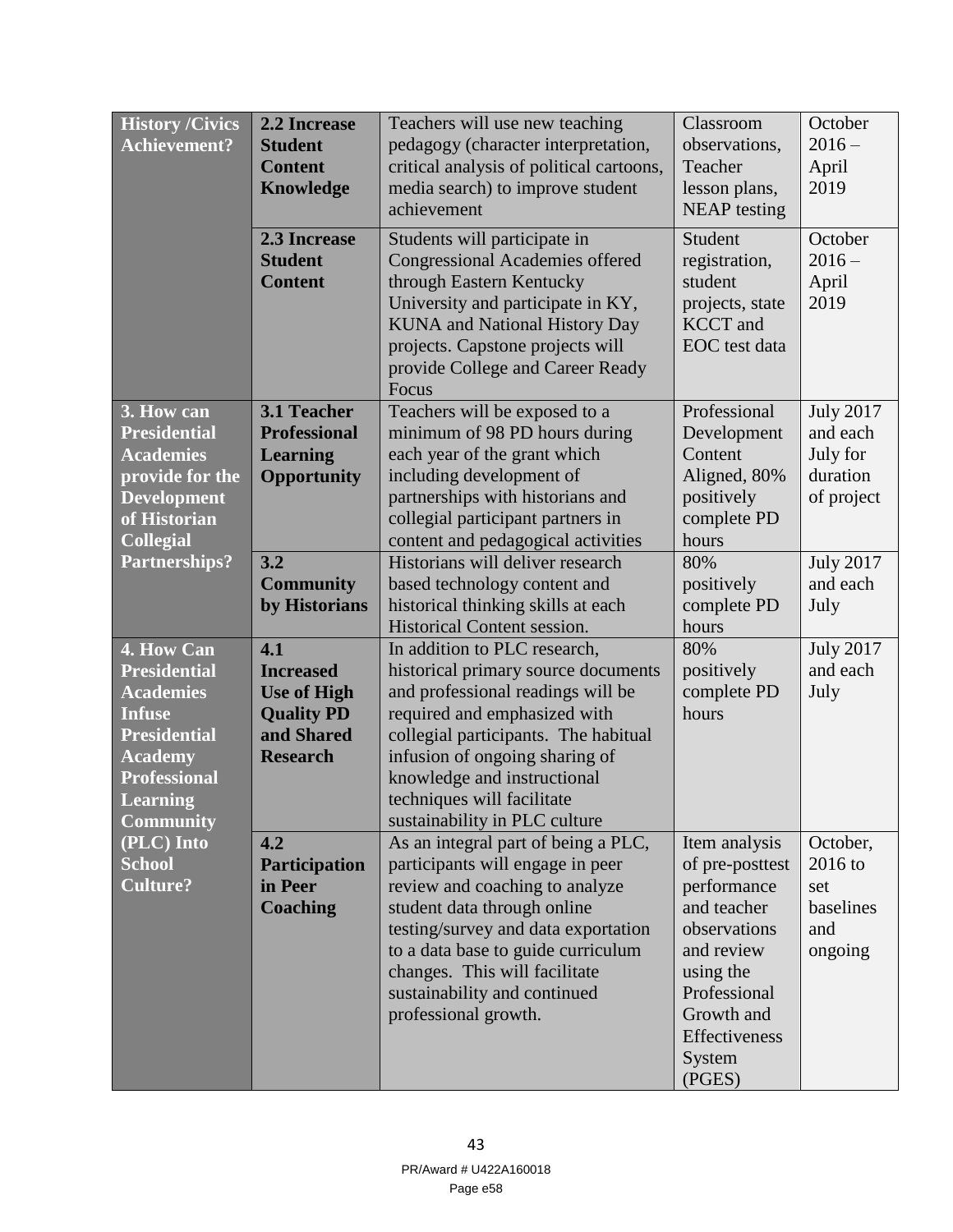| <b>Objective 5:</b><br><b>What are</b><br>research based<br>strategies to<br>improve<br><b>Principals</b>      | <b>5.1 Increase</b><br>student data<br>analysis                                 | Principals will work with teachers to<br>disaggregate student test data                                                                                                       | Test data<br>analysis                               | October,<br>$2016$ to<br>set<br>baselines<br>and<br>ongoing |
|----------------------------------------------------------------------------------------------------------------|---------------------------------------------------------------------------------|-------------------------------------------------------------------------------------------------------------------------------------------------------------------------------|-----------------------------------------------------|-------------------------------------------------------------|
| content<br>knowledge and<br>instructional<br>insight for<br>observing<br><b>American</b><br><b>History and</b> | <b>5.2 Increase</b><br>knowledge of<br>current<br>research and<br>best practice | Principals will develop professional<br>growth by participating in Academy<br>sessions and working with Cadre of<br>colleagues. - Ribar - tri-partite team<br>of three equals | Sign in sheets,<br>Evaluation<br>plans, PD<br>Plans | October,<br>$2016$ to<br>set<br>baselines<br>and<br>ongoing |
| <b>Civics lessons?</b>                                                                                         | 5.3<br><b>Development</b><br>of an action<br>plan to<br>accomplish<br>goals.    | Principals will work with teachers to<br>develop and action plan at the<br>building level to increase student<br>achievement- Action Research                                 | Action plans,<br>meeting<br>agendas                 | October,<br>$2016$ to<br>set<br>baselines<br>and<br>ongoing |

The **data sources and analysis methods** related to each outcome are shown below:

| <b>Benchmarks - Measuring Project Objectives and</b>           | <b>Relevant Data source</b> | <b>Data</b>            |
|----------------------------------------------------------------|-----------------------------|------------------------|
| <b>Outcome</b>                                                 |                             | collection<br>timeline |
| <b>1.1-80%</b> of participating teachers will experience       | Review of course syllabi    | <b>Baseline Fall</b>   |
| through the professional development a minimum of              | at all training events,     | - New Data             |
| three research based American history and civics               | teacher surveys, and        | February -             |
| teaching methodologies (web-based primary source               | Advisory planning           | May of each            |
| material, web-based lesson plans, web-based historical         | documents.                  | project year           |
| art units, character interpretation, critical analysis of      |                             |                        |
| political cartoons, media search) per semester during          |                             |                        |
| each year of the project                                       |                             |                        |
| 1.2- Each year of the project, teachers who completed          | Pre-Post US History         | Fall baseline          |
| 80% of professional development hours will                     | College Board AP Exam;      | testing and            |
| demonstrate an increase in content knowledge as                | validity and reliability    | posttest in            |
| measured by pre/post/test of AP US history exam in             | established by College      | June of each           |
| American history. (yr. 1 10%, yr. 2 15%, yr. 3 20%)            | Board in commonly used      | school year            |
|                                                                | test of history achievement |                        |
| <b>1.3</b> - By July, 2017, 80% of participating teachers will | Surveys, interviews with    | Fall through           |
| disseminate content knowledge and instructional                | teachers to determine       | June of each           |
| strategies to other teachers                                   | dissemination activities    | project year           |
|                                                                | and level of reach; also    |                        |
|                                                                | number & quality of         |                        |
|                                                                | lessons posted for project  |                        |
|                                                                | use on Web                  |                        |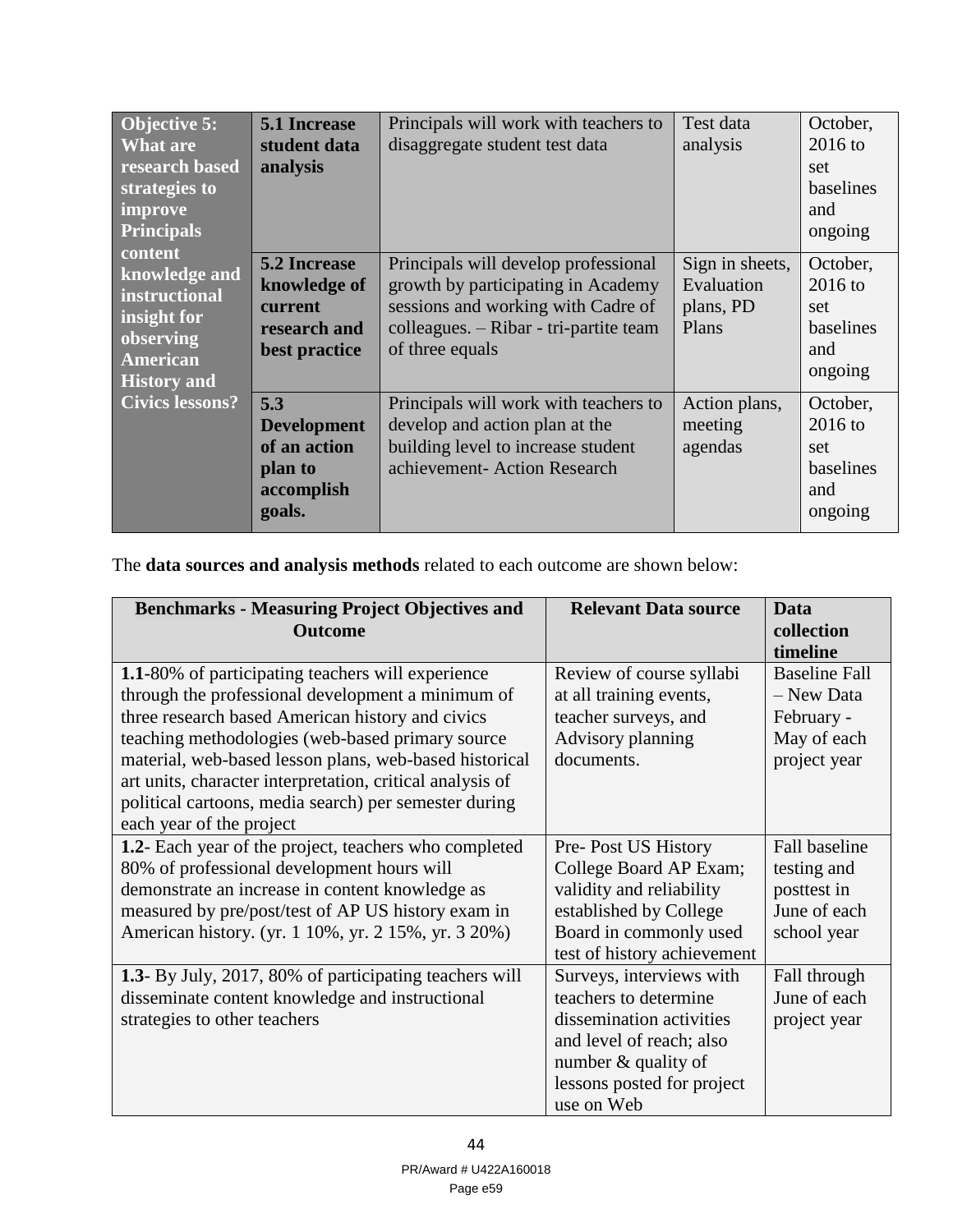| 2.1-80% of surveyed students (grades 6-12) will show                     | <b>Student Pre /Post Survey</b> | <b>Baseline Fall</b> |
|--------------------------------------------------------------------------|---------------------------------|----------------------|
| an increase in student interest in learning American                     | data                            | - new data           |
| history as measured by annual pre/post student surveys                   |                                 | May of each          |
|                                                                          |                                 | project year         |
| 2.2 - During year 1 of the project, student achievement                  | <b>Student Pre /Post NAEP</b>   | <b>Baseline</b>      |
| in American history for students of participating                        | American History Test.          | testing Fall         |
| teachers on NAEP released items will increase yr 1;                      |                                 | and May of           |
| 10%, yr 2; 15%, yr 3; 20%                                                |                                 | each year            |
| 2.3 - During year 1 of the project, student achievement                  | Student registration,           | <b>Baseline</b>      |
| in American History and Civics for students of                           | student projects                | results Fall of      |
| participating teachers on KCCT and End of Course                         |                                 | 2016 and each        |
| Assessments items will increase yr 1; 10%, yr 2; 15%,                    |                                 | year                 |
| yr 3; 20%                                                                |                                 | following            |
| $3.1 - By July 1 of each year of the proposal, H.E.A.R.T.$               | Sign-in sheets at each          | Fall – June of       |
| teacher participants will complete 80% or more of the                    | professional development        | each project         |
| total hours of professional development offered.                         | opportunity                     | year                 |
|                                                                          |                                 |                      |
| 3.2 – Each year of the project, 100% of the trainings                    | Review of course syllabi        | Fall and June        |
| will have academic historians to train teachers on                       | at all training events and      | of each year         |
| challenges of studying history through                                   | observation of field            |                      |
| active/constructive learning and development of                          | experiences; review of          |                      |
| standards-based lessons using primary source                             | teacher logs                    |                      |
| documents and related readings as demonstrated<br>through course syllabi |                                 |                      |
|                                                                          |                                 |                      |
| 4.1 Each year of the project, teachers who completed                     | Evidenced by lesson             | Fall and May         |
| 80% of professional development hours will integrate                     | plans, classroom                | of each year         |
| into their lessons 3 research-based instructional                        | observations, surveys, and      |                      |
| strategies for teaching American History and Civics.                     | interviews.                     |                      |
| $(yr. 110\%, yr. 215\%, yr. 320\%)$                                      |                                 |                      |
| 4.2- By July 2017, 90% of participating teachers will                    | Teachers evaluation form        | May of each          |
| engage in peer coaching, peer mentoring and/or peer                      | Item analysis of pre-           | year                 |
| instruction a minimum of one time during each                            | posttest performance and        |                      |
| semester of the project to analyze student data to guide                 | teacher observations and        |                      |
| curriculum changes                                                       | review Professional             |                      |
|                                                                          | <b>Growth and Effectiveness</b> |                      |
|                                                                          | System (PGES)                   |                      |
| <b>5.1</b> - By July each year of the proposal, 100% of                  | Test data analysis              | Fall of each         |
| participating administrators will collect a variety of                   |                                 | year                 |
| types of data in student learning to guide goal                          |                                 |                      |
| development.                                                             |                                 |                      |
| 5.2 - By July each year of the proposal, 90% of                          | Sign in sheets, Evaluation      | Fall and May         |
| participating administrators will demonstrate                            | plans, PD Plans                 | of each year         |
| knowledge of current research and best practice.                         |                                 |                      |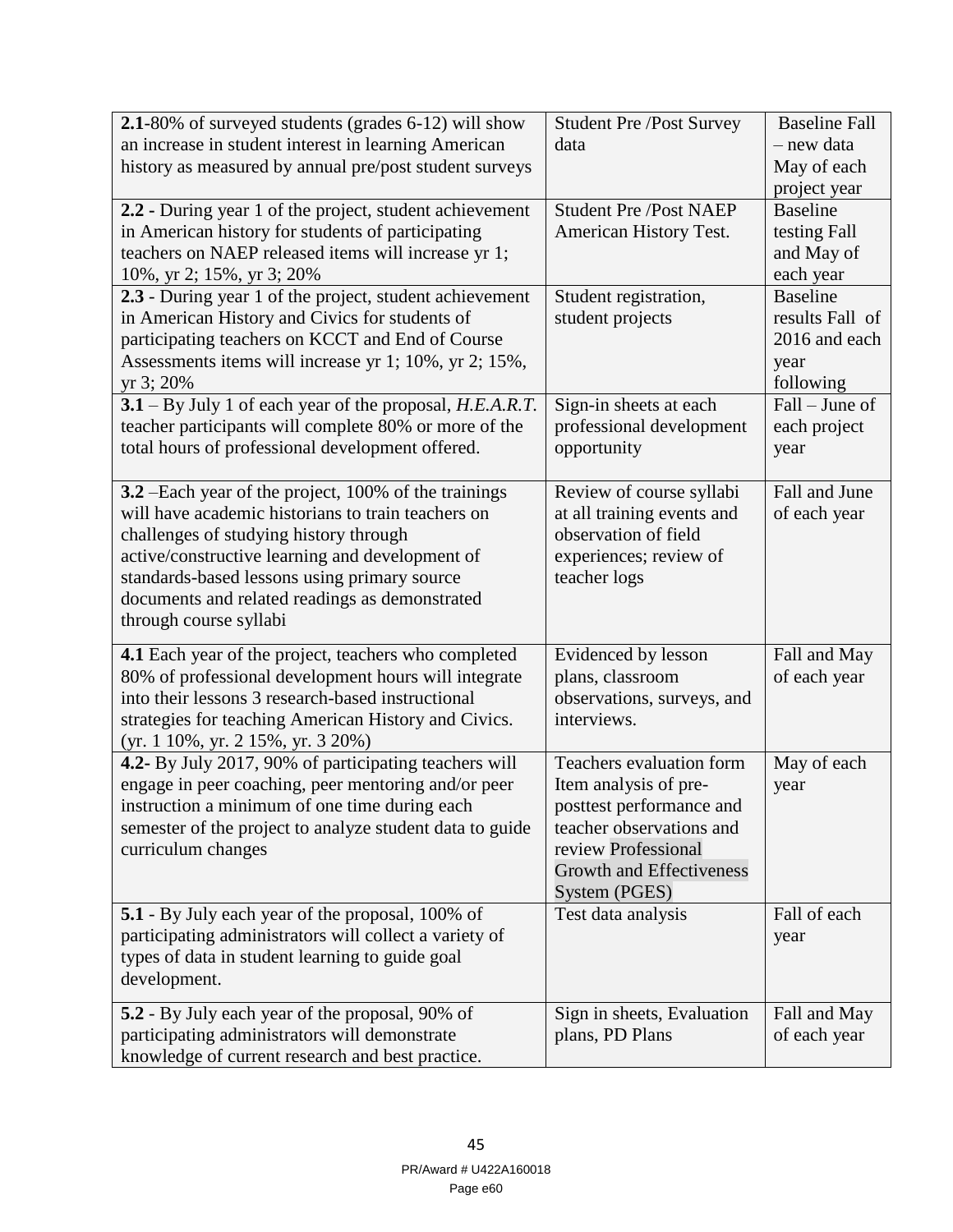| 5.3 - By July each year of the proposal, 85% of         | Action plans, meeting | Fall and May |
|---------------------------------------------------------|-----------------------|--------------|
| participating administrators will work with teachers in | agendas               | of each year |
| the development of an action plan to accomplish goals.  |                       |              |

## **(ii) The extent to which the methods of evaluation will provide performance feedback and**

## **permit periodic assessment of progress toward achieving intended outcomes.**

*H.E.A.R.T.'s* formative evaluation will take place while the proposed activities are being implemented and will allow for adjustments of the project tasks, schedules, allocation of resources, and other management decisions. The evaluator will meet with the Advisory Council quarterly during the school year. These meetings will provide an open forum for the Advisory Council to review data and activities to date, discuss ways to improve activities that did not meet expectations, and revise upcoming activities according to feedback. This will ensure timely attention to meeting objectives and budgetary matters. The outcome or summative evaluation will use a decision-focused model (Stecher & Davis, 1987) wherein objective data, including GRPA data, are provided and recommendations made regarding each program component. The decision-focused model will ensure data on teacher and student content knowledge are related to specific interventions so that continuation plans can be made about each process separately.

| <b>Major Benchmarks from</b>        | <b>Outcome Measures</b>         | <b>Data Collection</b> |
|-------------------------------------|---------------------------------|------------------------|
| <b>Objectives</b>                   |                                 | <b>Timeline</b>        |
| 1.1 Engaging Teacher                | <b>Analyzed Teacher Lesson</b>  | Jan. April 2017 and    |
| Methodologies                       | Plans                           | Ongoing                |
| 1.2 Teacher Increased Content       | Pre/Post Test - Increase        | Fall 2016 - May 2017   |
| Knowledge                           | <b>Teacher Knowledge</b>        | Each Year There After  |
| 1.3 Dissemination of Content        | <b>Blended Learning through</b> | Fall 2016- Summer 2017 |
| Knowledge                           | online classroom                | and Ongoing            |
| 2.1 Increase in Student Interest in | Pre/Post Test - Increase        | Fall 2016 - May 2017   |
| <b>American History</b>             | <b>Student Knowledge</b>        | Each Year There After  |
| 2.2 Increase Student Content        | Pre – Post Interest survey      | Fall 2016 - May 2017   |
| Knowledge in American History       |                                 | Each Year There After  |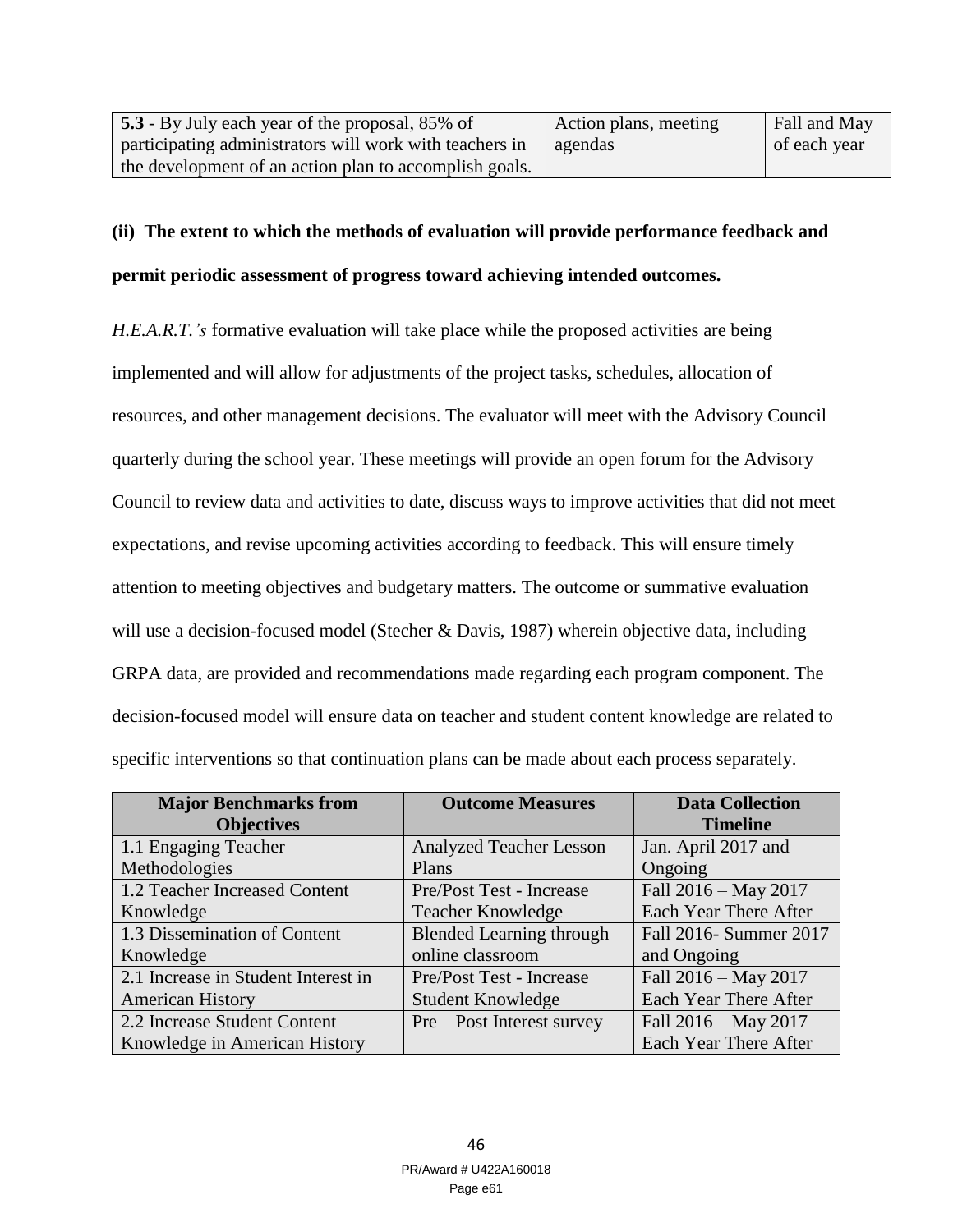| 2.3 Increase student achievement in | Increase in Student test        | October 2016 baseline   |
|-------------------------------------|---------------------------------|-------------------------|
| American History/Civics on state    | scores                          | and October of          |
| test                                |                                 | subsequent years        |
|                                     |                                 |                         |
| 3.1 Teacher Professional Learning   | 80% Positively Complete         | Fall $2016 - May 2017$  |
| Opportunities                       | <b>PD</b> Hours                 | Each Year There After   |
| 3.2 Professional Learning           | <b>Professional Development</b> | Fall 2016 – May 2017    |
| Community by Historians             | <b>Content Aligned</b>          | Each Year There After   |
| 4.1                                 | 80% Positively Complete         | Fall 2016 – May 2017    |
|                                     | <b>PD</b> Hours                 | Each Year There After   |
| 4.2 Participation in Peer Coaching  | Professional Growth and         | Fall 2016 - May 2017    |
| and Student Data Analysis           | <b>Effectiveness System</b>     | and each August - May   |
|                                     | (PGES) – Item analysis of       | for duration of project |
|                                     | pre-posttest performance        |                         |
| 5.1 Increase student data analysis  | <b>Student Data Analysis</b>    | October each year       |
| 5.2 Increase knowledge of current   | Attendance at meetings          | Ongoing each year       |
| research and best practice          |                                 |                         |
| 5.3 Development of an action plan   | <b>Action Plans</b>             | Spring of each year     |
| to accomplish goals.                |                                 |                         |

The external evaluator, Tom Mills, of Ed Consulting, will be a member of the *H.E.A.R.T.* staff from the day of the award through the final evaluation report. The use of an external evaluator will improve the fidelity of implementation and the ability to maintain objectivity in the analysis of the project data. Mr. Mills has experience in the evaluation of numerous American History (formerly TAH) projects as well as other federal programs requiring GPRA reports (see resume in appendix). Mr. Mills has also been project director and consultant for four TAH projects. The evaluator will participate as an active member of the Advisory Council that charged with assisting all goals, objectives, and benchmarks are met. The **Advisory Council will consist of the following:** Project Director, College partner/historian, NCHE staff (via online), KEDC CIO, KEDC Social Studies Consultant, KDE Representative, a Project Coordinator, a student representative from a minimum of four schools, Museum Historian, Evaluator, minimum of four History/ Civics Teacher, and minimum of four district Superintendent (or designee). The Advisory Council will meet on a quarterly basis to facilitate communications between the partners, manage the logistics of the Academies, assist in the collection of data, develop and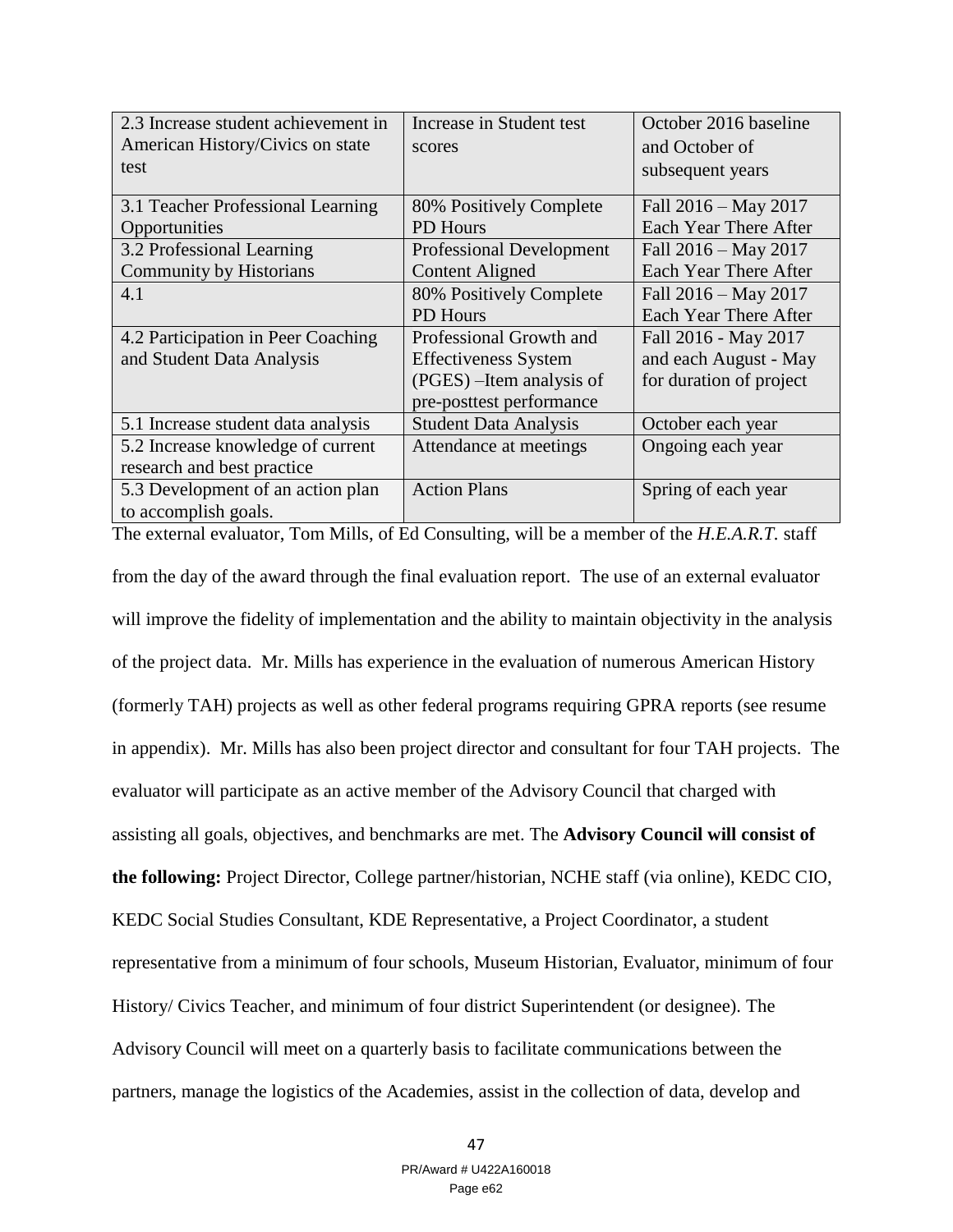design the Historical Presidential Academy, develop evaluations for the Academies, and develop teacher surveys. The project's external evaluator, Tom Mills, will meet with the Advisory Council to discuss collected data and progress toward the project's goals and objectives. The H.E.A.R.T. Director will be responsible for preparing the agendas for the quarterly Advisory Council meetings and for maintaining contact with all members of the council on a regular basis.

| (i) Data to be collected -   | (ii)Data                 | (iii) methods used to     | (iv) Instruments          |
|------------------------------|--------------------------|---------------------------|---------------------------|
|                              | collection time          | collect                   |                           |
|                              | H.E.A.R.T.               |                           |                           |
| <b>Teacher Exam</b>          | Pre-test in early        | -Assessments will be      | <b>US History College</b> |
| <b>Student Exam</b>          | Fall;                    | collected at History      | Board AP Exam of          |
|                              | Post-test in late        | <b>Encounter Sessions</b> | history achievement for   |
|                              | Spring                   |                           | teachers and NAEP         |
|                              |                          |                           | released items for        |
|                              |                          |                           | students, KCCT & EOC      |
|                              |                          |                           | state test data           |
| <b>Teacher Lesson Plans</b>  | Early Fall               | -Review turned in         | Lesson Plan Rubric        |
| showing integration of       | <b>Baseline and Feb-</b> | lesson plans using        |                           |
| American History\Civics      | May for life of          | checklist of              |                           |
| teaching methodologies       | the project              | pedagogical practices     |                           |
|                              |                          | taught in $H.E.A.R.T.$    |                           |
| Project dissemination of     | Collection to            | 100% of participating     | Surveys and               |
| Learned skills, content, and | begin at the end         | teachers will have an     | Observations, online      |
| procedures                   | of each semester         | chance to disseminate     | blended learning          |
|                              | of each project          | content knowledge to      | classrooms                |
|                              | year                     | other teachers -          |                           |
| Number of teachers           | Fall 2016- June of       | Sign-in sheets at each    | Artifacts and             |
| participating in 80% of PD   | each project year        | professional              | Observation               |
| opportunities                |                          | development               |                           |
|                              |                          | opportunity will be       |                           |
|                              |                          | used to determine         |                           |
|                              |                          | participation level       |                           |
| Historian presence at all PD | Each PD event            | Sign-in sheets at each    | Artifacts and             |
| activities                   |                          | professional              | Observation               |
|                              |                          | development               |                           |
|                              |                          | opportunity will be       |                           |
|                              |                          | used to determine         |                           |
|                              |                          | participation level       |                           |
| Principal Data analysis and  | Fall and Spring          | Observation forms,        | PGES, Student data        |
| evaluations                  | each year                | Test data, Action Plans   |                           |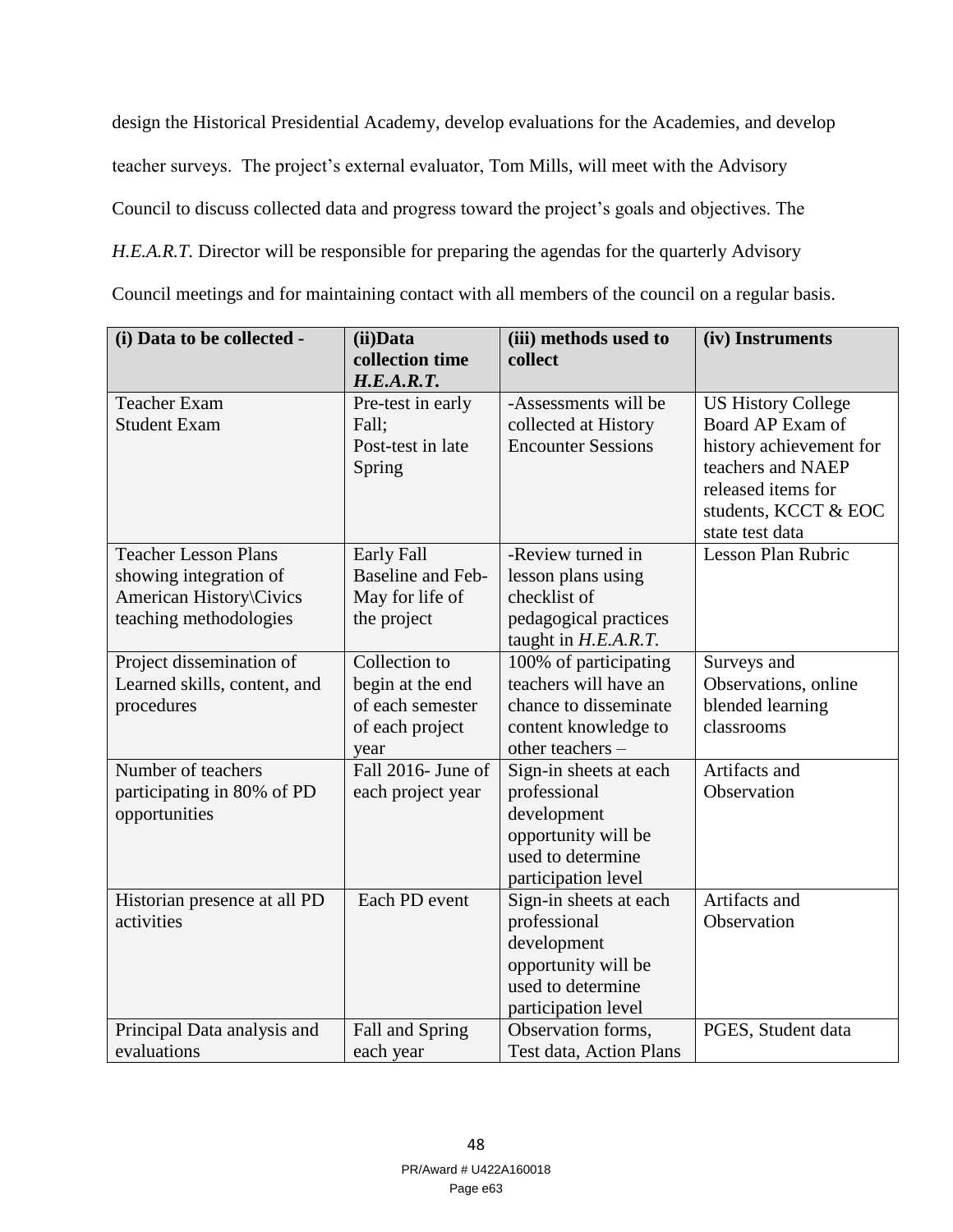## **\*(v) How will data be analyzed?**

To determine if the project leads to significant improvements in teacher and student content knowledge, the project design will use pre and posttest measures of evaluation to allow for a more reliable and valid measure of process and outcome evaluation goals. The pre/post tests will be aligned with content in the annual *H.E.A.R.T.* training syllabus/activities, and at least 50% of questions will come from a validated test of American History (AP College Board). Beginning in Year 2, students will be given a pre-test within 15 days of the start of the year. These same groups of students will take a post-test in May. For each individual teacher and student tested, pre-test data will be matched with post-test data. Paired sample t-tests will be performed to determine if these measures of improvements in content knowledge are statistically significant. *Qualitative data* such as responses to evaluation forms/feedback from peer reviews will be summarized and main ideas presented in a brief narrative. Responses to surveys will be summed across participants per training session and across years. A database with teacher and student data will be developed by evaluator and updated annually. Project *H.E.A.R.T.* evaluators will use a random matched comparison based on size, ethnicity, poverty level, Free/Reduced lunch count and male/female population to evaluate progress toward key goals.

#### **(vi) When information will be available?**

Formative reports will be developed monthly to allow for timely reviews of progress and continuous monitoring. These reports will consist of quantitative and qualitative data such as; pretests data, survey data, summations of teacher observations, summative data on lesson plan reviews, summative data from professional development evaluations, financial data, and overall implementation status reports. For the Advisory Council, formative data will be shared quarterly. Annual summative reports and APR will be submitted by required dates to Advisory